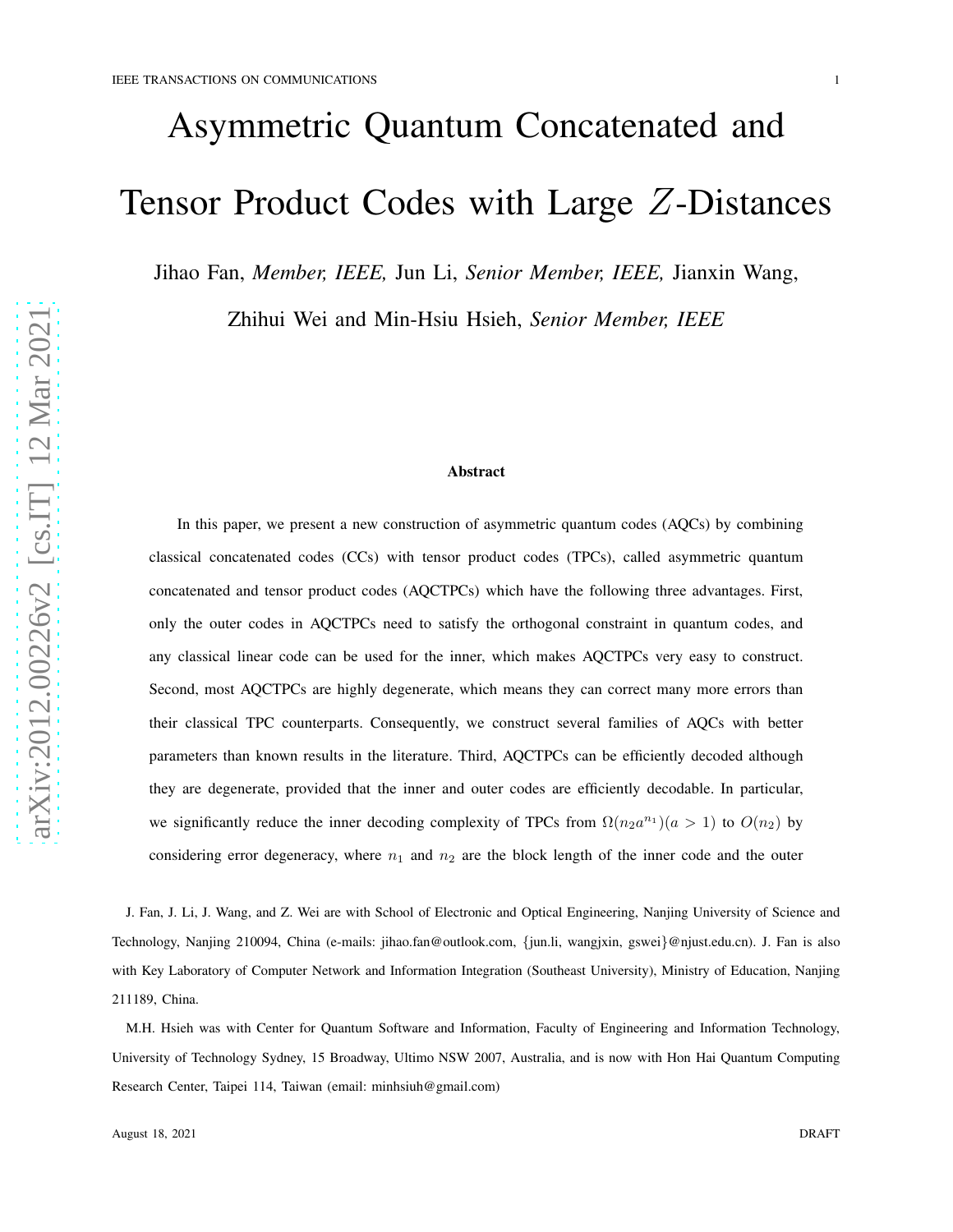code, respectively. Furthermore, we generalize our concatenation scheme by using the generalized CCs and TPCs correspondingly.

#### Index Terms

Asymmetric quantum code, concatenated code, error degeneracy, tensor product code.

## I. INTRODUCTION

Quantum noise due to decoherence widely exists in quantum communication channels, quantum gates and quantum measurement. It is one of the biggest challenges in realizing largescale quantum communication systems and fully fault-tolerant quantum computation. For a quantum state, the two main mechanisms of decoherence are population relaxation and dephasing. The level of noise is usually characterized by the relaxation time  $\mathcal{T}_1$  and the dephasing time  $\mathcal{T}_2$ . Further, dephaisng usually generates a single phase flip error, while population relaxation generates a mixed bit-phase flip error. It is shown in almost all quantum systems that, the dephasing rate  $1/\mathcal{T}_2$  is much faster than the relaxation rate  $1/\mathcal{T}_1$ , i.e.,  $\mathcal{T}_1 \gg \mathcal{T}_2$  [\[1\]](#page-31-0), [\[2\]](#page-32-0). For example, in the trapped ions [\[1\]](#page-31-0), [\[3\]](#page-32-1), the ratio  $\mathcal{T}_1/\mathcal{T}_2$  can be larger than  $10^2$  and, in quantum dots systems [\[4\]](#page-32-2), it can be larger than  $10<sup>4</sup>$ . Such large asymmetry between population relaxation and dephasing indicates that phase flip errors  $(Z$ -errors) happen much more frequently than bit flip errors  $(X$ -errors).

Steane first saw that prior knowledge of this asymmetry in errors could be leveraged for performance gains and, hence, proposed asymmetric quantum codes (AQCs) in [\[5\]](#page-32-3). In the years since, many AQCs have been designed to have a biased error correction towards  $Z$ -errors [\[1\]](#page-31-0), [\[6\]](#page-32-4)–[\[8\]](#page-32-5). For example, AQCs constructed from classical Bose-Chaudhuri-Hocquenghem (BCH) codes [\[9\]](#page-32-6) and low-density parity-check (LDPC) codes [\[10\]](#page-32-7)–[\[14\]](#page-32-8) were proposed in [\[1\]](#page-31-0), [\[7\]](#page-32-9). The BCH codes are used to correct X-errors and the more powerful LDPC codes are used to correct Z-errors. Another approach, devised by Galindo *et al*. [\[15\]](#page-32-10), is to introduce some preshared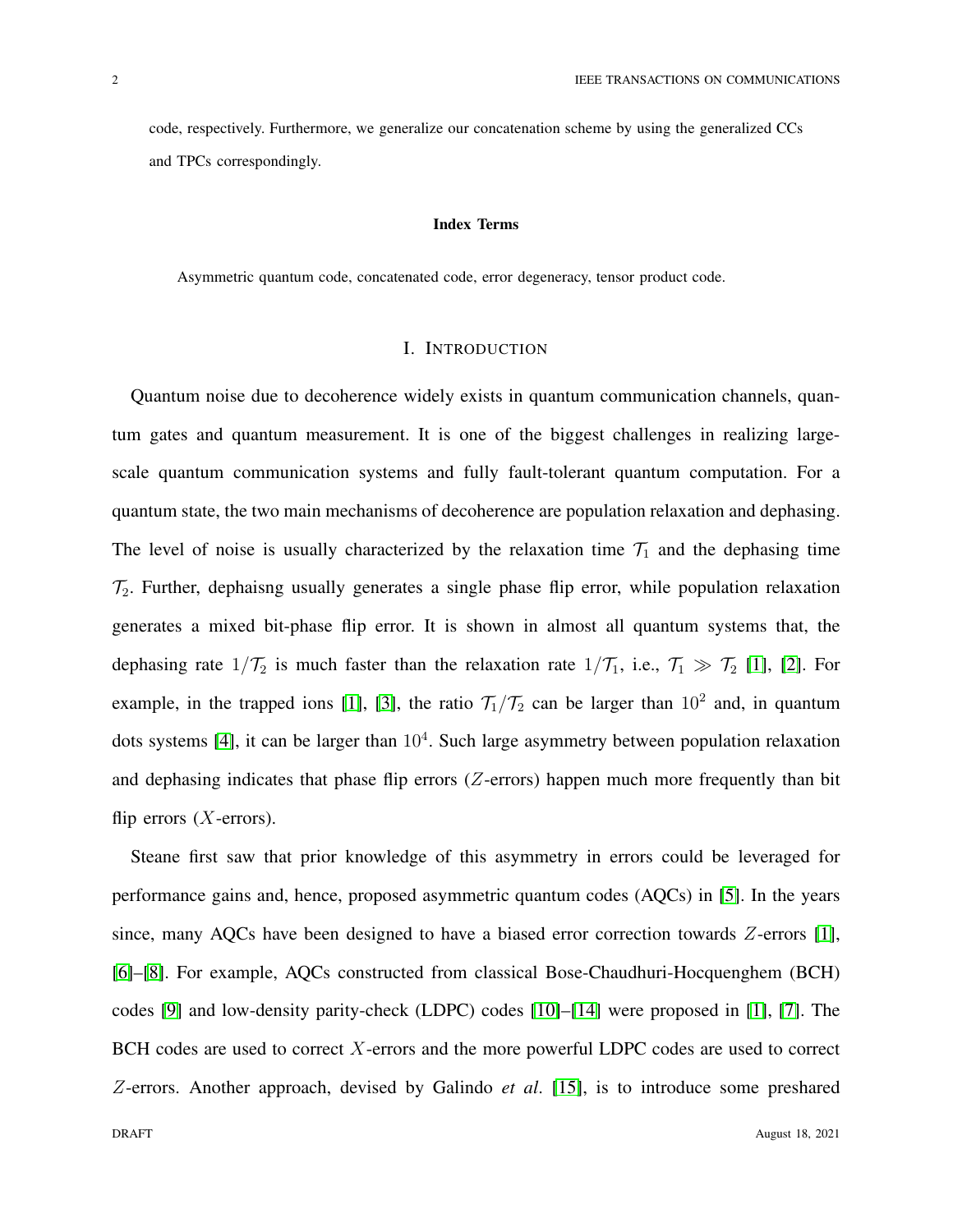entanglement [\[16\]](#page-32-11)–[\[21\]](#page-33-0) to help construct AQCs. More recently, asymmetric errors have been explored as a way to help improve the fault-tolerant thresholds [\[6\]](#page-32-4), [\[8\]](#page-32-5), particularly, in topological quantum codes [\[2\]](#page-32-0), [\[22\]](#page-33-1), [\[23\]](#page-33-2). In [\[8\]](#page-32-5), a family of asymmetric Bacon-Shor (ABS) codes with parameters  $[[mn, 1, m/n]]$ , where m and n are positive integers, is used for fault-tolerant quantum computation against highly biased noise. For example, ABS codes with parameters [[175, 1, 25/7]] and  $[[315, 1, 35/9]]$  can achieve a very low logical error rate around  $10^{-12}$  with much fewer physical two-qubit gates than symmetric quantum codes. In [\[22\]](#page-33-1), surface codes definied on a  $d \times d$  square lattice of qubits with  $d = 12, 14, 16, 18,$  and 20 have thresholds exceeding 5% when the asymmetry between  $Z$ -errors and  $X$ -errors is around 100. Even more, it is shown recently in [\[24\]](#page-33-3) that thresholds for surface codes can exceed the zero-rate Shannon bound of Pauli channels when the asymmetry is properly large! These results reveal that the large asymmetry in quantum channels has a significant effect to quantum error correction and needs to be further exploited.

However, although there are many different constructions of AQCs in the literature, only a few are made on binary AQCs with a relatively large  $Z$ -distance  $d_Z$ . This is because the dualcontaining constraint in CSS codes often makes constructing an AQC with a large minimum distance  $d_Z$  difficult. Aly [\[25\]](#page-33-4) and Sarvepalli *et al.* [\[7\]](#page-32-9) derived families of binary asymmetric quantum Bose-Chaudhuri-Hocquenghemmds (QBCH) codes with minimum distances  $d_X$  and  $d_Z$ , both upper bounded by the square root of the block length. Li *et al.* [\[26\]](#page-33-5) were able to construct a few binary QBCH codes of length  $n = 2<sup>m</sup> - 1$  with a large minimum distance  $d<sub>Z</sub>$ . Ezerman *et al*. [\[27\]](#page-33-6) constructed some binary CSS-like AQCs of length  $\leq 40$  with best-known parameters by exhaustively searching the database of MAGMA [\[28\]](#page-33-7). Additionally, several families of nonbinary AQCs with a large  $d_Z$  have been developed, but all have a large field size [\[29\]](#page-33-8)–[\[31\]](#page-33-9).

The key to construct an AQC is to find two classical linear codes that satisfy a certain dual-containing relationship. In classical codes, the two most useful combining methods for constructing linear codes from short constituent codes are: concatenated codes (CCs) [\[32\]](#page-33-10) and tensor product codes (TPCs) [\[33\]](#page-33-11), [\[34\]](#page-33-12). In general, CCs have a large minimum distance because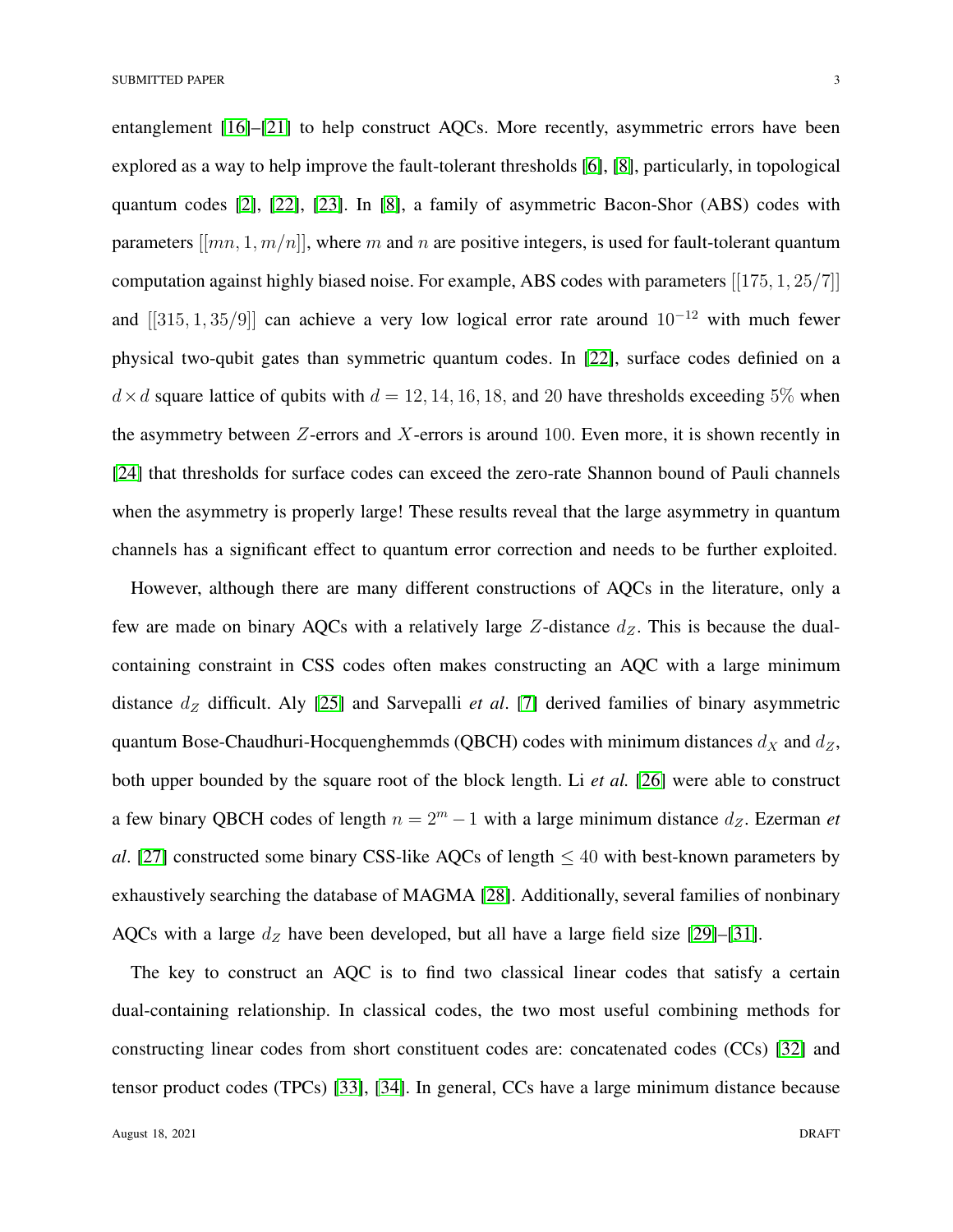the distances in the constituent codes are multiplied, while TPCs have a poor minimum distance but a better dimension as a trade-off. In [\[35\]](#page-33-13), Maucher *et al*. show that generalized concatenated codes (GCCs) are equivalent to generalized tensor product codes (GTPCs).

It is not difficult to apply the concatenation method to the quantum realm, i.e., to construct concatenated quantum codes (CQCs) [\[36\]](#page-33-14), [\[37\]](#page-34-0) and quantum tensor product codes (QTPCs) [\[38\]](#page-34-1), [\[39\]](#page-34-2), including asymmetric QTPCs [\[40\]](#page-34-3) and entanglement-assisted QTPCs [\[41\]](#page-34-4). CQCs and QTPCs also exhibit some similar characteristics to their classical counterparts. For example, CQCs have a large minimum distance but a relatively small dimension, which is seeing them play an important role in fault-tolerant quantum computation. And, like TPCs, QTPCs have a large dimension but a small minimum distance. However, it is worth noting that CQCs are not constructed from classical CCs directly, but rather by serially concatenating two constituent quantum codes. This means both the inner and outer constituent codes need to satisfy the dualcontaining relationship, which limits their construction. The same does not apply to QTPCs, giving them a distinct advantage. But QTPCs usually have a poor minimum distance. Moreover, some CQCs are known to be degenerate codes [\[37\]](#page-34-0), which is a unique phenomenon in quantum coding theory. Degenerate codes have an advantage in that they can correct more errors than non-degenerate codes, but, in general, they are difficult to decode (see [\[42\]](#page-34-5)) with the classical decoding algorithms often failing outright.

Hence, in this paper, we propose a novel concatenation scheme called asymmetric quantum concatenated and tensor product codes (AQCTPCs) that combines both CCs and TPCs, where CCs are used to correct  $Z$ -errors, and TPCs are used to correct  $X$ -errors. Compared to the current methods, this new concatenation scheme has several advantages.

- 1) In AQCTPCs, only the outer constituent codes over the extension field need to satisfy the dual-containing constraint. The inner constituent codes can be any classical linear codes. Then we have much freedom in the choice of the constituent codes.
- 2) It is shown that AQCTPCs can be decoded efficiently provided that the classical constituent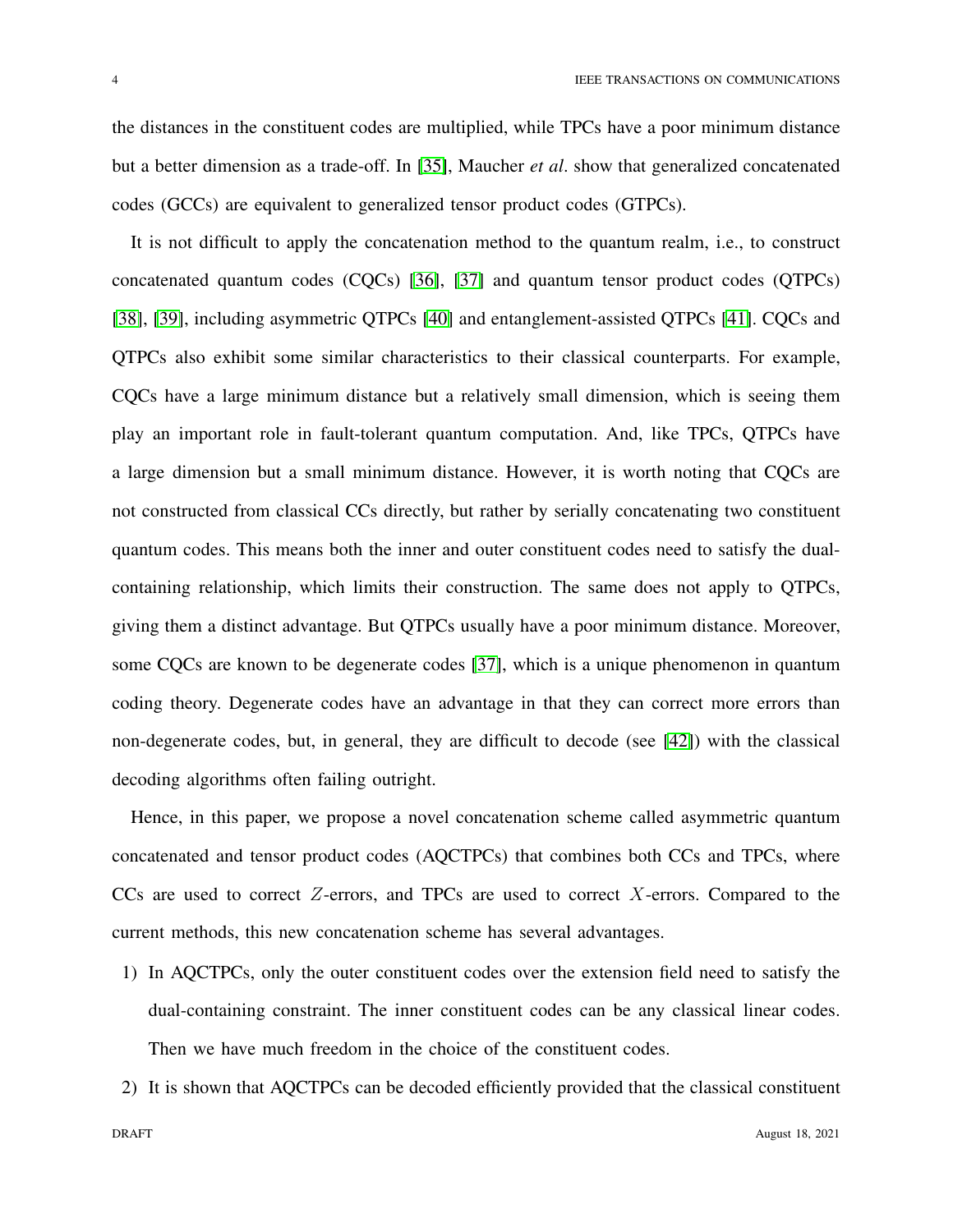codes can be decoded efficiently. In addition, AQCTPCs are highly degenerate for correcting  $X$ -errors and they can correct many more  $X$ -errors beyond the error correction ability of the corresponding TPCs. Further, we show that the total inner decoding complexity of TPCs is reduced significantly from  $\Omega(n_2a^{n_1})(a>1)$  to  $O(n_2)$  due to error degeneracy. To this end, we have developed a syndrome-based decoding algorithm specifically for AQCTPCs.

3) The AQCTPCs demonstrated in this paper are better than QBCH codes or asymmetric quantum algebraic geometry (QAG) codes as the block length goes to infinity. We construct a family of AQCTPCs with a very large Z-distance  $d_Z$ , of approximately half the block length. Meanwhile, the dimension and the  $X$ -distance  $d_X$  continue increasing as the block length goes to infinity. If  $d_X = 2$ , then the Z-distance  $d_Z$  is larger than half the block length.

We compare the parameters of AQCTPCs to previous results, and provide a generalized AQCTPC concatenation scheme that uses GCCs and GTPCs. We list AQCTPCs with better parameters than the binary extension of asymmetric quantum Reed-Solomon (QRS) codes. We derive families of AQCTPCs with the largest Z-distance  $d_Z$  compared to existed AQCs with comparable block length and X-distance  $d_X$ .

The rest of this paper is organized as follows. In Section [II,](#page-4-0) we provide the basic notations and definitions needed for the construction of AQCTPCs. In Section [III,](#page-11-0) we present the AQCTPC concatenation scheme and the decoding algorithms. Section [IV](#page-21-0) provides detailed performance comparisons of AQCTPCs against previous constructions, and the discussions and conclusions follow in Section [V.](#page-30-0)

## II. PRELIMINARIES

<span id="page-4-0"></span>In this section we first review some basic definitions and known results about stabilizer codes and AQCs, followed by the introduction of classical CCs and TPCs and their generalizations.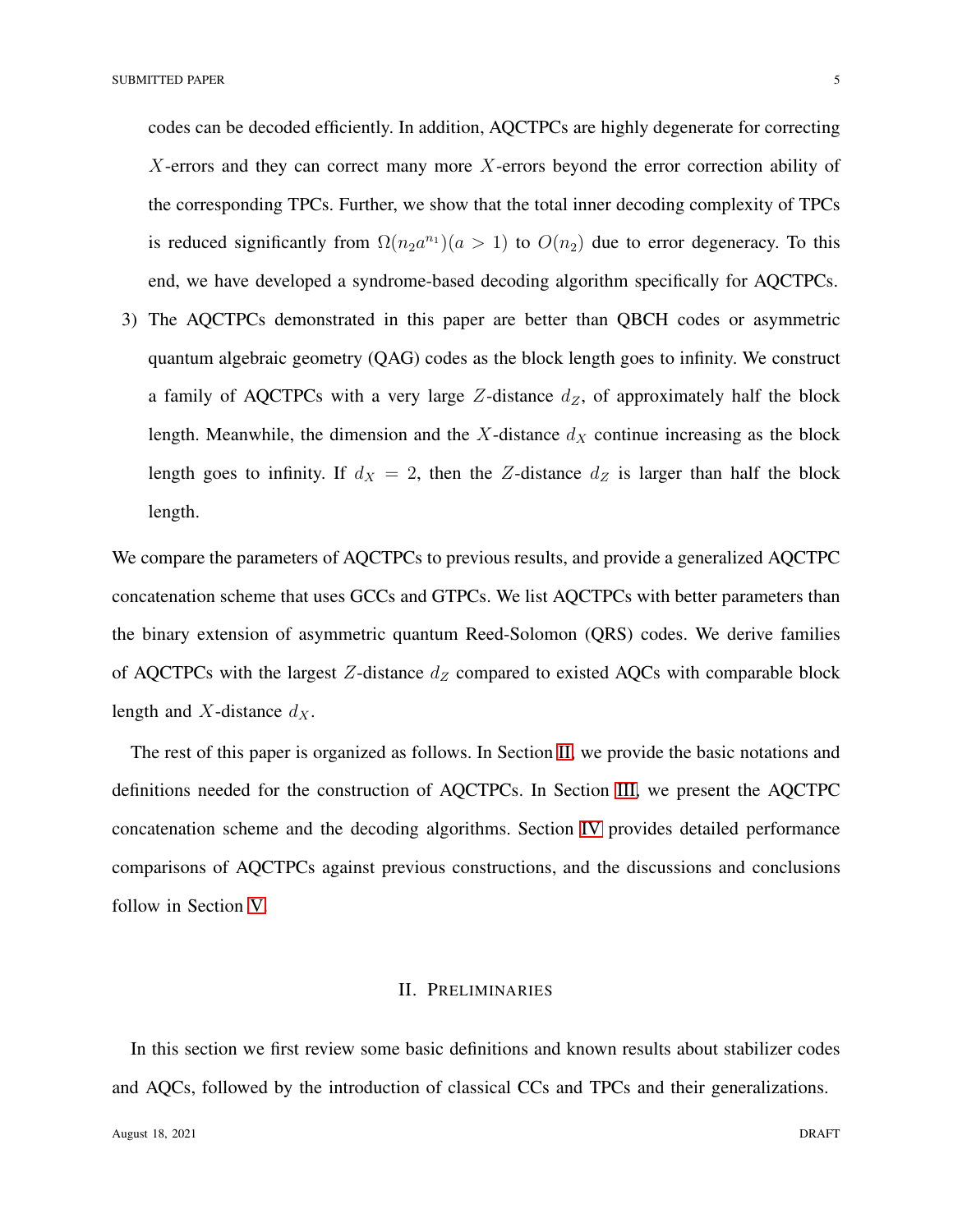## *A. Stabilizer Codes and Asymmetric Quantum Codes*

Denote by q a power of a prime p and denote by  $\mathbb{F}_p$  the prime field. Let  $\mathbb{F}_q$  be the finite field with q elements and let the field  $\mathbb{F}_{q^m}$  be a field extension of  $\mathbb{F}_q$ , where  $m \geq 1$  is an integer. Let  $\mathbb C$  be the field of complex numbers. For a positive integer n, let  $V_n = (\mathbb C^q)^{\otimes n} = \mathbb C^{q^n}$  be the nth tensor product of  $\mathbb{C}^q$ . Denote by u and v two vectors of  $\mathbb{F}_q^n$ . Define the error operators on  $V_n$  by  $X(u)|\varphi\rangle = |u + \varphi\rangle$  and  $Z(v)|\varphi\rangle = \zeta^{Tr(v\varphi)}|\varphi\rangle$ , where "Tr" stands for the trace operation from  $\mathbb{F}_q$  to  $\mathbb{F}_p$ , and  $\zeta = \exp(2\pi i/p)$  is a primitive pth root of unity. Denote by

$$
G_n = \{ \zeta^a X(u) Z(v) : u, v \in \mathbb{F}_q^n, a \in \mathbb{F}_q \} \tag{1}
$$

the group generated by  $E_n = \{X(u)Z(v) : u, v \in \mathbb{F}_q^n\}$ . For any  $\varepsilon = \zeta^a X(u)Z(v) \in G_n$ , where  $u = (u_1, \dots, u_n) \in \mathbb{F}_q^n$  and  $v = (v_1, \dots, v_n) \in \mathbb{F}_q^n$ , the weight of  $\varepsilon$  is defined by

$$
\text{wt}_Q(\varepsilon) = |\{1 \le i \le n : (u_i, v_i) \ne (0, 0)\}|. \tag{2}
$$

The weight of X-errors and the weight of Z-errors in  $\varepsilon$  are defined by  $wt_H(u)$  and  $wt_H(v)$ , respectively, where " $wt_H$ " stands for the Hamming weight. The definition of quantum stabilizer codes is given below.

*Definition 2.1:* A q-ary quantum stabilizer code Q is a  $q^k$ -dimensional  $(k > 0)$  subspace of  $V_n$  such that

$$
\mathcal{Q} = \bigcap_{\varepsilon \in S} \{ |\varphi\rangle \in V_n : \varepsilon | \varphi \rangle = |\varphi\rangle \},\tag{3}
$$

where S is a subgroup of  $G_n$  and is called the stabilizer group. Q has minimum distance d if it can detect all errors  $\varepsilon \in G_n$  of weight wt<sub>Q</sub>( $\varepsilon$ ) up to  $d-1$ . Then Q is denoted by  $\mathcal{Q} = [[n, k, d]]_q$ . Further,  $Q$  is called non-degenerate if each stabilizer in  $S$  has quantum weight at least the minimum distance d, otherwise it is degenerate.

The Calderbank-Shor-Steane (CSS) code in [\[5\]](#page-32-3), [\[43\]](#page-34-6) is a special family of quantum stabilizer codes and can be constructed from two classical linear codes which satisfy some dual-containing relationship. Let  $d_X$  and  $d_Z$  be two positive integers. We define an AQC as a CSS code in  $V_n$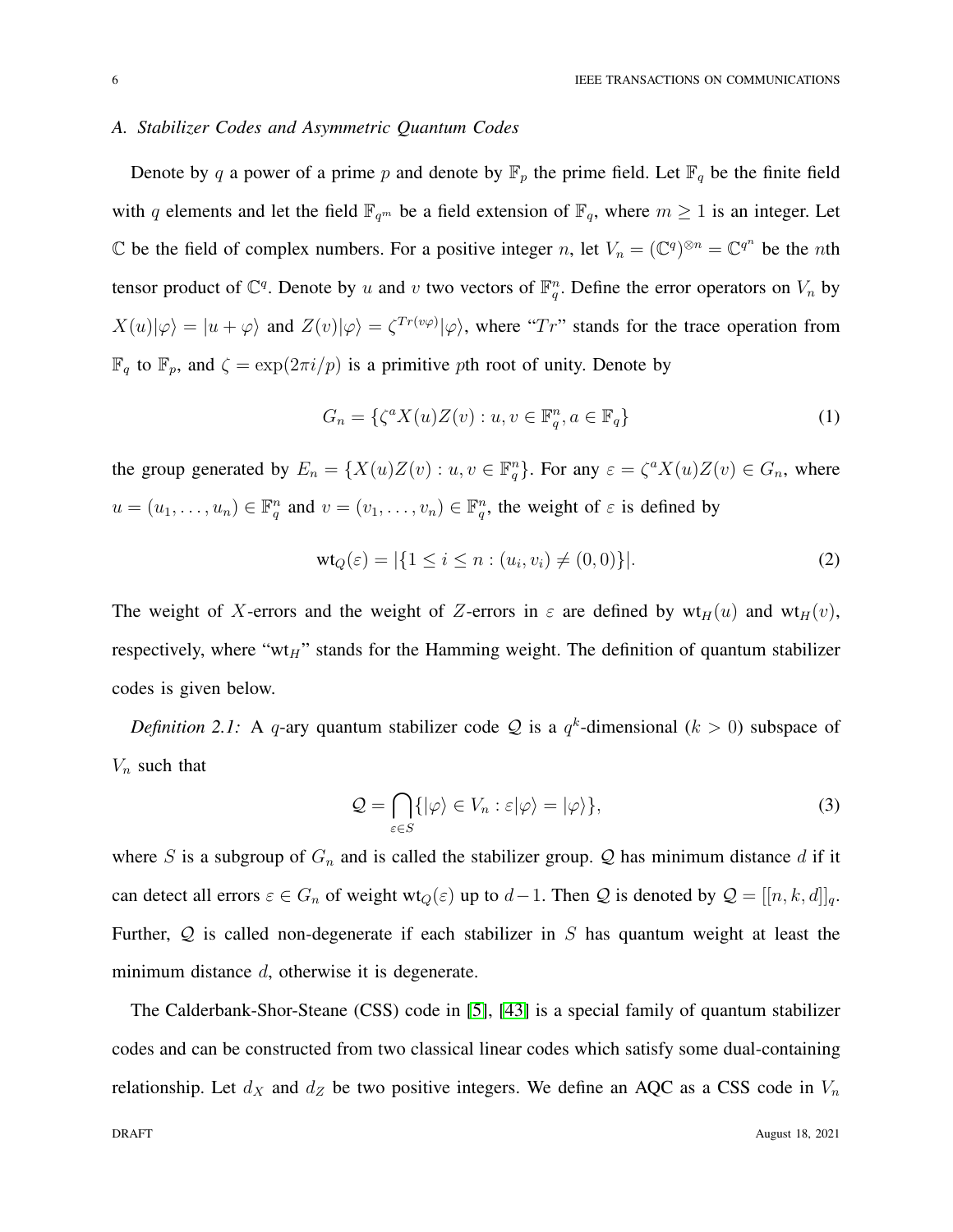with parameters  $Q = [[n, k, d_Z/d_X]]_q$  if it can detect all  $\varepsilon \in G_n$  of weight wt<sub>X</sub>( $\varepsilon$ ) up to  $d_X - 1$ and weight wt<sub>Z</sub>( $\varepsilon$ ) up to  $d_Z - 1$ , simultaneously. The construction in [\[1\]](#page-31-0), [\[7\]](#page-32-9), [\[44\]](#page-34-7) can be used to construct AQCs in which a pair of classical linear codes are used, one for correcting  $X$ -errors and the other for correcting Z-errors.

<span id="page-6-0"></span>*Lemma 2.1 ( [\[44,](#page-34-7) Theorem 2.4]):* Let  $C_1$  and  $C_2$  be two classical linear codes with parameters  $[n, k_1, d_1]_q$  and  $[n, k_2, d_2]_q$ , respectively, and  $C_2^{\perp} \subseteq C_1$ . Then there exists an AQC with parameters  $Q = [[n, k_1 + k_2 - n, d_Z/d_X]]_q$ , where

$$
d_Z = \max\{\text{wt}_H(C_1\backslash C_2^{\perp}), \text{wt}_H(C_2\backslash C_1^{\perp})\},\tag{4}
$$

$$
d_X = \min\{\text{wt}_H(C_1\backslash C_2^{\perp}), \text{wt}_H(C_2\backslash C_1^{\perp})\}.
$$
\n(5)

If  $d_1 = \text{wt}_H(C_1\backslash C_2^{\perp})$  and  $d_2 = \text{wt}_H(C_2\backslash C_1^{\perp})$ , then Q is non-degenerate, otherwise it is degenerate.

## *B. Classical Tensor Product Codes*

Let  $C_1 = [n_1, k_1, d_1]_q$  be a classical linear code whose parity check matrix is given by  $H_{c_1}$ , and let  $r_1 = n_1 - k_1$  be the number of parity checks. Let  $C_2 = [n_2, k_2, d_2]_{q^{r_1}}$  be a linear code over the extension field  $\mathbb{F}_{q^{r_1}}$  whose parity check matrix is given by  $H_{c_2}$ . Let  $r_2 = n_2 - k_2$ . Denote by

$$
C_T \equiv C_2 \otimes_T C_1 \tag{6}
$$

the tensor product code of  $C_1$  and  $C_2$ . The block length and dimension of  $C_T$  are given by  $[n_1n_2, n_1n_2 - r_1r_2]$ . In addition,  $C_1$  and  $C_2$  are known as the inner and outer constituent codes of  $C_T$ , respectively. If we regard  $H_{c_1}$  as a  $1 \times n_1$  matrix with elements over  $\mathbb{F}_{q^{r_1}}$ , then the parity check matrix  $H_T$  of  $C_T$  is the Kronecker product of  $H_{c_1}$  and  $H_{c_2}$ , i.e.,

$$
H_T = H_{c_2} \otimes H_{c_1}.\tag{7}
$$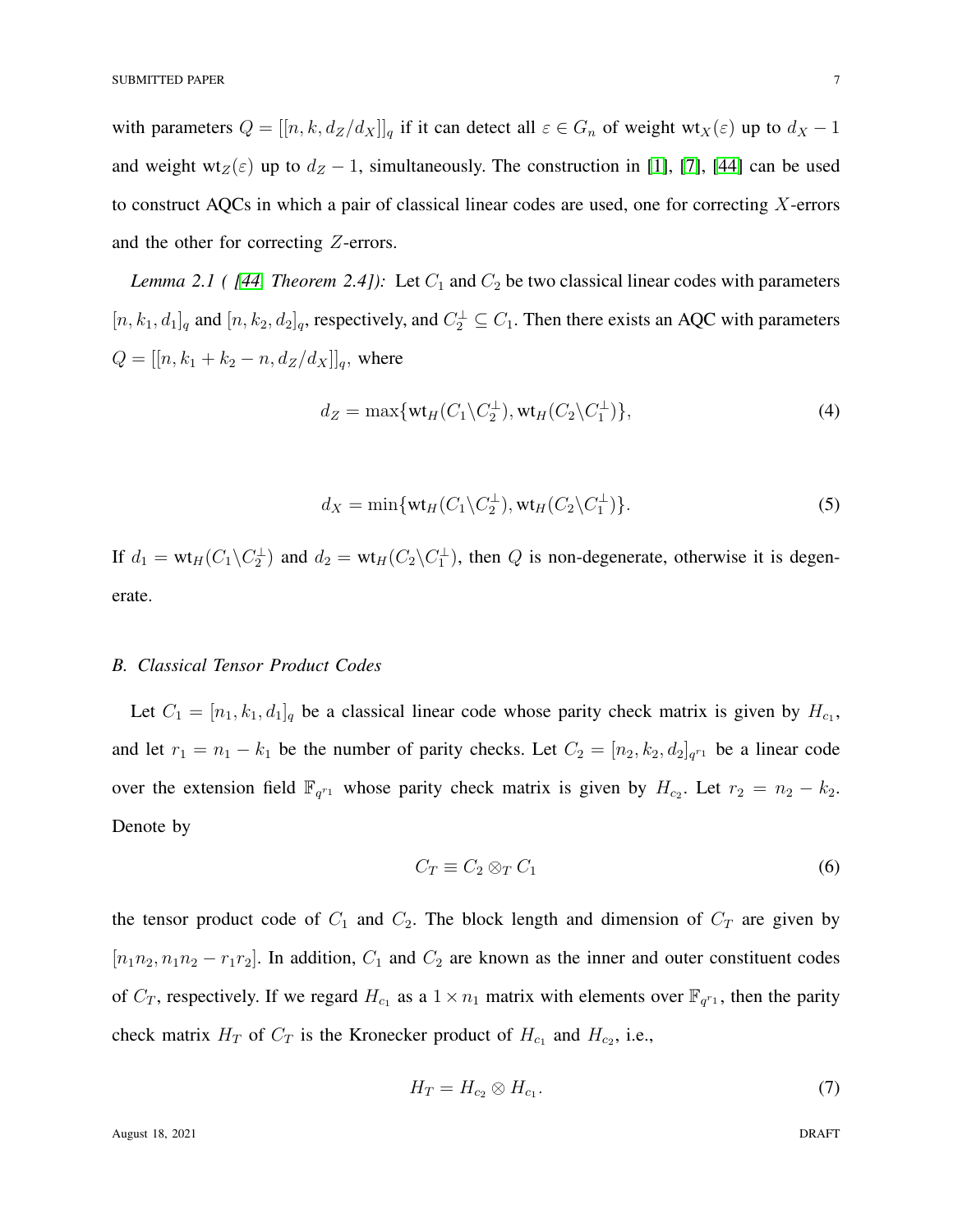Then we can derive a parity check matrix of  $C_T$  with elements over  $\mathbb{F}_q$  by expanding all the elements of  $H_T$  from  $\mathbb{F}_{q^{r_1}}$  to  $\mathbb{F}_q$ . The error detection/correction ability of  $C_T$  is restricted by the constituent codes and is given by:

*Lemma 2.2 ( [\[33,](#page-33-11) Theorem 1]):* Partition the codeword of  $C_T = C_2 \otimes_T C_1$  into  $n_2$  sub-blocks, where each sub-block contains  $n_1$  elements, and assume that the constituent code  $C_i$  can detect or correct an error pattern class  $\xi_i$  (i = 1 or 2), then the TPC  $C_T$  can detect or correct all error-patterns where the sub-blocks containing errors form a pattern belonging to class  $\xi_2$  and the errors within each erroneous sub-block fall within the class  $\xi_1$ .

Here we give an illustrative example for the construction of TPCs.

*Example 2.1:* Let  $C_1 = [3, 1, 3]_2$  be a binary repetition code with a parity check matrix given by

$$
H_{c_1} = \begin{pmatrix} 1 & 0 & 1 \\ 0 & 1 & 1 \end{pmatrix} = \begin{pmatrix} 1 & \omega & \omega^2 \end{pmatrix}, \tag{8}
$$

where  $\omega$  is a primitive element of  $GF(2^2)$  such that  $\omega^2 + \omega + 1 = 0$ . Let  $C_2$  be a  $2^2$ -ary linear code over  $GF(2^2)$ , such as we let  $C_2 = [5, 3, 3]_{2^2}$  be a maximum-distance-separable (MDS) code with a parity check matrix

$$
H_{c_2} = \left(\begin{array}{cccc} 1 & 0 & 1 & \omega & \omega \\ 0 & 1 & \omega & \omega & 1 \end{array}\right).
$$
 (9)

Then we can derive a TPC  $C_T$  of length 15 whose parity check matrix  $H_T = H_{c_2} \otimes H_{c_1}$  is given in [\(10\)](#page-8-0). It is easy to verify, e.g., by using the MAGMA computational software [\[28\]](#page-33-7), that the dimension and minimum distance of  $C_T$  with a parity check matrix  $H_T$  in [\(10\)](#page-8-0) are exact 11 and 3, respectively.

Ref. [\[35\]](#page-33-13) shows that the parity check matrix of TPCs can also be represented in a companion matrix form. Let  $g(x) = g_0 + g_1 x + \cdots + g_{r_1-1} x^{r_1-1} + x^{r_1}$  be a primitive polynomial over  $\mathbb{F}_{q^{r_1}}$ and denote by  $\alpha$  a primitive element of  $\mathbb{F}_{q^{r_1}}$ . The companion matrix of  $g(x)$  is defined to be the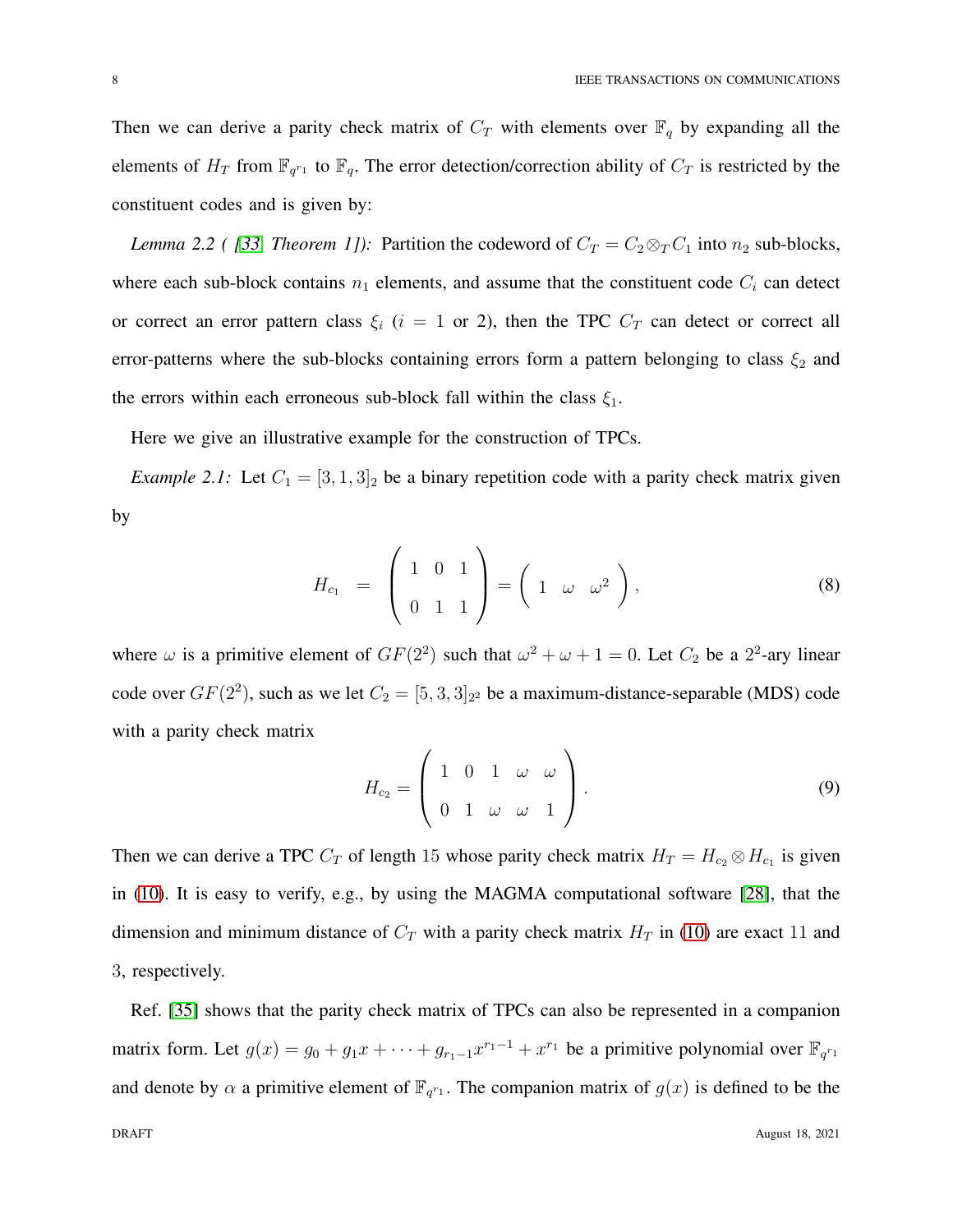#### SUBMITTED PAPER 9

<span id="page-8-0"></span>
$$
H_T = \begin{pmatrix} 1 & \omega & \omega^2 & 0 & 0 & 0 & 1 & \omega & \omega^2 & \omega & \omega^2 & 1 & \omega & \omega^2 & 1 \\ 0 & 0 & 0 & 1 & \omega & \omega^2 & \omega & \omega^2 & 1 & \omega & \omega^2 & 1 & 1 & \omega & \omega^2 \\ 1 & 0 & 1 & 0 & 0 & 0 & 1 & 0 & 1 & 0 & 1 & 1 & 0 & 1 & 1 \\ 0 & 1 & 1 & 0 & 0 & 0 & 0 & 1 & 1 & 1 & 1 & 0 & 1 & 1 & 0 \\ 0 & 0 & 0 & 1 & 0 & 1 & 0 & 1 & 1 & 1 & 0 & 1 & 1 & 0 & 1 \\ 0 & 0 & 0 & 0 & 1 & 1 & 1 & 1 & 0 & 1 & 1 & 0 & 0 & 1 & 1 \end{pmatrix} .
$$
 (10)

 $r_1 \times r_1$  matrix

$$
M = \begin{pmatrix} 0 & 1 & 0 & \cdots & 0 \\ 0 & 0 & 1 & \cdots & 0 \\ \vdots & \vdots & \vdots & \ddots & \vdots \\ 0 & 0 & 0 & \cdots & 1 \\ -g_0 & -g_1 & -g_2 & \cdots & -g_{r_1-1} \end{pmatrix} .
$$
 (11)

Then for any element  $\beta = \alpha^i$  of  $\mathbb{F}_{q^{r_1}}$ , the companion matrix of  $\beta$ , denoted by  $[\beta] = M^i$ , is an  $r_1 \times r_1$  matrix with elements over  $\mathbb{F}_q$ . Let the parity check matrix of the constituent code  $C_2$ be  $H_{c_2} = (a_{ij})_{r_2 \times n_2}$  with elements over  $\mathbb{F}_{q^{r_1}}$ , i.e.,  $a_{ij} \in \mathbb{F}_{q^{r_1}}$  for  $1 \le i \le r_2$  and  $1 \le j \le n_2$ . Following the notations used in [\[35\]](#page-33-13), we denote by  $[H_{c_2}] = ([a_{ij}])_{r_1 r_2 \times r_1 n_2}$ , where  $[a_{ij}]$  is a companion matrix form. The parity check matrix of  $C_T$  can be written as

<span id="page-8-1"></span>
$$
H_T \equiv [H_{c_2}^t] \otimes H_{c_1}
$$
\n
$$
= \begin{pmatrix} [a_{11}^t]H_{c_1} & [a_{12}^t]H_{c_1} & \cdots & [a_{1n_2}^t]H_{c_1} \\ [a_{21}^t]H_{c_1} & [a_{22}^t]H_{c_1} & \cdots & [a_{2n_2}^t]H_{c_1} \\ \vdots & \vdots & \vdots & \vdots \\ [a_{n_21}^t]H_{c_1} & [a_{n_22}^t]H_{c_1} & \cdots & [a_{n_2n_2}^t]H_{c_1} \end{pmatrix}
$$
\n(12)

in which the matrix  $[H_{c_2}^t]$  is obtained by transposing the constituent companion matrices of  $[H_{c_2}]$ ,

August 18, 2021 DRAFT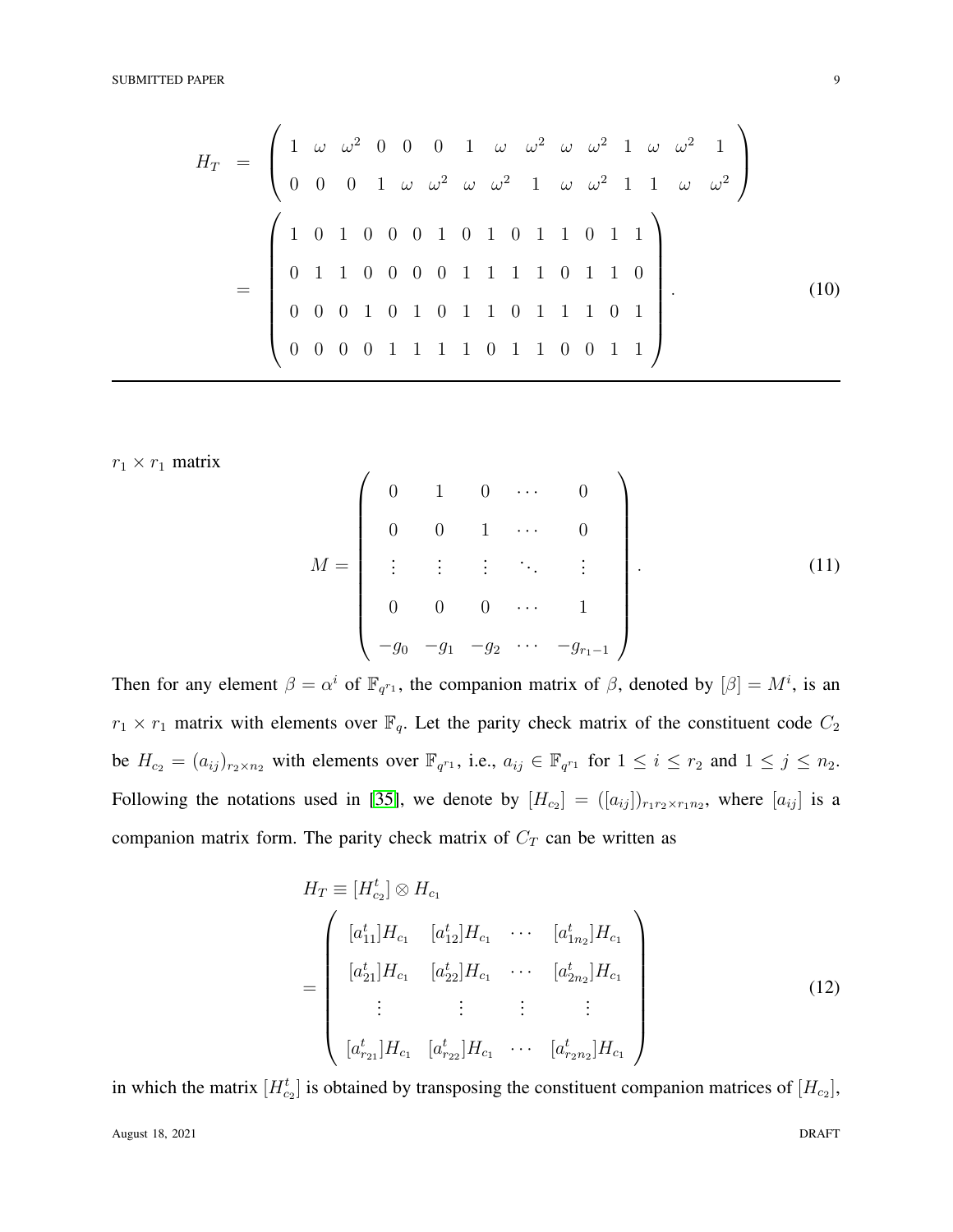and  $[a_{ij}^t]$  is the transpose of  $[a_{ij}]$ . According to [\[35\]](#page-33-13), [\[45\]](#page-34-8), if we do not transpose the constituent companion matrices in [\(12\)](#page-8-1), we can obtain another representation of the parity check matrix  $H_T$ as follows

<span id="page-9-0"></span>
$$
H_T \equiv [H_{c_2}] \otimes H_{c_1}
$$
\n
$$
= \begin{pmatrix} [a_{11}]H_{c_1} & [a_{12}]H_{c_1} & \cdots & [a_{1n_2}]H_{c_1} \\ [a_{21}]H_{c_1} & [a_{22}]H_{c_1} & \cdots & [a_{2n_2}]H_{c_1} \\ \vdots & \vdots & \vdots & \vdots \\ [a_{r_{21}}]H_{c_1} & [a_{r_{22}}]H_{c_1} & \cdots & [a_{r_{2n_2}}]H_{c_1} \end{pmatrix} .
$$
\n(13)

The two representations in [\(12\)](#page-8-1) and [\(13\)](#page-9-0) do not make any difference for the parameters and the error correction performance of TPCs. We will use them alternately in the following constructions. It should be noticed that the Kronecker product defined in equations [\(12\)](#page-8-1) and [\(13\)](#page-9-0) is a little different from the standard one. In the following, the Kronecker product of matrices follows the definition in [\(12\)](#page-8-1) and [\(13\)](#page-9-0).

The generalized tensor product codes are proposed in [\[35\]](#page-33-13), [\[46\]](#page-34-9) by combining a series of outer codes and inner codes. Let  $A_{\hbar} = [n_A, k_{\hbar}, d_{\hbar}]_q$  and  $B_{\hbar} = [N_B, K_{\hbar}, D_{\hbar}]_{q^{r_{\hbar}}}$  be L pairs of inner and outer codes, respectively, where  $1 \leq \hbar \leq L$  and  $r_{\hbar} = n_A - k_{\hbar}$ . Let the parity check matrices of  $A_{\hbar}$  and  $B_{\hbar}$ , respectively, be  $H_{\hbar}^A$  and  $H_{\hbar}^B$ ,  $1 \leq \hbar \leq L$ . Assume that all the rows in  $H_{\hbar}^A$ ,  $1 \leq \hbar \leq L$ , are independent with each other. Then the parity check matrix of the GTPCs

$$
\mathcal{C}_{\mathcal{T}} = \bigcap_{\hbar=1}^{L} B_{\hbar} \otimes_{T} A_{\hbar}
$$
 (14)

is defined by

$$
H_{\mathcal{C}_{\mathcal{T}}} \equiv \begin{pmatrix} [H_1^{B^t}] \otimes H_1^A \\ [H_2^{B^t}] \otimes H_2^A \\ \vdots \\ [H_L^{B^t}] \otimes H_L^A \end{pmatrix},
$$
(15)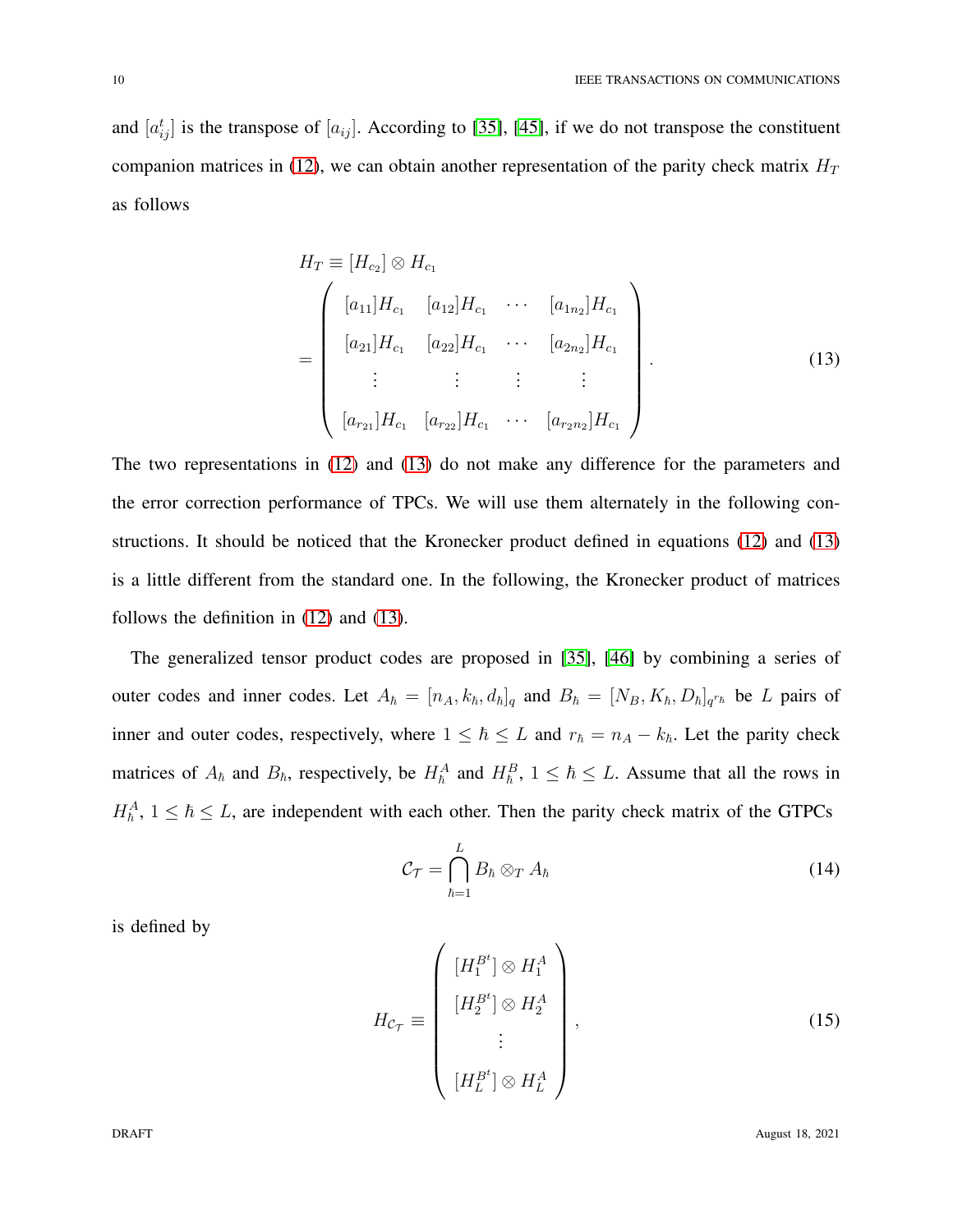where  $[H_h^{B^t}]$  is obtained by transposing the component companion matrices of  $[H_h^B]$  for each  $1 \leq \hbar \leq L$ . The block length and the dimension of GTPCs are given by  $C_{\tau} = [N_B n_A, N_B n_A \sum_{\hbar=1}^{L} R_{\hbar} r_{\hbar}]_q$ , where  $R_{\hbar} = N_B - K_{\hbar}$  for  $1 \leq \hbar \leq L$ .

## *C. Classical Concatenated Codes*

Concatenated codes can be seen as the dual counterpart of TPCs, which are obtained by concatenating an inner code  $C_1 = [n, k, d]_q$  with an outer code  $C_2 = [N, K, D]_{q^k}$ . Denote the concatenation of  $C_1$  and  $C_2$  by

$$
C_C \equiv C_2 \otimes_C C_1,\tag{16}
$$

and  $C_C = [Nn, Kk, d_{C_C} \geq Dd]_q$  (see [\[9\]](#page-32-6), [\[32\]](#page-33-10)). The generator matrix of  $C_C$  can also be given in a companion matrix form (see [\[35\]](#page-33-13))

$$
G_C = [G_2] \otimes G_1. \tag{17}
$$

where  $G_1$  and  $G_2$  are the generator matrices of  $C_1$  and  $C_2$ , respectively.

In [\[9\]](#page-32-6), [\[35\]](#page-33-13), the generalized concatenated codes are obtained by concatenating a serial of outer codes and inner codes. For simplicity, we only consider linear codes here. Let  $A_1 = [n_A, k_1, d_1]_q$ be a q-ary linear code with the generator matrix  $G_1^A$ , which is partitioned to S submatrices  $G_1^A, \ldots, G_S^A$  such that  $k_{\ell}^A = \text{rank}(G_{\ell}^A)$  for  $1 \leq \ell \leq S$ , and then  $k_1 = \sum_{\ell=1}^S k_{\ell}^A$ . Denote by

$$
G_1^A = \begin{pmatrix} \mathbf{G}_1^A \\ \mathbf{G}_2^A \\ \vdots \\ \mathbf{G}_S^A \end{pmatrix}, G_\ell^A = \begin{pmatrix} \mathbf{G}_\ell^A \\ \mathbf{G}_{\ell+1}^A \\ \vdots \\ \mathbf{G}_S^A \end{pmatrix}, 2 \leq \ell \leq S,
$$
 (18)

and let  $G_{\ell}^{A}$  be the generator matrices of the linear codes  $A_{\ell} = [n_A, k_{\ell}, d_{\ell}]_q$ , for  $2 \leq \ell \leq S$ , respectively. Denote by  $B_{\ell} = [N_B, K_{\ell}, D_{\ell}]_{q^{k_{\ell}^A}}$  the outer codes with the generator matrices, respectively,  $G_{\ell}^{B}$ , for  $1 \leq \ell \leq S$ . Then the generator matrix of the GCCs

$$
\mathcal{C}_{\mathcal{C}} = \bigcup_{\ell=1}^{S} B_{\ell} \otimes_{C} A_{\ell} \tag{19}
$$

<span id="page-10-0"></span>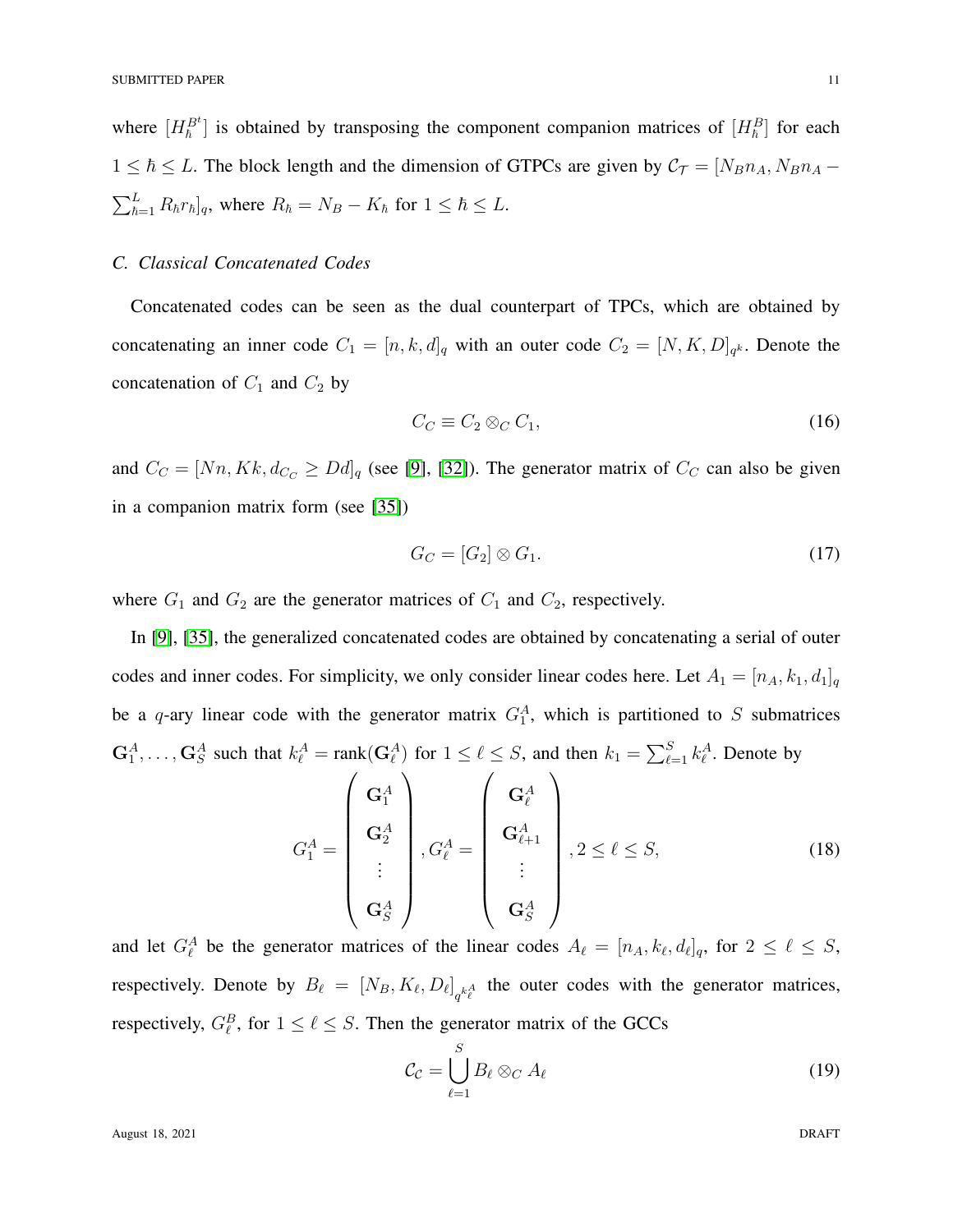is defined by

$$
G_{\mathcal{C}_{\mathcal{C}}} \equiv \begin{pmatrix} [G_1^B] \otimes \mathbf{G}_1^A \\ [G_2^B] \otimes \mathbf{G}_2^A \\ \vdots \\ [G_S^B] \otimes \mathbf{G}_S^A \end{pmatrix},
$$
(20)

and the parameters of GCCs are given by

$$
\mathcal{C}_{\mathcal{C}} = [N_B n_A, \sum_{\ell=1}^{S} K_{\ell} k_{\ell}^A, d_{\mathcal{C}_{\mathcal{C}}}]]_q, \tag{21}
$$

where  $d_{\mathcal{C}_{\mathcal{C}}} \ge \min\{D_1d_1,\ldots,D_Sd_S\}.$ 

Compared to other types of classical linear codes in [\[9\]](#page-32-6), [\[47\]](#page-34-10), the parameters of CCs (GCCs) and TPCs (GTPCs) may not have any advantages. However the encoding and decoding algorithms of CCs (GCCs) and TPCs (GTPCs) usually have low complexity, and can be decoded efficiently in polynomial time. Therefore CCs are widely used in many digital communication systems, e.g., the NASA standard for deep space communications and wireless communications [\[10\]](#page-32-7), [\[48\]](#page-34-11), and GCCs show large potential applications, e.g., in data transmission systems [\[49\]](#page-34-12) and Flash memory [\[50\]](#page-34-13), [\[51\]](#page-34-14). TPCs and GTPCs exhibit large advantages in magnetic storage systems [\[52\]](#page-34-15)–[\[55\]](#page-35-0), Flash memory [\[56\]](#page-35-1), [\[57\]](#page-35-2) and in constructing locally repairable codes for distributed storage systems [\[58\]](#page-35-3)–[\[60\]](#page-35-4). In [\[61\]](#page-35-5), it is shown that Polar codes can be treated as GCCs for a fast encoding.

## III. MAIN RESULTS

<span id="page-11-0"></span>In this section, we present the AQCTPC concatenation framework, where CCs are used to correct  $Z$ -errors and TPCs are used to correct  $X$ -errors. In our construction, the dimension of the inner codes of CCs needs to be equal to the number of parity checks of the inner codes of TPCs. Let  $C_1 = [n_1, k_1, d_1]_q$  denote an arbitrary q-ary linear code and  $C_2 = [n_2, k_2, d_2]_{q^{k_1}}$  and  $C_3 = [n_2, k_3, d_3]_{q^{k_1}}$  denote two linear codes over the extension field  $\mathbb{F}_{q^{k_1}}$ . Let  $\mathcal{C}_C = C_3 \otimes_C C_1$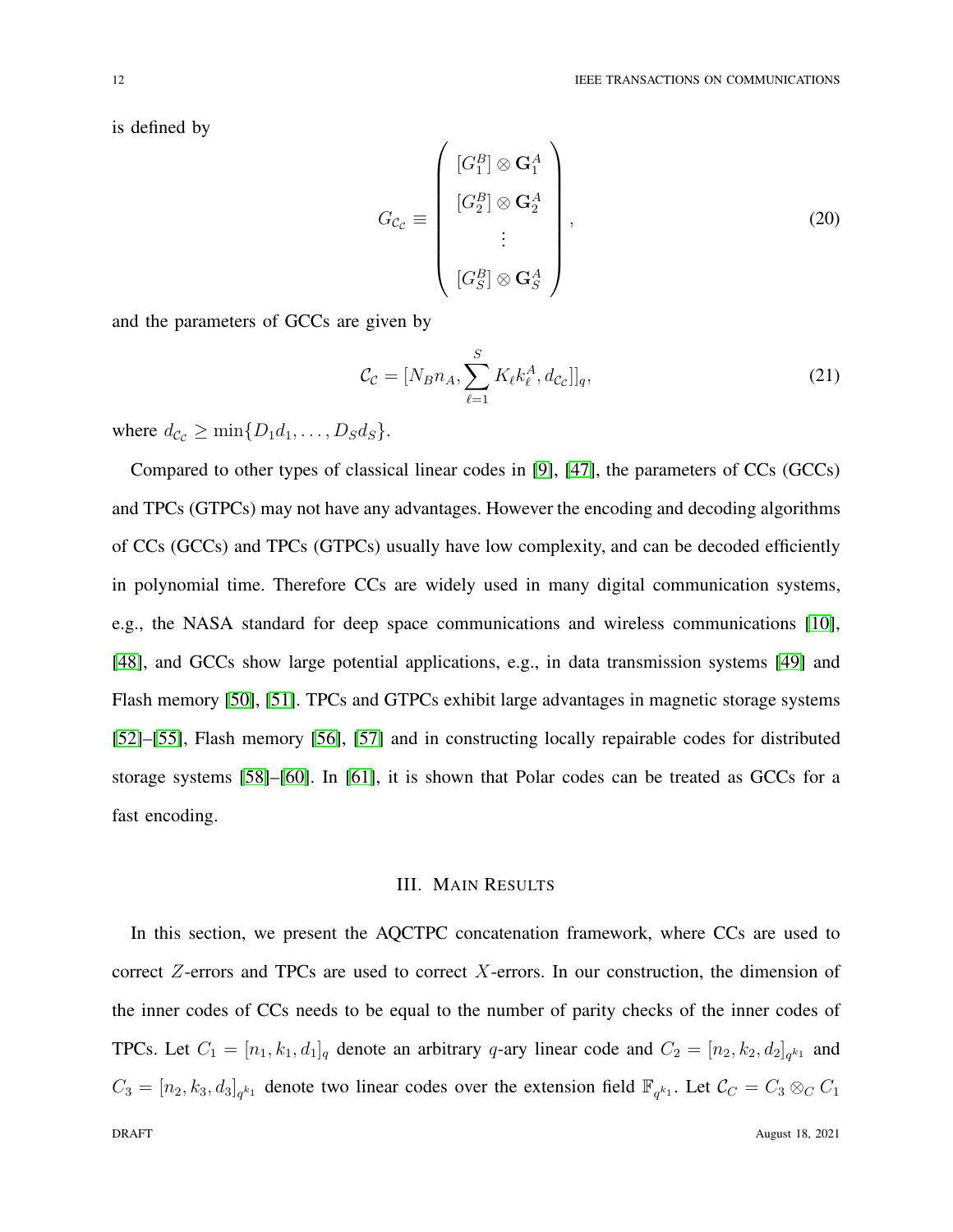be the CC of  $C_1$  and  $C_3$ , and let  $C_T = C_2 \otimes_T C_1^{\perp}$  be the TPC of  $C_1^{\perp}$  and  $C_2$ . Then we have the following dual-containing relationship between CCs and TPCs.

*Lemma 3.1:* If  $C_3^{\perp} \subseteq C_2$ , then there exists  $C_T^{\perp} \subseteq C_C$ .

*Proof:* Let  $H_{c_1}$  and  $G_{c_1}$  be the parity check matrix and generator matrix of  $C_1$  over  $\mathbb{F}_q$ , respectively. Let  $H_{c_i}$  and  $G_{c_i}$ ,  $i = 2, 3$ , be the parity check matrix and generator matrix of  $C_i$  over  $\mathbb{F}_{q^{k_1}}$ , respectively. It is easy to see that the parity check matrix of the TPC  $\mathcal{C}_T$  with transposed companion matrices is given by

<span id="page-12-2"></span><span id="page-12-1"></span>
$$
H_{c_T} = [H_{c_2}^t] \otimes G_{c_1}.
$$
 (22)

From [\[35\]](#page-33-13), [\[45\]](#page-34-8), we know that the parity check matrix of  $\mathcal{C}_C$  is given by

$$
H_{\mathcal{C}_C} = \left( \begin{array}{c} [H_{c_3}] \otimes (I_{k_1}, \mathbf{0}) \\ [I_{n_2}] \otimes H_{c_1} \end{array} \right), \tag{23}
$$

where " $\mathbf{0}$ " is a zero sub-block of size  $k_1 \times (n_1 - k_1)$ . It is not difficult to verify that if  $C_3^{\perp} \subseteq C_2$ , then we have  $[H_{c_3}][H_{c_2}^t]^T = 0$  and  $H_{c_C}H_{c_T}^T = 0$ . Therefore we have  $C_T^{\perp} \subseteq C_C$ .  $\blacksquare$ 

<span id="page-12-0"></span>By combining  $C_C = C_3 \otimes_C C_1$  and  $C_T = C_2 \otimes_T C_1^{\perp}$ , we have the construction of AQCTPCs as follows.

*Theorem 3.1:* There exists a family of AQCTPCs with parameters  $Q = [[n_1n_2, k_1(k_2 + k_3$  $n_2$ ,  $d_Z \geq d_1 d_3 / d_X \geq d_2$ ]]<sub>q</sub>.

The AQCTPC concatenation scheme has several advantages over the current methods. First, only the outer constituent codes  $C_2$  and  $C_3$  over the extension field need to satisfy the dualcontaining constraint. Then we have much freedom in the choice of the outer codes. It is generally believed that certain families of linear codes over the extension field can easily satisfy the dualcontaining constraint. For example, the dual-containing relationship of  $\ell$ -ary MDS codes has been determined for all possible dimensions and block length less than  $\ell + 2$ , see e.g., in [\[62\]](#page-35-6)– [\[64\]](#page-35-7), where  $\ell$  is a power of a prime. We can let  $C_2$  and  $C_3$  be two MDS codes that satisfy the dual-containing constraint and with reasonable block length. Second, in the following proof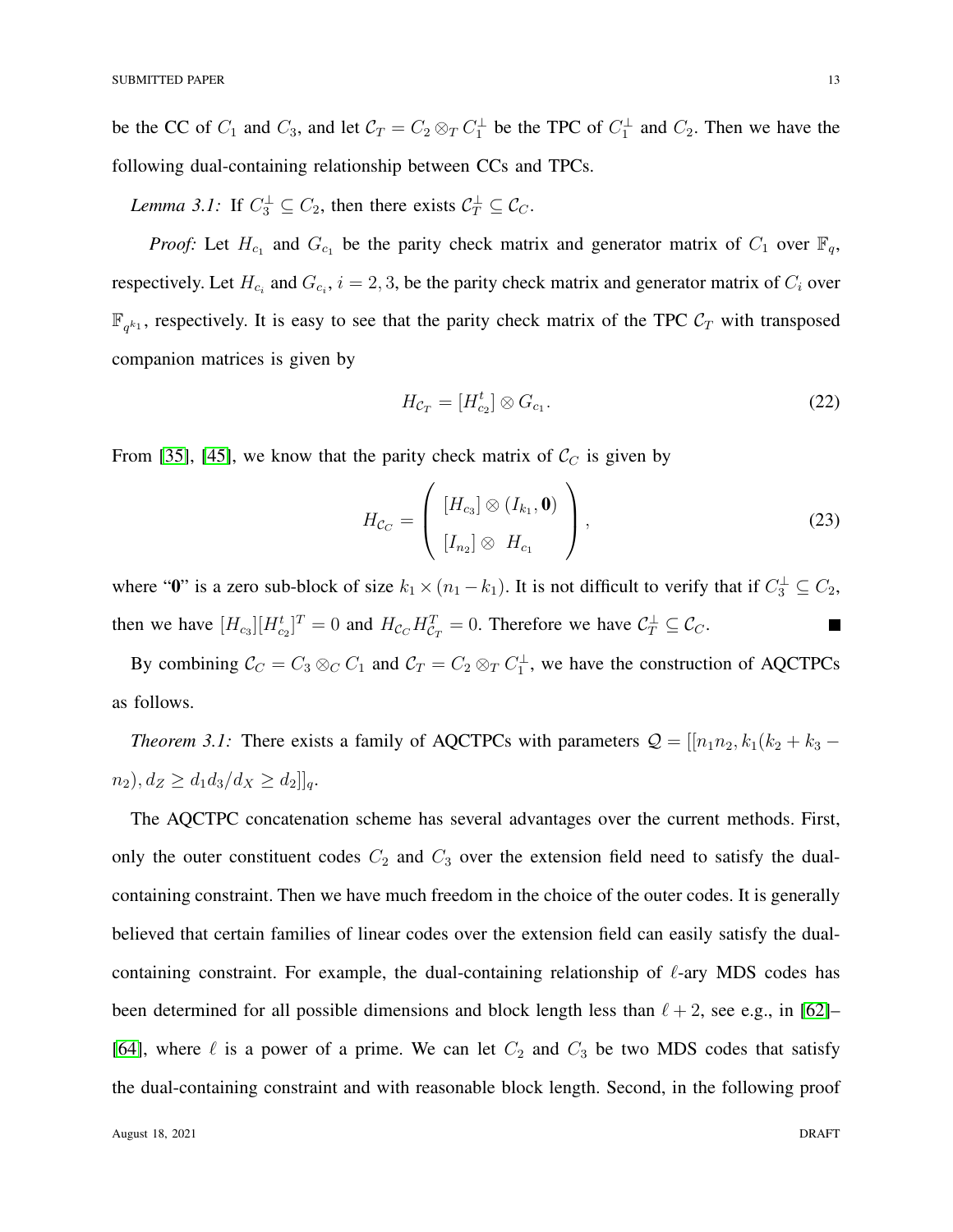we show that AQCTPCs are highly degenerate in that they can correct more  $X$ -errors than a corresponding classical TPC.

*Proof of Theorem [3.1:](#page-12-0)* Let  $C_C = C_3 \otimes_C C_1$  denote the CC of  $C_1$  and  $C_3$ , and let  $C_T = C_2 \otimes_T C_1$  $C_1^{\perp}$  denote the TPC of  $C_1^{\perp}$  and  $C_2$ . Then we have  $C_C = [n_1n_2, k_1k_2]_q$  and  $C_T = [n_1n_2, n_1n_2$  $k_1(n_2 - k_2)$ <sub>q</sub>. According to the CSS construction in Lemma [2.1](#page-6-0) and Lemma [3.1,](#page-12-1) if  $C_3^{\perp} \subseteq C_2$ , then we can derive an AQCTPC with parameters  $Q = [[n_1n_2, k_1(k_2 + k_3 - n_2), d_Z/d_X]]_q$ .

We still need to compute the minimum distance of  $Q$ . It is easy to see that the minimum distance of the CC is larger than or equal to  $d_1d_3$ , and then we have  $d_Z \geq d_1d_3$ . Next we determine the X-distance  $d_X$ .

Suppose that there is an X-error  $e<sub>X</sub>$  of length  $n_1n_2$  in the encoded codeword. We divide the error  $e_X$  into  $n_2$  sub-blocks  $e_{X_i}$  ( $1 \le i \le n_2$ ), with each sub-block being of length  $n_1$  (see Fig. [1\)](#page-15-0). We then do the syndrome measurement for X-errors by using the parity check matrix  $H_{C_T}$ given in [\(22\)](#page-12-2). The syndrome information  $\Phi$  can be derived by measuring the ancilla, which is given by

$$
\Phi = [H_{c_2}^t] \otimes G_{c_1} \cdot e_X^T
$$
\n
$$
= \begin{pmatrix} [a_{11}^t] \Phi_{I_1} + \dots + [a_{1n_2}^t] \Phi_{I_{n_2}} \\ [a_{21}^t] \Phi_{I_1} + \dots + [a_{2n_2}^t] \Phi_{I_{n_2}} \\ \vdots \\ [a_{r_21}^t] \Phi_{I_1} + \dots + [a_{r_2n_2}^t] \Phi_{I_{n_2}} \end{pmatrix},
$$
\n(24)

where  $H_{c_2} = (a_{ij}), 1 \le i \le r_2 = n_2 - k_2, 1 \le j \le n_2$ . We let  $\Phi_{I_l} \equiv G_{c_1} e_{X_l}^T$ ,  $1 \le l \le n_2$ , which can be regarded as the logical error sequences in the outer code  $C_2$ . Then we have

$$
\Phi = \begin{pmatrix} [a_{11}^t] & [a_{12}^t] & \cdots & [a_{1n_2}^t] \\ [a_{21}^t] & [a_{22}^t] & \cdots & [a_{2n_2}^t] \\ \vdots & \vdots & \vdots & \vdots \\ [a_{r_21}^t] & [a_{r_22}^t] & \cdots & [a_{r_2n_2}^t] \end{pmatrix} \begin{pmatrix} \Phi_{I_1} \\ \Phi_{I_2} \\ \vdots \\ \Phi_{I_{n_2}} \end{pmatrix} .
$$
 (25)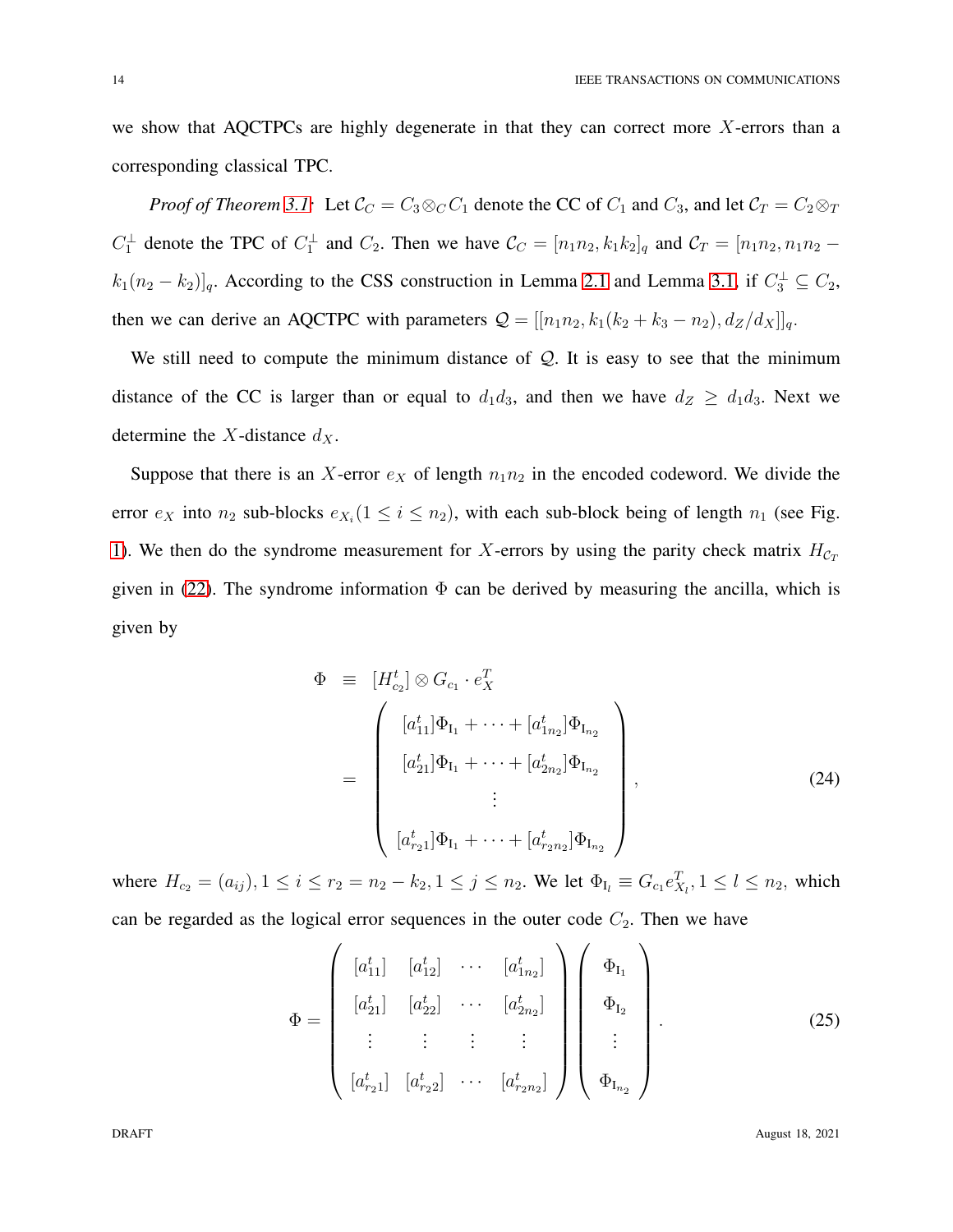If the outer decoding can be conducted successfully, then the sequences  $\Phi_{I_l}$  ( $1 \leq \ell \leq n_2$ ) are used as the inner syndrome information for  $C_1^{\perp}$ .

The outer code  $C_2$  must be decoded by mapping the syndrome information  $\Phi$  to the symbols over the extension field  $\mathbb{F}_{q^{k_1}}$ . Here we need a syndrome based decoding [\[9\]](#page-32-6) of the outer code  $C_2$ , which, if successful, will result in the exact inner syndrome sequence  $\Phi_{I_l}(1 \leq l \leq n_2)$ . The inner decoding follows using the dual of the inner code  $C_1$ . In general, for any  $\Phi_{I_l} \equiv G_{c_1} e_{X_l}^T (1 \leq$  $l \leq n_2$ ), we can always obtain a decoded error sequence  $\tilde{e}_{X_l}$  such that  $\Phi_{I_l} = G_{c_1} \tilde{e}_{X_l}^T$  by using some syndrome based decoder for  $C_1^{\perp}$ , such as a syndrome table-look-up decoder. However, we do not need to do that and just let  $\tilde{e}_{X_l} = (\Phi_{I_l}, \mathbf{0})$  by assuming that  $G_{c_1}$  is in a standard form, where "0" is a zero vector of length  $r_1$ . Let  $\tilde{e}_X \equiv (\tilde{e}_{X_1}, \ldots, \tilde{e}_{X_{n_2}})$  be the decoded error sequence. There must be  $G_{\mathcal{C}_C}(e_X^T + \tilde{e}_X^T) = 0$ , where

$$
G_{\mathcal{C}_C} = [G_{c_3}^t] \otimes G_{c_1} \tag{26}
$$

is the generator matrix of  $C_C = C_3 \otimes_C C_1$ . There are two cases: (1)  $e_X = \tilde{e}_X$  which means that the decoded error  $\tilde{e}_X$  is exactly the true error. (2)  $e_X \neq \tilde{e}_X$  but they belong to the same coset of  $C_C^{\perp}$ , which means that they are degenerate.

This phenomenon of degeneracy is quite different from the decoding of classical TPCs [\[33\]](#page-33-11), [\[35\]](#page-33-13), [\[52\]](#page-34-15), where the decoding fails if the number of errors in one sub-block exceeds the error correction ability of the inner codes. As such, AQCTPCs can correct many more X-errors than their classical TPC counterparts. If wt( $e_X$ )  $\leq d_2-1$ , whenever the error is separated into different sub-blocks in Fig. [1,](#page-15-0) the number of erroneous sub-blocks will be at most  $d_2 - 1$ . This means that either the error will always be detectable or that the error is undetectable but harmless since it is degenerate. Thus the X-distance  $d_X$  is at least  $d_2$ . Therefore we have an AQCTPC with the parameters  $Q = [[n_1n_2, k_1(k_2 + k_3 - n_2), d_Z \ge d_1d_3/d_X \ge d_2]]_q$ . П

In the proof of Theorem [3.1,](#page-12-0) we have given the decoding of AQCTPCs for correcting  $X$ -errors. We summarize and provide the whole decoding process in Algorithm [1.](#page-15-1)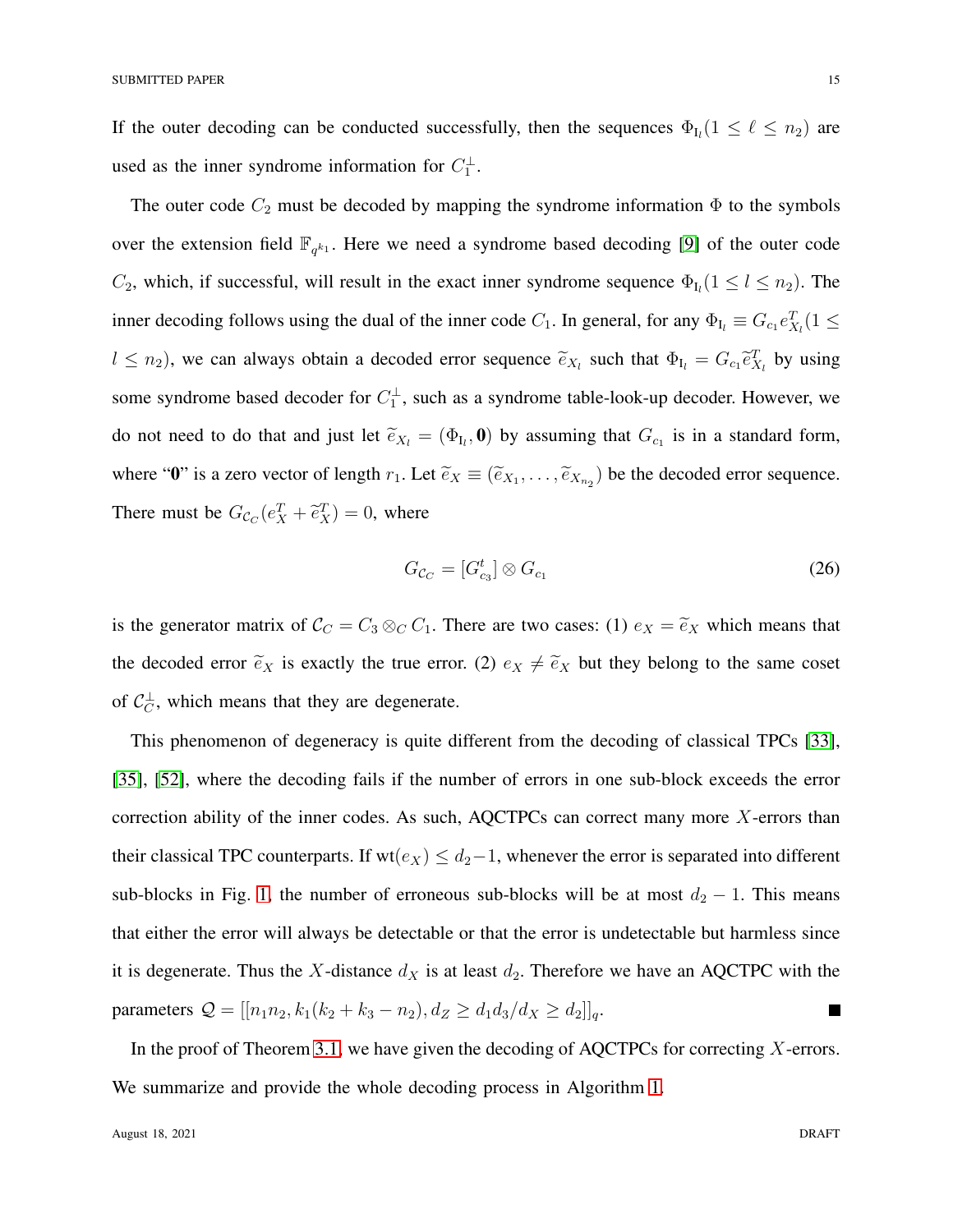

<span id="page-15-0"></span>Fig. 1. Dividing the Pauli X-error  $e_X$  into  $n_2$  sub-blocks where each sub-block  $e_{X_i} (1 \le i \le n_2)$  is of length  $n_1$ .

## <span id="page-15-1"></span>Algorithm 1 The Decoding Algorithm of AQCTPCs for Correcting X-errors. Input:  $\Phi, H_{c_2}$ ;

## **Output:** The decoded X-error sequence  $\tilde{e}_X$ .

- 1: Initialization:  $\widehat{\Phi} = \emptyset$ ,  $\widetilde{e}_X = \emptyset$ ;
- 2: // Divide  $\Phi$  into  $r_2$  sub-blocks, each sub-block is of length  $k_1$ .

$$
3: \ \Phi = (\Phi_1, \ldots, \Phi_{r_2}), |\Phi_i| = k_1;
$$

4: // Map  $\Phi$  to  $\widehat{\Phi}$  with elements over the extension field  $\mathbb{F}_{q^{k_1}}.$ 

$$
5: \textbf{ for } i \in [1, r_2] \textbf{ do}
$$

6: Map  $\Phi_i$  into a symbol  $\widehat{\Phi}_i$  over the field  $\mathbb{F}_{q^{k_1}}$ ;

7: 
$$
\widehat{\Phi} = (\widehat{\Phi}, \widehat{\Phi}_i);
$$

## 8: end for

- 9: // Do the outer decoding according to the syndrome information  $H_{c_2}\widetilde{\Phi}_{\text{I}}^T = \widehat{\Phi}.$
- 10: Denote by  $\Phi_{I} = (\Phi_{I_1}, \ldots, \Phi_{I_{n_2}});$

11: **for** 
$$
i \in [1, n_2]
$$
 **do**

12: Map  $\widehat{\Phi}_{I_i}$  into a sequence over field  $\mathbb{F}_q$ ,  $\Phi_{I_i}$ ;

13: 
$$
\widetilde{e}_{X_i} = (\Phi_{\mathrm{I}_i}, \mathbf{0});
$$

$$
14: \qquad \widetilde{e}_X = (\widetilde{e}_X, \widetilde{e}_{X_i});
$$

15: end for

## 16: **return**  $\widetilde{e}_X$ ;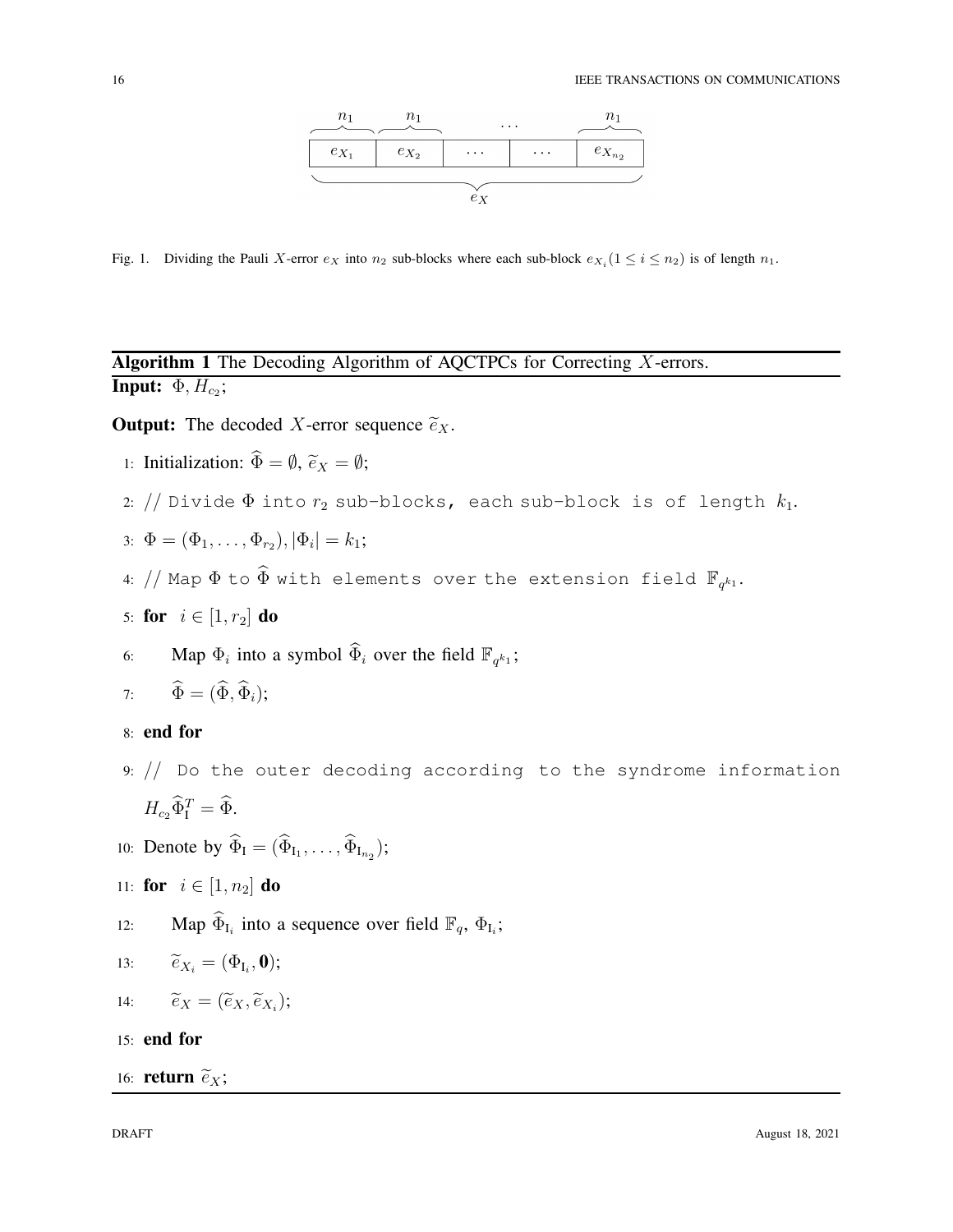On the other hand, like the serial decoding of classical CCs, the decoding of Z-errors in AQCTPCs can also be done serially, i.e., an inner decoding followed by an outer decoding. However, the decoding algorithm for classical CCs can not be used to decode Z-errors directly. Instead, a modified version of syndrome-based decoding is needed, as explained next.

Before performing the decoding, the ancilla needs to be measured first to determine the syndrome information. Denote the encoded quantum basis states of the AQCTPC  $\mathcal{Q}$  by

<span id="page-16-1"></span><span id="page-16-0"></span>
$$
|u + C_C^{\perp}\rangle \equiv \frac{1}{\sqrt{|C_C^{\perp}|}} \sum_{v \in C_C^{\perp}} |u + v\rangle,
$$
 (27)

where  $u \in C_T$ . Suppose that a Z-error  $e_Z$  happens to the encoded sate [\(27\)](#page-16-0), then

$$
|u + C_C^{\perp}\rangle \to \frac{1}{\sqrt{|C_C|}} \sum_{w \in C_C} (-1)^{wu^T} |w + e_Z\rangle.
$$
 (28)

First we take the syndrome measurement using the inner parity check matrix  $H_{c<sub>1</sub>}$  to get the inner syndrome information

<span id="page-16-2"></span>
$$
\Psi_{I_i} \equiv H_{c_1}(w_i + e_{Z_i})^T = H_{c_1}e_{Z_i}^T, 1 \le i \le n_2,
$$
\n(29)

where  $w = (w_1, \dots, w_{n_2})$  and  $e_Z = (e_{Z_1}, \dots, e_{Z_{n_2}})$ . The inner decodings are done first according to the inner syndrome information  $\Psi_{I_i}$  ( $1 \leq i \leq n_2$ ). They result in  $n_2$  decoded error sequences  $\overline{e}_{Z_i}(1 \leq i \leq n_2)$ , each of length  $n_1$ . Denote by  $\overline{e}_Z = (\overline{e}_{Z_1}, \ldots, \overline{e}_{Z_{n_2}})$ . We add the decoded result  $\overline{e}_Z$  to [\(28\)](#page-16-1), and then perform the measurement using the parity check matrix  $[H_{c_3}] \otimes (I_{k_1}, \mathbf{0})$  to get the outer syndrome information

$$
\Psi_{\mathbf{O}} \equiv [H_{c_3}] \otimes (I_{k_1}, \mathbf{0}) (w + e_Z + \overline{e}_Z)^T
$$
  

$$
= [H_{c_3}] \otimes (I_{k_1}, \mathbf{0}) (e_Z + \overline{e}_Z)^T.
$$
 (30)

Discarding the zero part in  $\Psi_0$  due to the **0** sub-block in  $(I_{k_1}, \mathbf{0})$ , the punctured  $\Psi_0$  is then mapped into a sequence  $\overline{\Psi}_{\mathcal{O}}$  with elements over field  $\mathbb{F}_{q^{k_1}}$ .

The outer decoding is done with a syndrome-based decoding of  $C_3$  according to the outer syndrome information  $\overline{\Psi}_{0}$ . If the outer decoding is successful, we can obtain a decoded sequence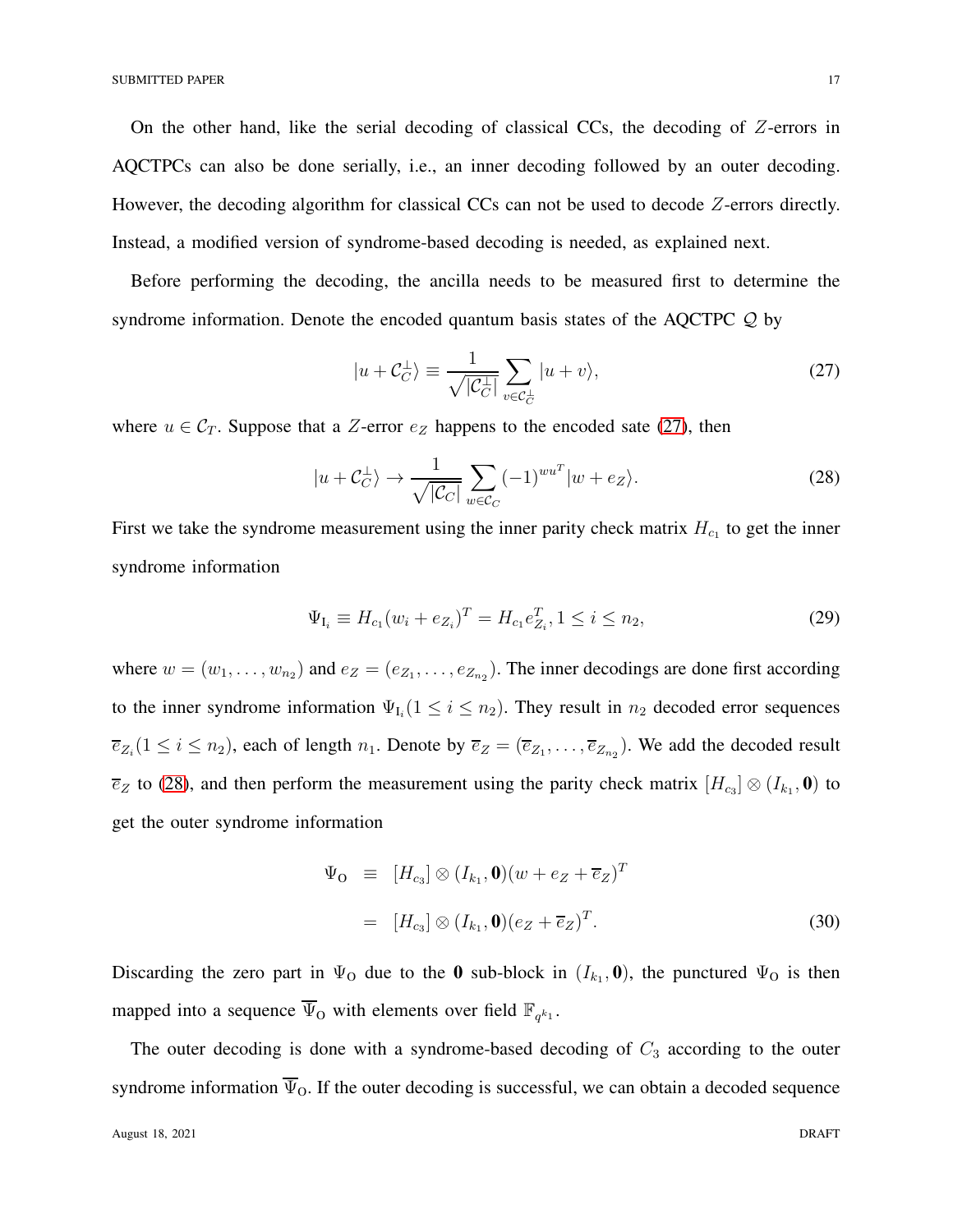$e'_{Z} = (e'_{Z_1}, \ldots, e'_{Z_{n_2}})$  with elements over  $\mathbb{F}_{q^{k_1}}$ . Then we map the sequence  $e'_{Z}$  back to the basis field  $\mathbb{F}_q$ , and derive a decoded error sequence  $e'_Z = (e'_{Z_1}, \ldots, e'_{Z_{n_2}})$  with elements over  $\mathbb{F}_q$ , where  $e'_{Z_i}$  ( $1 \le i \le n_2$ ) is the sub-sequence of length  $k_1$ . But notice that  $e'_Z$  is incomplete due to the **0** sub-block in  $(I_{k_1}, 0)$ . In order to derive the fully-decoded error sequence, we only need to do some operations according to the inner syndrome information in [\(29\)](#page-16-2). Denote by  $\tilde{e}_Z = (\tilde{e}_{Z_1}, \dots, \tilde{e}_{Z_{n_2}})$ and  $\tilde{e}_{Z_i} = (e'_{Z_i}, f_{Z_i}) (1 \le i \le n_2)$ , where  $f_{Z_i}$  denotes the unknown errors in  $\tilde{e}_{Z_i}$  and is of length  $r_1$ . Suppose that  $H_{c_1} = (P_1, P_2)$ , where  $P_1$  is of size  $r_1 \times k_1$  and  $P_2$  is an invertible  $r_1 \times r_1$ matrix, then we have  $\Psi_{I_i} = H_{c_1} \tilde{e}_{Z_i}^T = P_1 e_{Z_i}^{'T} + P_2 f_{Z_i}^T$  and then  $f_{Z_i} = [P_2^{-1} (\Psi_{I_i} - P_1 e_{Z_i}^{'T})]^T$ , where  $1 \leq i \leq n_2$ .

Similar to classical CCs, no matter how many Z-errors happen in each sub-block of length  $n_1$ , the outer decoding will not be affected provided that the total number of erroneous subblocks does not exceed the error correction ability of the outer code  $C_3$ . A summary of the full decoding process is provided in Algorithm [2.](#page-18-0) A complexity analysis of the whole decoding process follows.

In terms of decoding  $X$ -errors with the TPC, we first need to map the outer decoding sequence from  $\mathbb{F}_{q^{k_1}}$  to  $\mathbb{F}_q$  whose running time complexity is  $O(n_2)$  (see Algorithm [1,](#page-15-1) lines 11-15). And it is easy to see that the complexity of the inner syndrome decoding of  $C_1^{\perp} = [n_1, r_1]$  is  $O(1)$  since we just need to do  $\tilde{e}_{X_l} = (\Phi_{I_l}, \mathbf{0})$ , for  $1 \leq l \leq n_2$ . Therefore, the inner decoding complexity (IDC) of the TPC is  $O(n_2)$ . Recall that the IDC of classical TPCs is  $\Omega(n_2a^{n_1})(a>1)$  by using the maximum likelihood (ML) decoding in general, which is enormous if  $n_1$  is large. Even though the inner codes can be efficiently decoded, see, e.g., [\[34\]](#page-33-12), [\[52\]](#page-34-15), the IDC of TPCs is still  $\Omega(n_2 n_1^b)(b > 0)$ . Here, in quantum cases, we consider error degeneracy in the inner decoding and significantly reduce the IDC of TPCs to  $O(n_2)$  in general.

It is easy to see that the outer decoding complexity (ODC) of TPCs is completely determined by the outer constituent codes. Thus if the outer codes can be decoded efficiently, the whole decoding of TPCs is efficient. For example, we let the outer codes be the Reed-Solomon (RS)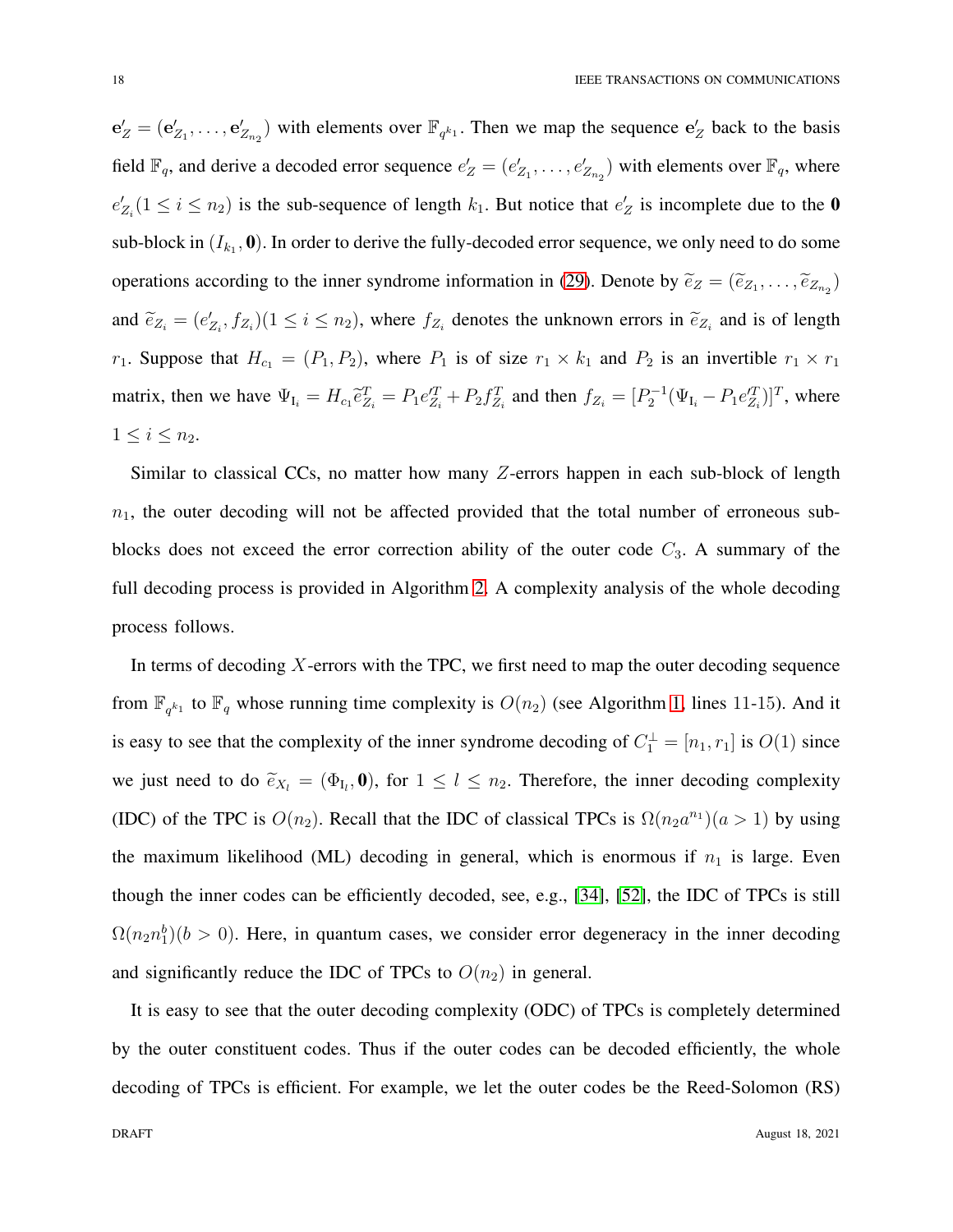codes or the generalized Reed-Solomon (GRS) codes that satisfy the dual-containing relationship [\[63\]](#page-35-8), [\[64\]](#page-35-7). They can be decoded efficiently in time polynomial to their block length, e.g., by using the Berlekamp-Massey (BM) algorithm, see [\[9\]](#page-32-6), [\[10\]](#page-32-7), [\[52\]](#page-34-15). Then the whole decoding of TPCs for correcting X-errors can be done efficiently in polynomial time.

<span id="page-18-0"></span>Algorithm 2 The Decoding Algorithm of AQCTPCs for Correcting Z-errors. **Input:**  $\Psi_{I_i} (1 \leq i \leq n_2), \Psi_{O}, H_{c_1} = (P_1, P_2), H_{c_3};$ 

**Output:** The decoded Z-error sequence  $\tilde{e}_z$ .

- 1: Initialization:  $\overline{e}_Z = \emptyset$ ,  $\widetilde{e}_Z = \emptyset$ ;
- 2: for  $i \in [1, n_2]$  do
- $3:$  // Do the inner decoding according to  $(29)$ .

4: 
$$
H_{c_1}\overline{e}_{Z_i}^T = \Psi_{I_i}, \overline{e}_Z = (\overline{e}_Z, \overline{e}_{Z_i});
$$

## 5: end for

6: Map  $\Psi_0$  to a sequence  $\overline{\Psi}_0$  with elements over field  $\mathbb{F}_{q^{k_1}}$ ;

7: //Do the outer decoding according to  $\overline{\Psi}_{\mathbf{0}}$  and  $C_3$ .

8: 
$$
\mathbf{e}'_Z = (\mathbf{e}'_{Z_1}, \ldots, \mathbf{e}'_{Z_{n_2}});
$$

9: **for** 
$$
i \in [1, n_2]
$$
 **do**

10: Map  $e'_{Z_1}$  into a sequence over field  $\mathbb{F}_q$ ,  $e'_{Z_i}$ ;

11: 
$$
f_{Z_i} = [P_2^{-1}(\Psi_{I_i} - P_1 e_{Z_i}^T)]^T;
$$

$$
12: \qquad \widetilde{e}_{Z_i} = (e'_{Z_i}, f_{Z_i});
$$

13: 
$$
\widetilde{e}_Z = (\widetilde{e}_Z, \widetilde{e}_{Z_i});
$$

- 14: end for
- 15: return  $\tilde{e}_Z$ ;

When correcting  $Z$ -errors by using the CC, it is easy to see that the decoding complexity is the sum of the complexities of the inner and outer decodings. Thus, the CC is efficiently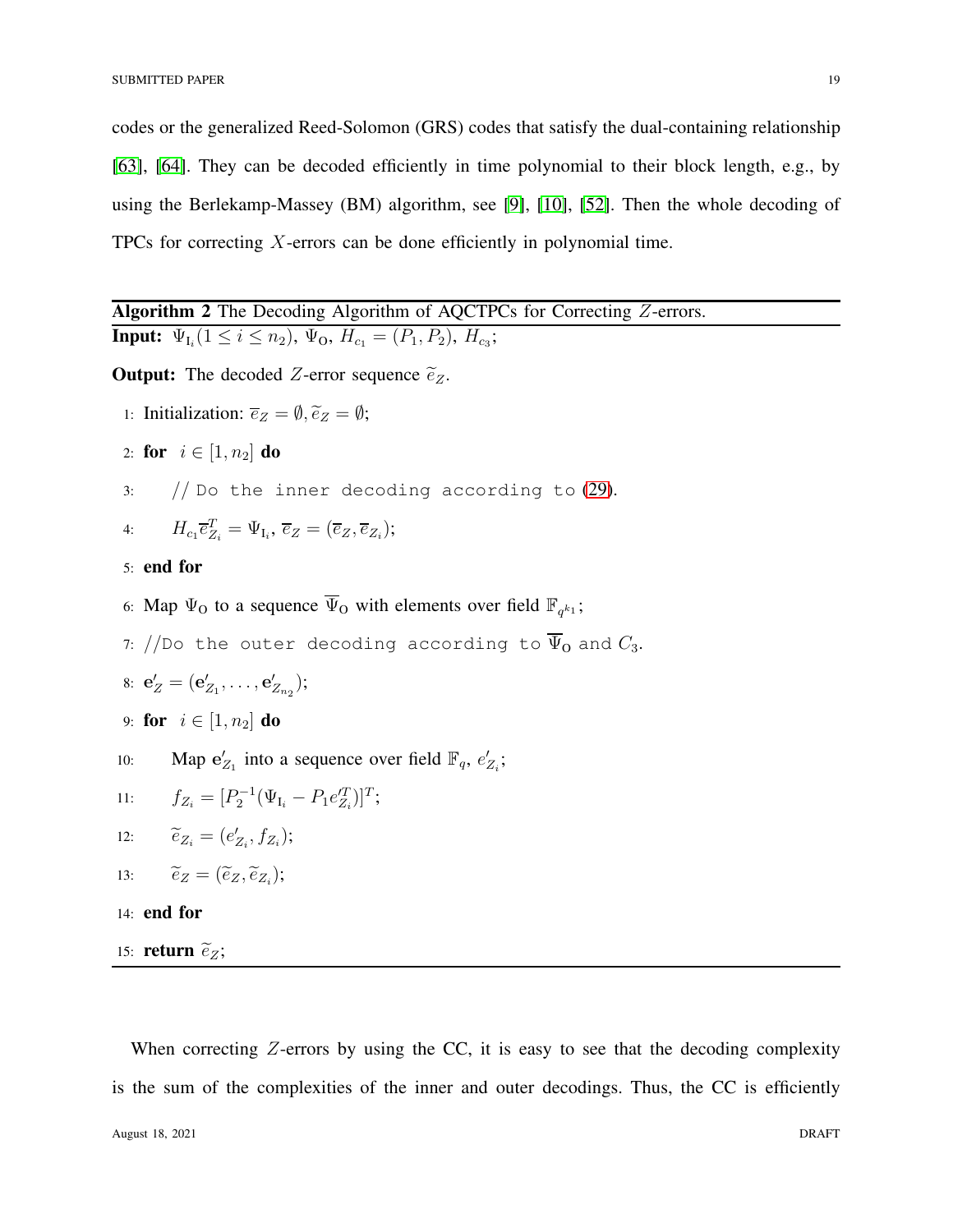decodable provided that the constituent codes  $C_1$  and  $C_3$  can be decoded efficiently, e.g., in time polynomial to the block length [\[9\]](#page-32-6), [\[10\]](#page-32-7). Overall, we can conclude that the entire AQCTPC decoding process for correcting both  $X$ -errors and  $Z$ -errors is efficient provided that the inner and outer constituent codes are efficiently decodable.

Similar to the generalization of classical CCs and TPCs, we can generalize the concatenation scheme of AQCTPCs by combining GCCs with GTPCs. Let  $A_{\ell} = [n_A, k_{\ell}, d_{\ell}]_q (1 \leq \ell \leq L)$  be L q-ary linear codes. Let  $B_{\ell} = [N_B, K_{\ell}, D_{\ell}]_{q^{k_{\ell}}}$  and  $C_{\ell} = [N_B, M_{\ell}, E_{\ell}]_{q^{k_{\ell}}}(1 \leq \ell \leq L)$  be  $L q^{k_{\ell}}$ -ary linear codes, respectively. Denote  $\mathbf{A}_{\ell} = [n_A, k_{\ell}^A]_q (1 \leq \ell \leq L)$  by L linear codes obtained by partitioning the generator matrix of  $A_1$  into  $L$  submatrices. Then we have the following result about the dual-containing relationship between GCCs and GTPCs.

*Lemma 3.2:* Let  $C_{\mathcal{T}}$  be the GTPC of  $A_{\ell}^{\perp}$  and  $B_{\ell}(1 \leq \ell \leq L)$ , and let  $C_{\mathcal{C}}$  be the GCC of  $A_{\ell}$ and  $C_{\ell}(1 \leq \ell \leq L)$ . If  $B_{\ell}^{\perp} \subseteq C_{\ell}$  for all  $1 \leq \ell \leq L$ , then there is  $C_{\mathcal{T}}^{\perp} \subseteq C_{\mathcal{C}}$ .

*Proof:* We use the notations for GTPCs and GCCs given in Preliminaries. Denote the *collection of duals matrix* (cdm) (see Ref. [\[35\]](#page-33-13)) of  $G_1^A$  in [\(18\)](#page-10-0) by

$$
\hat{H}^A = \text{cdm}(G_1^A) = \begin{pmatrix} \hat{H}_1^A \\ \hat{H}_2^A \\ \vdots \\ \hat{H}_{L+1}^A \end{pmatrix}
$$
\n(31)

with  $k_{\ell}^A = \text{rank}(\widehat{H}_{\ell}^A) = \text{rank}(\mathbf{G}_{\ell}^A)$ , for  $1 \leq \ell \leq L$ , and  $k_{L+1}^A = \text{rank}(\widehat{H}_{L+1}^A) = n_A - k_1$ . Then the parity check matrix of the GCC  $\mathcal{C}_{\mathcal{C}}$  is given by

$$
H_{\mathcal{C}_{\mathcal{C}}} \equiv \left( \begin{array}{c} [H_1^C] \otimes \widehat{H}_1^A \\ \vdots \\ [H_L^C] \otimes \widehat{H}_L^A \\ [I_{N_B}] \otimes \widehat{H}_{L+1}^A \end{array} \right). \tag{32}
$$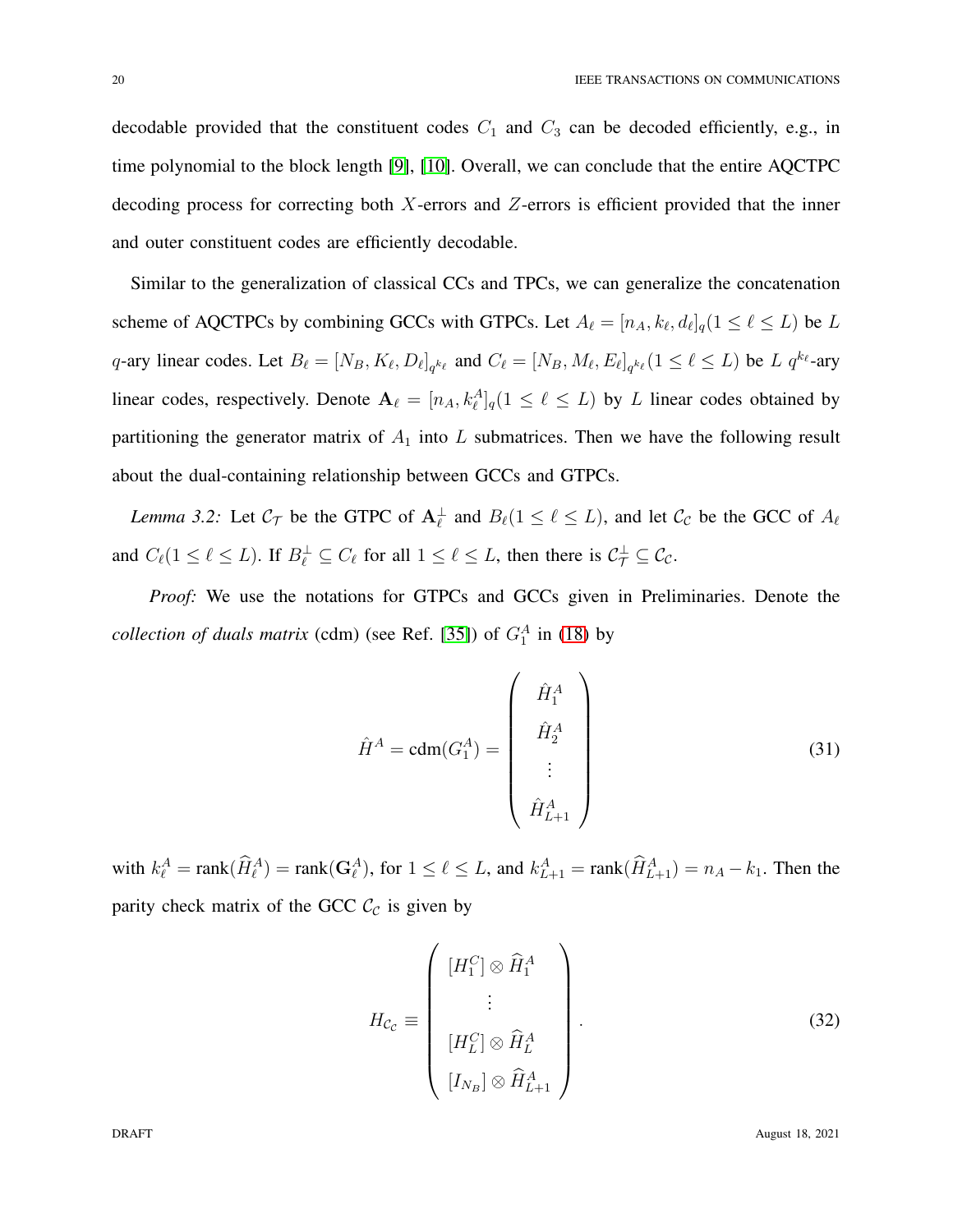And the parity check matrix of the GTPC  $C_{\tau}$  is given by

$$
H_{\mathcal{C}_{\mathcal{T}}} \equiv \begin{pmatrix} [H_1^{B^t}] \otimes \mathbf{G}_1^A \\ [H_2^{B^t}] \otimes \mathbf{G}_2^A \\ \vdots \\ [H_L^{B^t}] \otimes \mathbf{G}_L^A \end{pmatrix}
$$
(33)

According to Ref. [\[35\]](#page-33-13) and Ref. [\[45\]](#page-34-8), we know the following two properties about the cdm of  $G_1^A$ :

- $\hat{H}_{\ell}^{A} \mathbf{G}_{\hbar}^{A^t} = 0$ , for all  $1 \leq \ell \leq L+1$ ,  $1 \leq \hbar \leq L$  and  $\ell \neq \hbar$ .
- $\hat{H}_{\ell}^{A} \mathbf{G}_{\ell}^{A^{t}}$  is of full rank, for all  $1 \leq \ell \leq L$ .

Since  $\hat{H}_{\ell}^{A} \mathbf{G}_{\ell}^{A^t}$  is of full rank, we can always find an invertible matrix  $U_{\ell}$  such that  $U_{\ell} \hat{H}_{\ell}^{A} \mathbf{G}_{\ell}^{A^t}$ is an identity matrix, for  $1 \leq \ell \leq L$ . If  $B_{\ell}^{\perp} \subseteq C_{\ell}$ , which means that  $[H_{\ell}^{C}][H_{\ell}^{B^t}]^T = 0$  for all  $1 \leq \ell \leq L$ , then there is  $H_{\mathcal{C}_{\mathcal{C}}} H_{\mathcal{C}_{\mathcal{T}}}^T = 0$  and we have  $\mathcal{C}_{\mathcal{T}}^{\perp} \subseteq \mathcal{C}_{\mathcal{C}}$ .  $\mathcal{L}_{\mathcal{A}}$ 

<span id="page-20-0"></span>*Theorem 3.2:* There exist generalized AQCTPCs with parameters

$$
Q = [[N_B n_A, \sum_{\ell=1}^{L} (K_{\ell} + M_{\ell} - N_B) k_{\ell}^A, d_Z/d_X]]_q, \qquad (34)
$$

where  $d_Z \ge \min\{D_1d_1, ..., D_Ld_L\}, d_X \ge \min\{E_1, ..., E_L\}.$ 

*Proof:* By combining Lemma [2.1](#page-6-0) and Lemma [3.1,](#page-12-1) we can obtain the generalized AQCTPCs with parameters

$$
Q = [[N_B n_A, \sum_{\ell=1}^{L} (K_{\ell} + M_{\ell} - N_B) k_{\ell}^A, d_Z/d_X]]_q.
$$
 (35)

We use the GCCs to correct Z-errors and thus the Z-distance  $d_Z$  of the generalized AQCTPC  $Q$  is given by  $d_Z \ge \min\{D_1d_1, \ldots, D_Ld_L\}$ . Next we need to compute the X-distance  $d_X$  of  $Q$ .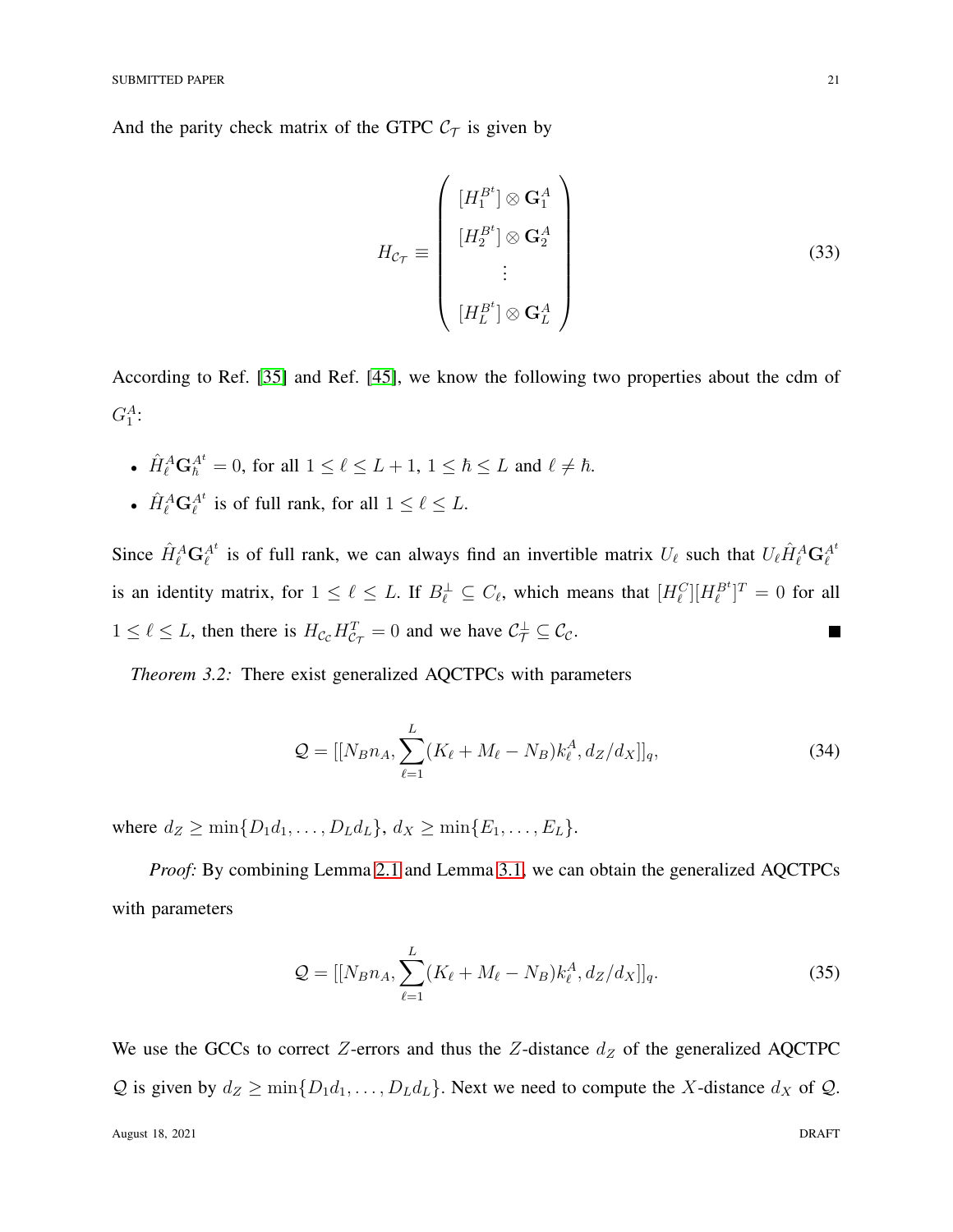Suppose that there is an X-error  $e_X$  of length  $N_Bn_A$  in the encoded codeword. Denote

$$
\Phi_X \equiv H_{\mathcal{C}_T} e_X^T
$$
\n
$$
= \begin{pmatrix}\n[H_1^{B^t}] \otimes \mathbf{G}_1^A \cdot e_X^T \\
[H_2^{B^t}] \otimes \mathbf{G}_2^A \cdot e_X^T \\
\vdots \\
[H_L^{B^t}] \otimes \mathbf{G}_L^A \cdot e_X^T\n\end{pmatrix}
$$
\n(36)

by the syndrome information obtained by measuring the ancilla and let  $\Phi_{X_\ell} \equiv [H_1^{B^t}] \otimes \mathbf{G}_\ell^A \cdot e_X^T$ ,  $1 \leq \ell \leq L$ . Suppose that for some  $1 \leq \ell \leq L$ , we have  $E_i = \min\{E_1, \ldots, E_L\}$ . Similar to the proof of Theorem [3.1,](#page-12-0) if  $wt(e_X) \leq E_i - 1$ , then we must have  $\Phi_{X_i} \neq 0$  and then the error can be detected or  $\Phi_{X_i} = 0$  but the error is degenerate. Therefore we have  $d_X \ge \min\{E_1, \ldots, E_L\}$ .

It should be noticed in the proof of Theorem [3.2](#page-20-0) that, we only give a minimum limit of the distance  $d_X$ . In the practical error correction, e.g., in [\[50\]](#page-34-13) for classical GCCs, we have L syndrome information  $\Phi_{X_{\ell}}(1 \leq \ell \leq L)$  to be used for the decoding and then the generalized AQCTPCs can correct many more X-errors beyond the minimum distance limit in Theorem [3.2](#page-20-0) in practice.

## IV. FAMILIES OF AQCTPCS

<span id="page-21-0"></span>In this section, we provide examples of AQCTPCs that outperform best-known AQCs in the literature. Since the inner constituent codes  $C_1$  in AQCTPCs can be chosen arbitrarily, we can get varieties of AQCTPCs by using different types of the constituent codes. Although the construction of AQCTPCs is not restricted by the field size  $q$ , in this section, we mainly focus on binary codes which may be more practical in the future application. For simplicity, if  $q = 2$ , we omit the subscript in the parameters of quantum and classical codes.

<span id="page-21-1"></span>Firstly we use classical single-parity-check codes [\[9\]](#page-32-6) as the inner constituent codes and we have the following result.

 $\overline{\phantom{a}}$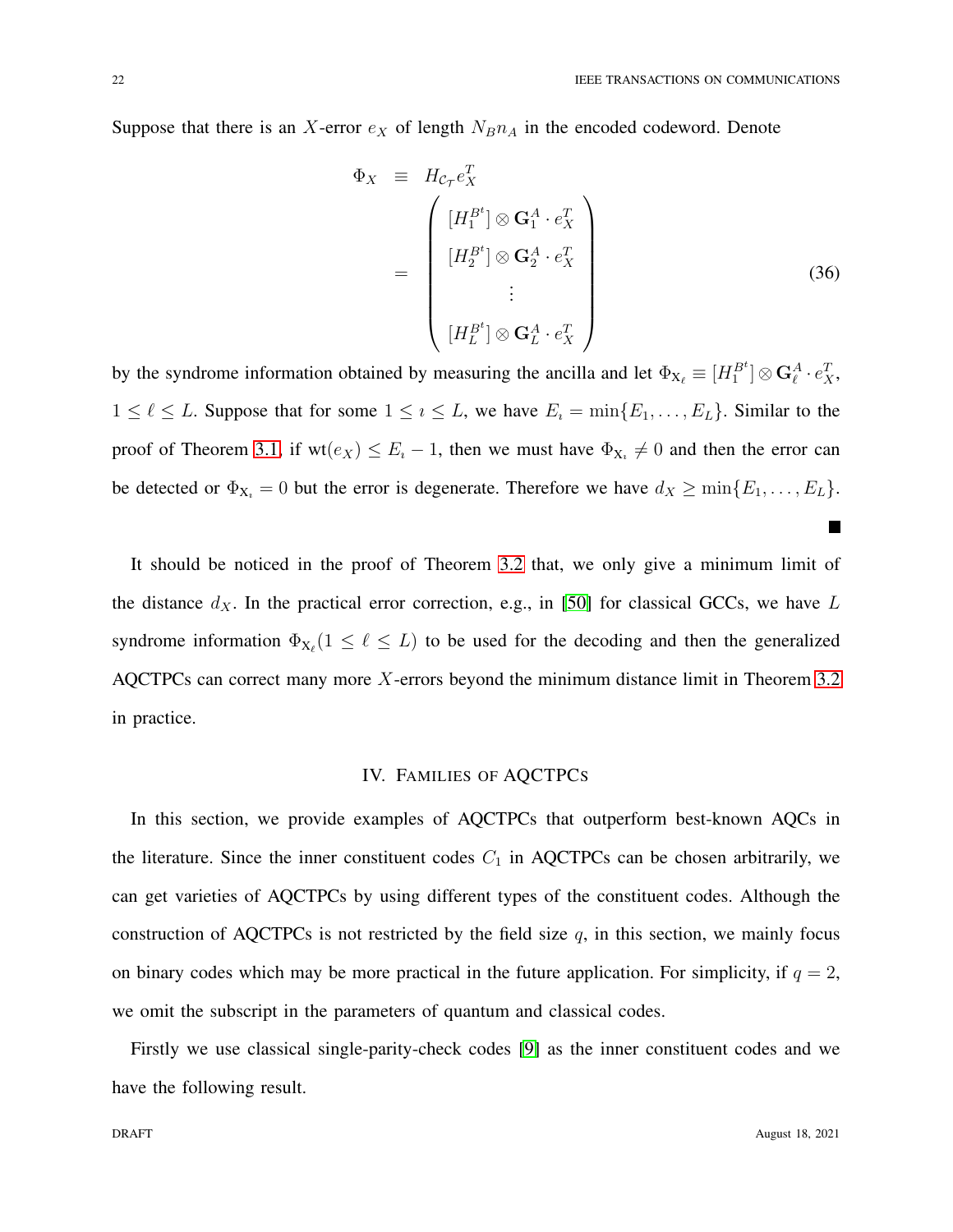*Corollary 4.1:* There exists a family of binary AQCTPCs with parameters

<span id="page-22-1"></span>
$$
\mathcal{Q} = [[N_Q, K_Q, d_Z \ge 2d_3/d_X \ge d_2]], \tag{37}
$$

where  $N_Q = (m_1 + 1)n_2$ ,  $K_Q = m_1(n_2 - d_2 - d_3 + 2)$ ,  $m_1 \ge 2$ ,  $2 \le n_2 \le 2^{m_1} + 1$ , and  $2 \le d_2 + d_3 \le n_2 + 2$  are all integers.

*Proof:* Let  $C_1 = [m_1 + 1, m_1, 2]$  be a binary single-parity-check code with even codewords, and let  $C_2 = [n_2, k_2, d_2]_{2^{m_1}}$  and  $C_3 = [n_2, k_3, d_3]_{2^{m_1}}$  be two classical GRS codes. It is shown in [\[64\]](#page-35-7) that if  $2 \le n_2 \le 2^{m_1} + 1$  and  $2 \le d_2 + d_3 \le n_2 + 2$ , there exists  $C_3^{\perp} \subseteq C_2$ . ш

In Corollary [4.1,](#page-21-1) if we let  $d_2 = 2d_3$ , then we can also obtain a family of symmetric quantum codes with parameters

<span id="page-22-0"></span>
$$
\mathcal{Q} = [[N_{\mathcal{Q}}, K_{\mathcal{Q}}, d_{\mathcal{Q}} \ge d_2]], \tag{38}
$$

where  $N_Q = (m_1+1)n_2$ ,  $K_Q = m_1(n_2-3d_2/2+2)$ ,  $2 \le d_2 \le 2(n_2+2)/3$ . We first compare [\(38\)](#page-22-0) with QBCH codes in [\[65\]](#page-35-9). It is known that the minimum distance of QBCH codes of length  $\Theta(N_{\mathcal{Q}})$  is upper bounded by  $c\sqrt{N_{\mathcal{Q}}}(c>0$  is a constant). On the other hand, the minimum distance of our codes is upper bounded by  $2(n_2 + 2)/3$  which is larger than  $c\sqrt{N_Q}$  provided that  $n_2 \ge 9c^2(m_1+1)/4-4$ .

For example, let  $n_2 = 2^{m_1} + 1$ , then the minimum distance of our codes can be as large as  $2N_Q/(3 \log(N_Q))$ , which is almost linear to the length  $N_Q$ , while the dimension is larger than  $log(N_Q)$ . If we let  $d_2 = O((N_Q)^{c_1})$ , where  $1/2 < c_1 < 1$  is any constant, then the rate of our codes

$$
R_{\mathcal{Q}} = \frac{K_{\mathcal{Q}}}{N_{\mathcal{Q}}} = \frac{m_1}{m_1 + 1} \left( 1 - \frac{3d_2}{2n_2} + \frac{2}{n_2} \right) \tag{39}
$$

is equal to 1 as  $n_2 = 2^{m_1} + 1$  goes to infinity and  $d_{\mathcal{Q}} \geq d_2 = O((N_{\mathcal{Q}})^{c_1})$ . In [\[65\]](#page-35-9), the rate of binary QBCH codes of CSS type is given by

$$
R_{QBCH} = 1 - \frac{m(\delta - 1)}{N},\tag{40}
$$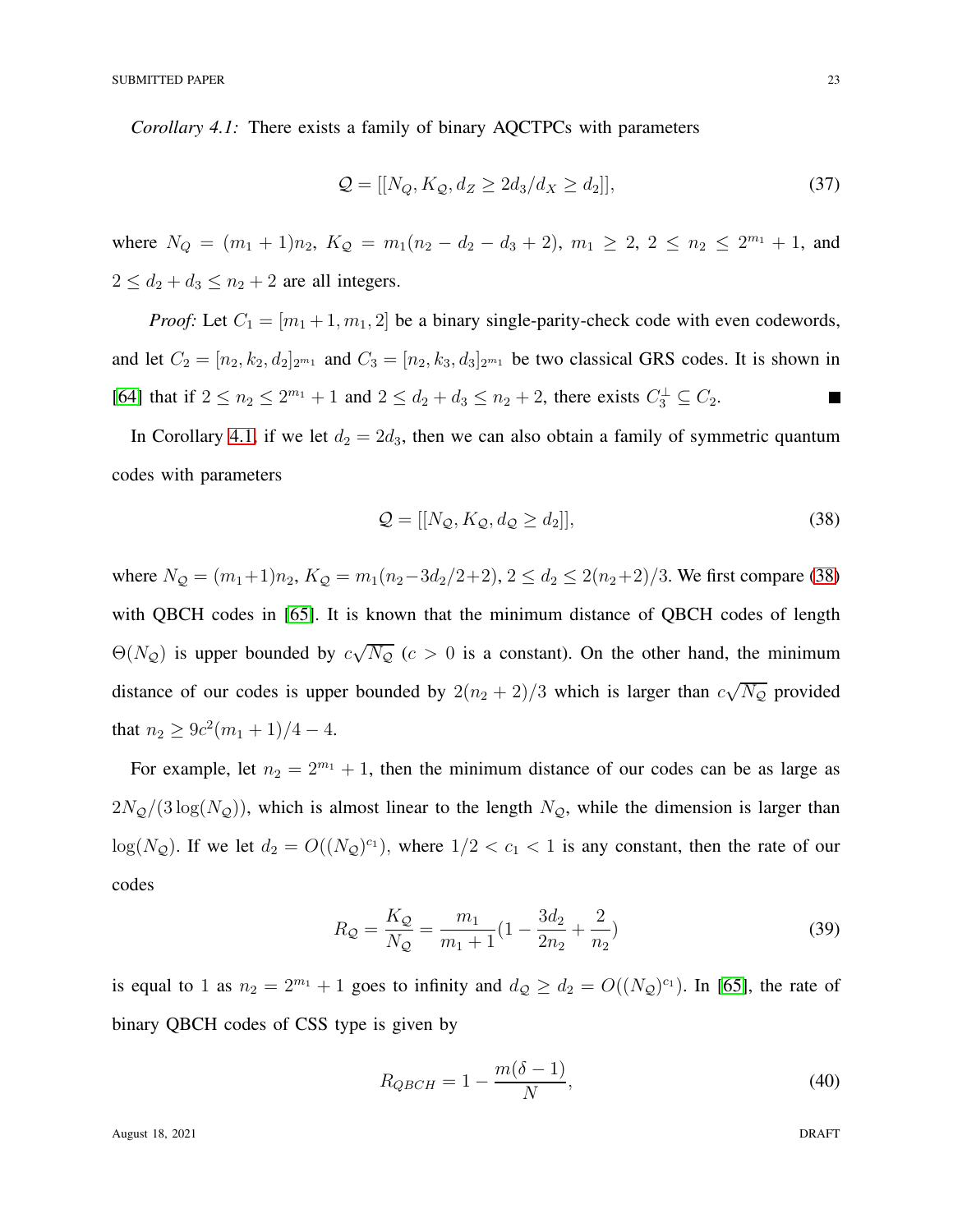#### TABLE I

<span id="page-23-1"></span>COMPARISON OF BINARY AQCTPCS WITH THE BINARY EXTENSION OF ASYMMETRIC QRS CODES IN [\[29\]](#page-33-8). THE AQCTPCS ARE DERIVED FROM COROLLARY [4.1.](#page-21-1) THE " - " IN THE TABLE MEANS THAT THERE DO NOT EXIST AQCS WITH COMPARABLE PARAMETERS IN REF. [\[29\]](#page-33-8). IN QUANTUM CODES, AN AQC WITH PARAMETERS  $[[n, 0, d_Z/d_X]]$  of DIMENSION 1 IS A PURE STATE WHICH CAN CORRECT ALL X-ERRORS OF WEIGHT UP TO  $\lfloor (d_X - 1)/2 \rfloor$  AND ALL Z-ERRORS OF WEIGHT UP TO  $\lfloor (d_Z - 1)/2 \rfloor$  [\[27\]](#page-33-6), [\[66\]](#page-35-10). TO FACILITATE NOTATION, THE NUMBERS OF  $Z$ - AND  $X$ -DISTANCE OF THE

| m <sub>1</sub> | <b>AQCTPCs</b>                        | Ref. [29]          | $m_1$ | <b>AQCTPCs</b>                | Ref. [29]          | $m_1$ | <b>AQCTPCs</b>                             | Ref. [29]                |
|----------------|---------------------------------------|--------------------|-------|-------------------------------|--------------------|-------|--------------------------------------------|--------------------------|
| 6              | [[378, 6, 104/3]]                     |                    | 7     | [[888, 7, 218/3]]             |                    | 8     | [[2034, 8, 448/3]]                         |                          |
| 6              | [[378, 12, 102/3]]                    |                    | 7     | [[888, 14, 216/3]]            |                    | 8     | [[2034, 16, 446/3]]                        | -                        |
| 6              | [[378, 132, 62/3]]                    | [[378, 0, 62/3]]   | 7     | [[888, 329, 126/3]]           | [[889, 0, 126/3]]  | 8     | [[2034, 784, 254/3]]                       | [[2040, 0, 254/3]]       |
| 6              | [[378, 138, 60/3]]                    | [[378, 12, 60/3]]  | 7     | [[888, 336, 124/3]]           | [[889, 14, 124/3]] | 8     | [[2034, 792, 252/3]]                       | [[2040, 16, 252/3]]      |
|                |                                       |                    |       |                               |                    |       |                                            |                          |
| 6              | [[378, 258, 20/3]] [[378, 252, 20/3]] |                    | 7     | $\left[[888,651,34/3]\right]$ | [[889, 644, 34/3]] | 8     | [[2034, 1560, 60/3]]                       | [[2040, 1552, 60/3]]     |
| 6              | [[378, 6, 100/5]]                     |                    | 7     | [[888, 7, 214/5]]             | -                  | 8     | [[2034, 8, 444/5]]                         | $\overline{\phantom{0}}$ |
| 6              | [[378, 12, 98/5]]                     |                    | 7     | [[888, 14, 212/5]]            |                    | 8     | [[2034, 16, 442/5]]                        |                          |
| 6              | [[378, 126, 60/5]]                    | [[378, 0, 60/5]]   | 7     | [[888, 322, 124/5]]           | [[889, 0, 124/5]]  | 8     | $\left[\left[2034,776,252/5\right]\right]$ | [[2040, 0, 252/5]]       |
| 6              | [[378, 132, 58/5]] [[378, 12, 58/5]]  |                    | 7     | [[888, 329, 122/5]]           | [[889, 14, 122/5]] | 8     | [[2034, 784, 250/5]]                       | [[2040, 16, 250/5]]      |
|                |                                       |                    |       |                               |                    |       |                                            |                          |
| 6              | [[378, 246, 20/5]]                    | [[378, 240, 20/5]] | 7     | [[888, 637, 34/5]]            | [[889, 630, 34/5]] | 8     | [[2034, 1544, 60/5]]                       | [[2040, 1536, 60/5]]     |

AQCS ARE THE LOWER BOUND.

where N is the block length,  $m = \text{ord}_N(2)$  is the multiplicative order of 2 modulo N, and  $2 \le \delta \le N(2^{\lceil m/2 \rceil} - 1)/(2^m - 1) = O(\sqrt{N})$ . It is easy to see that  $R_{QBCH}$  is also asymptotic to 1 as N goes to infinity. However our codes have much better minimum distance upper bound than QBCH codes.

Then we compare AQCTPCs in Corollary [4.1](#page-21-1) with the extension of asymmetric quantum MDS codes in [\[29\]](#page-33-8). For simplicity, we consider the extension of binary asymmetric QRS codes in [\[29\]](#page-33-8) with parameters

<span id="page-23-0"></span>
$$
[[\widetilde{N}_{\mathcal{Q}}, \widetilde{K}_{\mathcal{Q}}, \widetilde{d}_Z \ge \widetilde{d}_1/\widetilde{d}_X \ge \widetilde{d}_2]], \tag{41}
$$

DRAFT August 18, 2021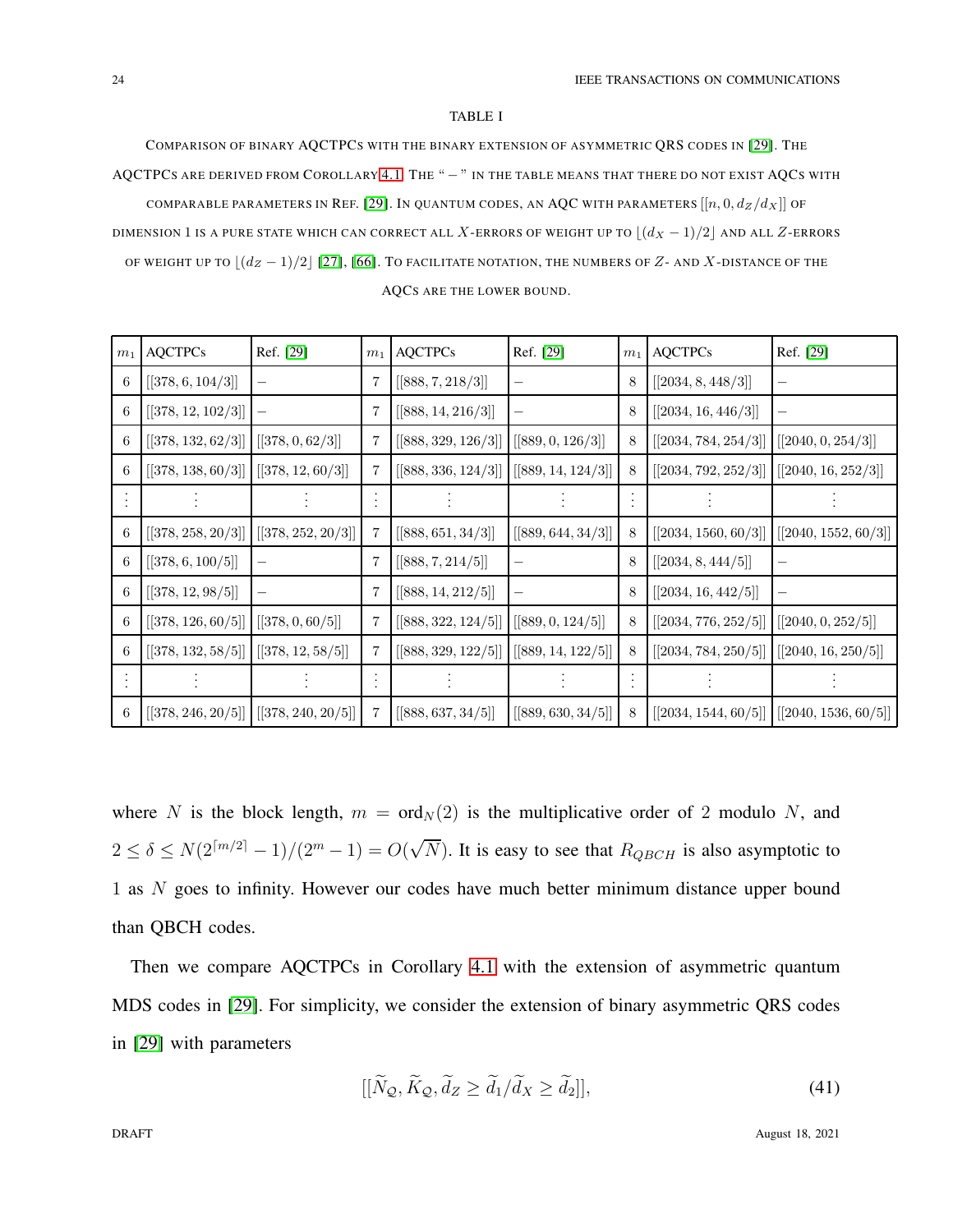where  $N_Q = m_1(2^{m_1} - 1)$ ,  $K_Q = m_1(2^{m_1} - d_1 - d_2 + 1)$ ,  $2 \le d_1 + d_2 \le 2^{m_1} + 1$ . In order to make a fair comparison between them, we let  $n_2 = \lfloor m_1(2^{m_1} - 1)/(m_1 + 1) \rfloor$  in Corollary [4.1](#page-21-1) so that they have an equal or a similar block length. Let  $\tilde{d}_1 = 2d_3$  and  $\tilde{d}_2 = d_2$ , then it is easy to see that if  $d_3 \ge (2^{m_1} - 1)/(m_1 + 1)$ , the dimension of AQCTPCs in [\(37\)](#page-22-1) is larger than that of AQCs in [\(41\)](#page-23-0). Further, AQCTPCs of length  $N_Q = \Theta(m_1(2^{m_1}-1))$  in Corollary [4.1](#page-21-1) can be decoded efficiently in polynomial time and we have the following result.

<span id="page-24-0"></span>*Corollary 4.2:* There exist AQCTPCs of length  $N_Q = \Theta(m_1(2^{m_1}-1))$  which can be decoded in  $O(N_Q^2/\log N_Q)$  arithmetic operations.

*Proof:* First we consider the complexity of the decoding of X-errors. The IDC of TPCs is  $O(2^{m_1})$  according to the proof of Theorem [3.1.](#page-12-0) It is known that GRS codes of length  $n_2 = \Theta(2^{m_1})$ can be decoded in  $O(n_2^2)$  field operations by using the BM algorithm [\[9\]](#page-32-6), [\[67\]](#page-35-11). Therefore the total decoding of TPCs requires  $O(n_2^2)$  arithmetic operations.

Then we consider the decoding of  $Z$ -errors by using the CC. If we use Algorithm [2](#page-18-0) to do the decoding, we can only decode up to  $\lfloor (2d_3 - 1)/4 \rfloor$  numbers of Z-errors. In order to decode any Z-error of weight smaller than half the minimum distance  $2d_3$ , we use the inner code  $C_1 = [m_1 + 1, m_1, 2]$  to do the error detection for each sub-block of the CC. Suppose we can detect  $t_1$  erroneous sub-blocks and suppose that there exist  $t_2$  erroneous sub-blocks which are undetectable. As a result, there are  $t_1$  erroneous positions which are known in the error sequence  $e_Z$  that corresponds to the outer code and,  $t_2$  erroneous positions that are unknown. It is easy to see that if the weight of the Z-error is smaller than  $d_3$ , we must have  $0 \le t_1 + 2t_2 \le 2d_3 - 1$ . Then we can decode the error sequence  $e_Z$  with  $t_1$  errors in known locations and  $t_2$  errors which are unknown by using the BM algorithm in  $O(n_2^2)$  arithmetic operations [\[9\]](#page-32-6), [\[68\]](#page-35-12). Therefore the total complexity of decoding Z-errors is  $O(n_2^2)$ . Overall, the whole decoding of AQCTPCs of length  $N_Q = \Theta(m_1(2^{m_1}-1))$  can be fulfilled in  $O(N_Q^2/\log N_Q)$  arithmetic operations.  $\blacksquare$ 

In Table [I,](#page-23-1) we make a comparison between parameters of AQCTPCs and the results in [\[29\]](#page-33-8). It is shown that AQCTPCs have a relatively large Z-distance and can have much better parameters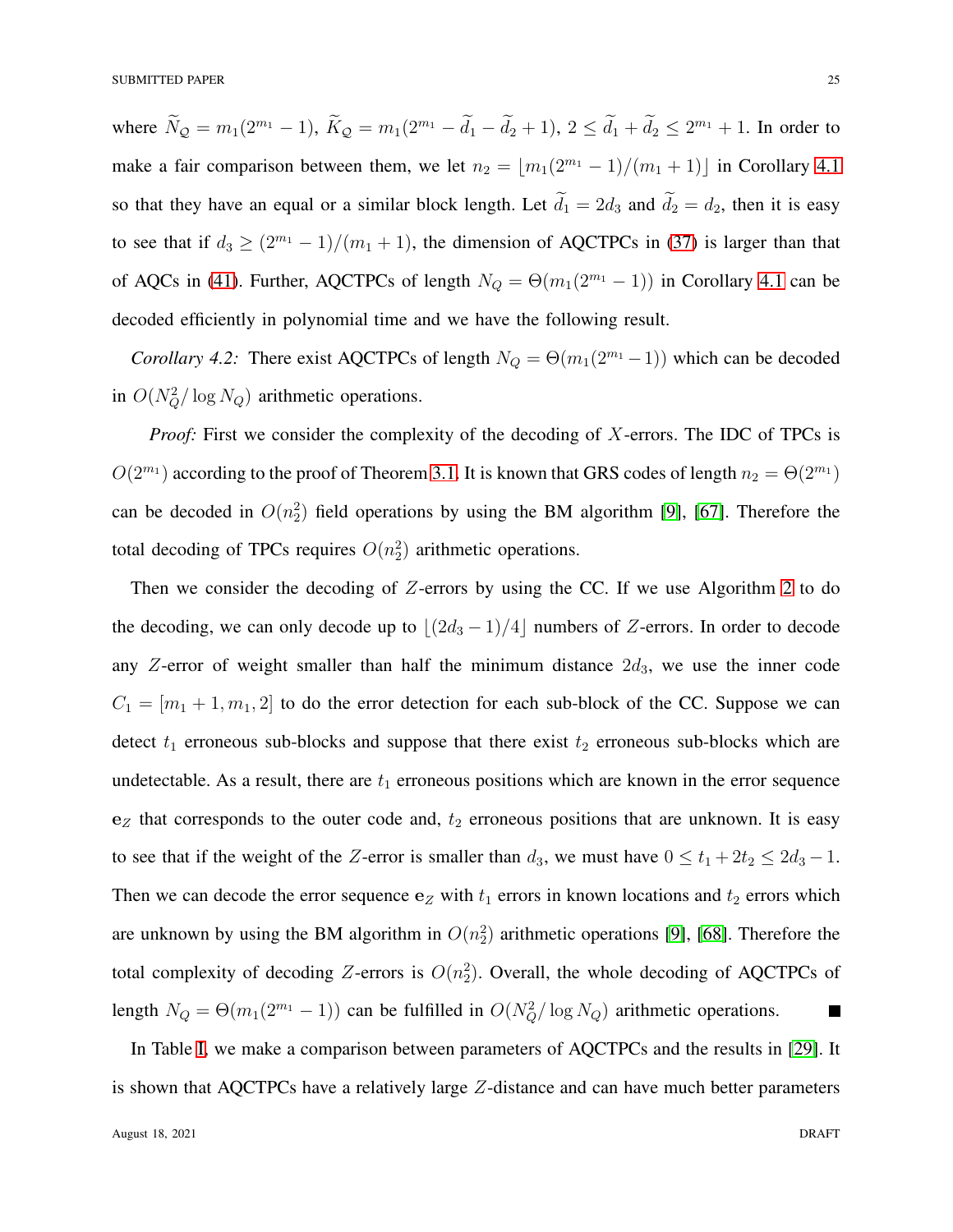than the codes in [\[29\]](#page-33-8). Further, the decoding complexity of AQCs in [\[29\]](#page-33-8) of length  $\widetilde{N}_Q$  =  $m_1(2^{m_1}-1)$  is dominated by the RS code decoding whose complexity scales as  $O(\tilde{n}_2^2)$  by using the BM decoder, where  $\tilde{n}_2 = 2^{m_1} - 1$ . Then the decoding complexity of AQCs in [\[29\]](#page-33-8) is  $O(N_Q^2/\log N_Q)$ . It is shown that both AQCTPCs in Corollary [4.2](#page-24-0) and AQCs in [\[29\]](#page-33-8) can be decoded efficiently in polynomial arithmetic operations. However, our codes have much better parameters than the codes in [\[29\]](#page-33-8).

Next we use classical Simplex codes [\[9\]](#page-32-6) that have a large minimum distance as the inner constituent codes. We show that Simplex codes can result in AQCTPCs with a large Z-distance  $d_Z$ .

<span id="page-25-0"></span>*Corollary 4.3:* There exists a family of binary AQCTPCs with parameters

$$
Q = [[N_{Q}, K_{Q}, d_{Z} \ge 2^{m_{1}-1}d_{3}/d_{X} \ge d_{2}]], \qquad (42)
$$

where  $N_Q = (2^{m_1} - 1)n_2$ ,  $K_Q = m_1(n_2 - d_2 - d_3 + 2), m_1 \ge 2$ ,  $2 \le n_2 \le 2^{m_1} + 1$ , and  $2 \le d_2 + d_3 \le n_2 + 2.$ 

*Proof:* The proof proceeds in the same way as in Corollary [4.1](#page-21-1) except we use classical Simplex codes  $C_1 = [2^{m_1} - 1, m_1, 2^{m_1-1}]$  as the inner constituent code. П

In particular, if we take  $n_2 = 2^{m_1} + 1$  and let  $d_2 = O(2^{cm_1})$  and  $d_3 = 2^{m_1} + 2 - d_2$ , where  $0 < c < 1$  is a constant, then we have

$$
\mathcal{Q} = [[N_{\mathcal{Q}}, m_1, d_Z/d_X]], \tag{43}
$$

where  $N_Q = 2^{2m_1} - 1$ ,  $d_Z \ge 2^{m_1-1}(2^{m_1} + 2 - d_2)$ , and  $d_X \ge d_2$ . It is easy to see that  $d_Z/N_Q \rightarrow 1/2$  as  $m_1 \rightarrow \infty$  and Q can meet the quantum Gilbert-Varshamov (GV) bound for AQCs in [\[69\]](#page-35-13). Therefore we get a family of AQCTPCs with a very large Z-distance  $d_Z$ which is of approximately half the block length, at the same time, the dimension and the  $X$ distance  $d_X$  can continue increasing as the block length goes to infinity. In Table [II,](#page-26-0) we list several AQCTPCs with a large Z-distance  $d_Z$  which is of approximately half the block length.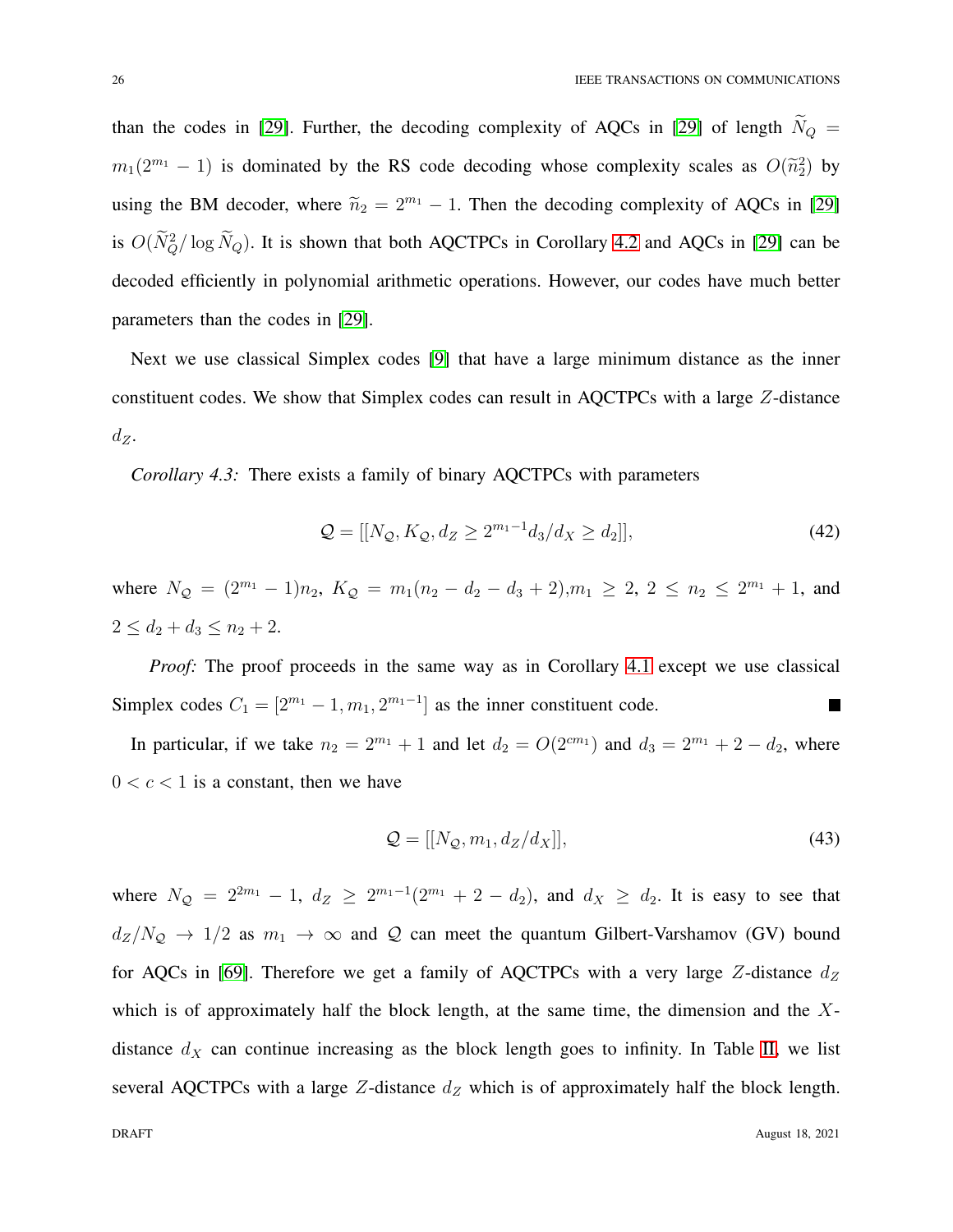In particular, if  $d_X = 2$ , then the Z-distance  $d_Z$  of AQCTPCs in Corollary [4.3](#page-25-0) could be larger than half the block length.

## TABLE II

<span id="page-26-0"></span>CONSTRUCTION OF BINARY AQCTPCS WHOSE  $Z$ -DISTANCE  $d_Z$  is approximately half of the block length by USING BINARY SIMPLEX CODES AS INNER CODES  $C_1$ . The outer codes  $C_2$  and  $C_3$  are dual-containing MDS codes DERIVED FROM [\[64\]](#page-35-7). TO FACILITATE NOTATION, THE NUMBERS OF Z- AND X-DISTANCE OF THE AQCTPCS ARE THE LOWER BOUND.

| m <sub>1</sub> | $d_2$          | <b>AQCTPCs</b>      | m <sub>1</sub> | $d_2$ | <b>AQCTPCs</b>       |
|----------------|----------------|---------------------|----------------|-------|----------------------|
| 2              | 2              | [[15, 2, 8/2]]      | 6              | 4     | [[4095, 6, 1984/4]]  |
| $\overline{2}$ | 3              | [[15, 2, 6/3]]      | 6              | 5     | [[4095, 6, 1952/5]]  |
| 3              | 2              | [[63, 3, 32/2]]     | 6              | 6     | [[4095, 6, 1920/6]]  |
| 4              | $\overline{2}$ | [[255, 4, 128/2]]   | 6              | 7     | [[4095, 6, 1888/7]]  |
| 5              | 2              | [[1023, 5, 512/2]]  | $\overline{7}$ | 2     | [[16383, 7, 8192/2]] |
| 5              | 3              | [[1023, 5, 496/3]]  | $\overline{7}$ | 3     | [[16383, 7, 8128/3]] |
| 5              | 4              | [[1023, 5, 480/4]]  | $\overline{7}$ | 4     | [[16383, 7, 8064/4]] |
| 5              | 5              | [[1023, 5, 464/5]]  | $\overline{7}$ | 5     | [[16383, 7, 8000/5]] |
| 6              | $\overline{2}$ | [[4095, 6, 2048/2]] | $\overline{7}$ | 6     | [[16383, 7, 7936/6]] |
| 6              | 3              | [[4095, 6, 2016/3]] | $\overline{7}$ | 7     | [[16383, 7, 7827/7]] |

In addition, if we use linear codes in [\[47\]](#page-34-10) with best known parameters as the inner codes, we can get many new AQCTPCs with a relatively large  $Z$ -distance  $d_Z$  and very flexible code parameters. We list some of them in Table [III.](#page-27-0) The Z-distances of the last four codes in Table [III](#page-27-0) are much larger than half the block length, respectively. All the AQCTPCs in Table [II](#page-26-0) and Table [III](#page-27-0) have the largest  $Z$ -distance  $d_Z$  compared to existed AQCs with comparable block length and  $X$ -distance  $d_X$ .

If we use asymptotically good linear codes that can attain the classical GV bound as the inner codes  $C_1$ , we can get the following asymptotic result about AQCTPCs.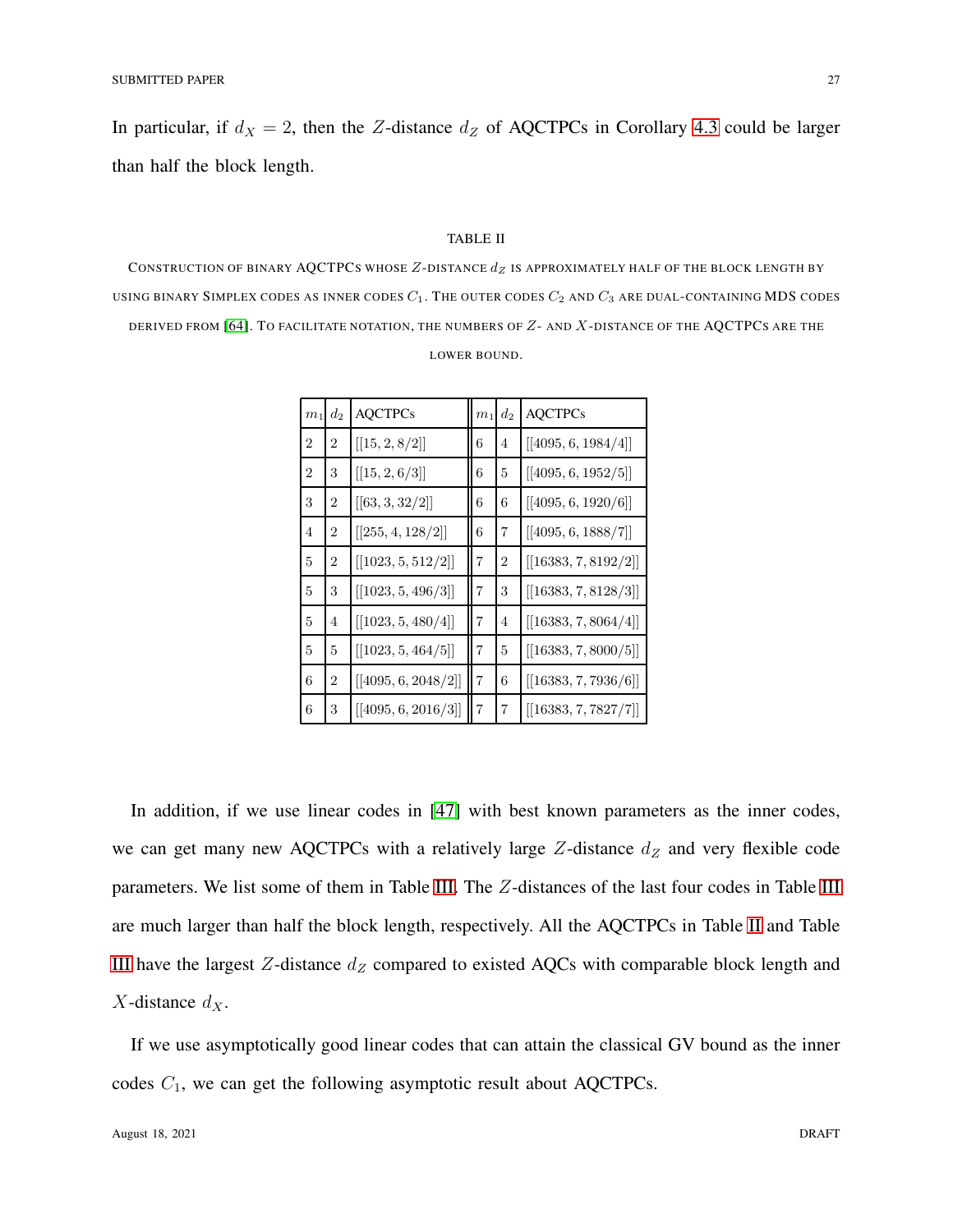## TABLE III

<span id="page-27-0"></span>CONSTRUCTION OF BINARY AQCTPCS WITH A LARGE Z-DISTANCE BY USING SOME BEST KNOWN LINEAR CODES IN REF. [\[47\]](#page-34-10) AS INNER CODES. THE OUTER CODES  $C_2=[n_2,k_2,d_2]_{2^{k_1}}$  and  $C_3=[n_2,k_3,d_3]_{2^{k_1}}$  are dual-containing MDS CODES WITH OPTIMAL PARAMETERS IN [\[64\]](#page-35-7), RESPECTIVELY. TO FACILITATE NOTATION, THE NUMBERS OF Z- AND X-DISTANCE OF THE AQCTPCS IN THIS TABLE ARE THE LOWER BOUND.

| $C_1$ in Ref. [47] $\{n_2, d_2, d_3\}$ |                   | <b>AQCTPCs</b>                              |  |
|----------------------------------------|-------------------|---------------------------------------------|--|
|                                        | in Theorem 3.1    |                                             |  |
| [7, 3, 4]                              | $\{9, 3, 7\}$     | [[63, 3, 28/3]]                             |  |
| [7, 3, 4]                              | $\{9, 5, 5\}$     | [[63, 3, 20/5]]                             |  |
| [8, 4, 4]                              | $\{17, 3, 15\}$   | $\left[[136,4,60/3]\right]$                 |  |
| [8, 4, 4]                              | $\{17, 5, 13\}$   | [[136, 4, 52/5]]                            |  |
| [12, 4, 6]                             | $\{17, 3, 15\}$   | [[204, 4, 90/3]]                            |  |
| [12, 4, 6]                             | $\{17, 5, 13\}$   | [[204, 4, 78/5]]                            |  |
| [15, 4, 8]                             | $\{17, 3, 15\}$   | $[[255, 4, 120/3]]$                         |  |
| [15, 4, 8]                             | $\{17, 5, 13\}$   | [[255, 4, 104/5]]                           |  |
| [16, 5, 8]                             | $\{33, 3, 31\}$   | [[528, 5, 248/3]]                           |  |
| [16, 5, 8]                             | $\{33, 5, 29\}$   | $[[528, 5, 232/5]]$                         |  |
| [21, 5, 10]                            | $\{33, 3, 31\}$   | [[693, 5, 310/3]]                           |  |
| [21, 5, 10]                            | $\{33, 5, 29\}$   | [[693, 5, 290/5]]                           |  |
| [22, 6, 9]                             | $\{65, 3, 63\}$   | $\vert \vert 1430, 6, 567/3 \vert \vert$    |  |
| [22, 6, 9]                             | $\{65, 5, 61\}$   | [[1430, 6, 549/5]]                          |  |
| [24, 7, 10]                            | $\{129, 3, 127\}$ | [[3096, 7, 1270/3]]                         |  |
| $\left[24, 7, 10\right]$               | $\{129, 5, 125\}$ | $\left[\left[3096, 7, 1250/5\right]\right]$ |  |
| [63, 3, 36]                            | $\{9, 2, 8\}$     | [[567, 3, 288/2]]                           |  |
| [127, 3, 72]                           | $\{9, 2, 8\}$     | $\left[\left[1143,3,576/2\right]\right]$    |  |
| [255, 3, 145]                          | $\{9, 2, 8\}$     | [[2295, 3, 1160/2]]                         |  |
| [255, 4, 136]                          | $\{17, 2, 16\}$   | [[4335, 4, 2176/2]]                         |  |

*Corollary 4.4:* There exists a family of q-ary AQCTPCs with parameters

$$
\mathcal{Q} = [[N_{\mathcal{Q}} = n_1 n_2, K_{\mathcal{Q}}, d_Z/d_X]]_q \tag{44}
$$

**DRAFT** August 18, 2021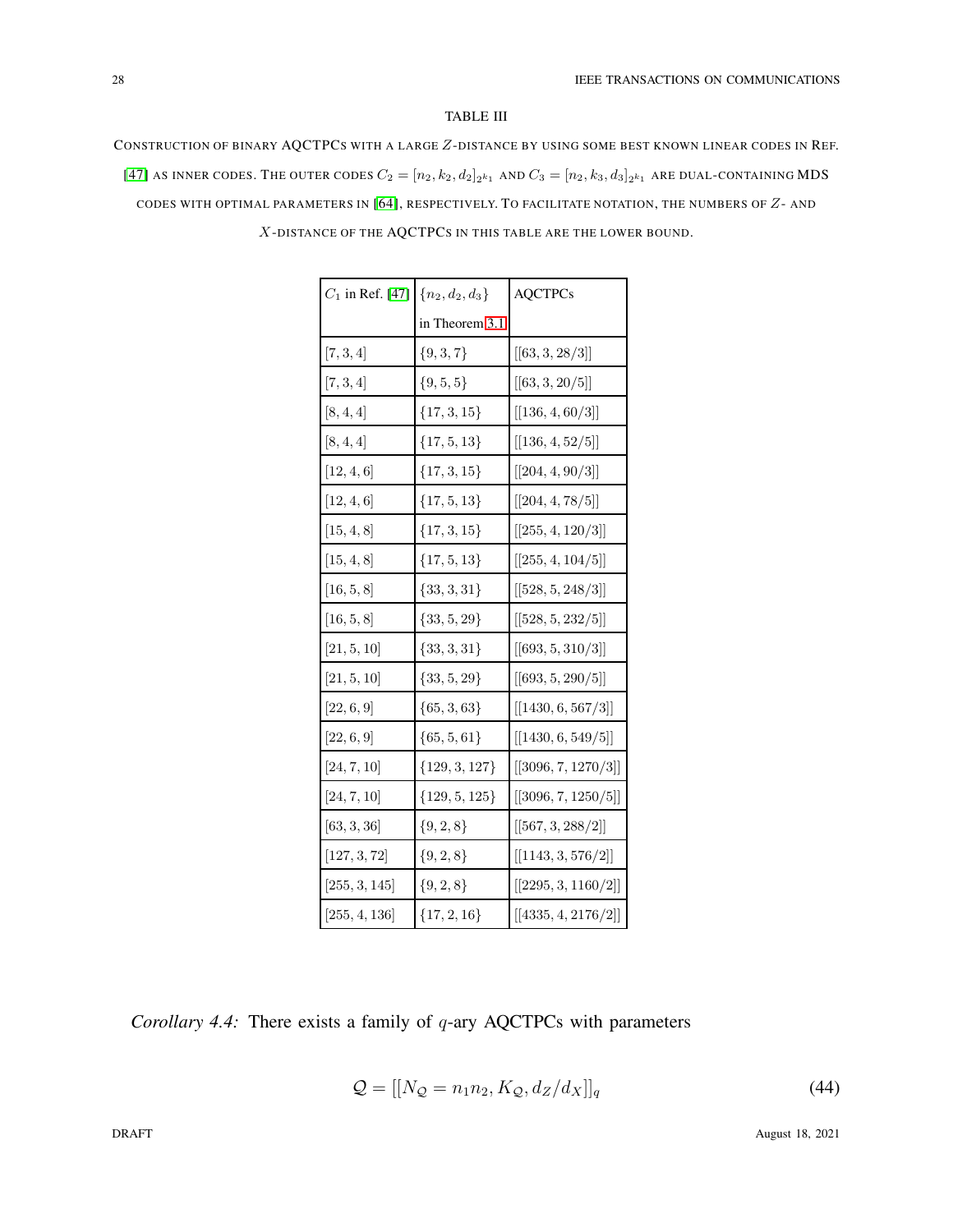#### SUBMITTED PAPER 29

such that

<span id="page-28-0"></span>
$$
\frac{K_{\mathcal{Q}}}{N_{\mathcal{Q}}} \ge \left(1 - H_q\left(\frac{d_1}{n_1}\right)\right) \left(1 - \frac{d_2}{n_2} - \frac{d_3}{n_2}\right),\tag{45}
$$

$$
d_Z \geq d_1 d_3,\tag{46}
$$

$$
d_X \geq d_2,\tag{47}
$$

where

$$
H_q(x) = x \log_q(q-1) - x \log_q x - (1-x) \log_q(1-x)
$$
\n(48)

is the q-ary entropy function,  $2 \le d_1 \le n_1$ ,  $2 \le d_2 + d_3 \le n_2$ , and  $n_1, n_2 \to \infty$ .

*Proof:* We choose  $C_1 = [n_1, k_1, d_1]_q$  to be asymptotically good linear codes meeting the GV bound, i.e.,

$$
\frac{k_1}{n_1} \ge 1 - H_q(\frac{d_1}{n_1}).\tag{49}
$$

Let  $C_2 = [n_2, k_2, d_2]_{q^{k_1}}$  and  $C_3 = [n_2, k_3, d_3]_{q^{k_1}}$  be two MDS codes such that  $C_2^{\perp} \subseteq C_3$ . Denote by  $N_Q = n_1 n_2$ ,  $K_Q = k_1 (k_2 + k_3 - n_2)$ ,  $d_Z = d_1 d_3$  and  $d_X = d_2$ . According to Theorem [3.1,](#page-12-0) we can get the asymptotic result in [\(45\)](#page-28-0) as  $n_1, n_2 \rightarrow \infty$ . П

<span id="page-28-2"></span>On the other hand, besides using MDS codes as the outer constituent codes, we can also use AG codes that satisfy the dual-containing constraint [\[44\]](#page-34-7), [\[70\]](#page-35-14). We will adopt the notation of AG codes used in [\[44\]](#page-34-7), [\[71\]](#page-35-15).

*Theorem 4.1 ( [\[44\]](#page-34-7)):* Let X be an algebraic curve over  $\mathbb{F}_q$  of genus g with at least n rational points. For any  $2g - 2 < s < l < n$ , there exist two q-ary AG codes  $C_1 = [n, k_1, d_1]_q$  and  $C_2 = [n, k_2, d_2]_q$  with  $k_1 = n - k_2 + l - s$  such that  $C_2^{\perp} \subset C_1$ , where  $d_1 \geq s - 2g + 2$  and  $d_2 \geq n-l.$ 

<span id="page-28-1"></span>For  $q = 2^m (m \ge 2)$ , there is the following asymptotic result about asymmetric QAG codes in [\[44\]](#page-34-7).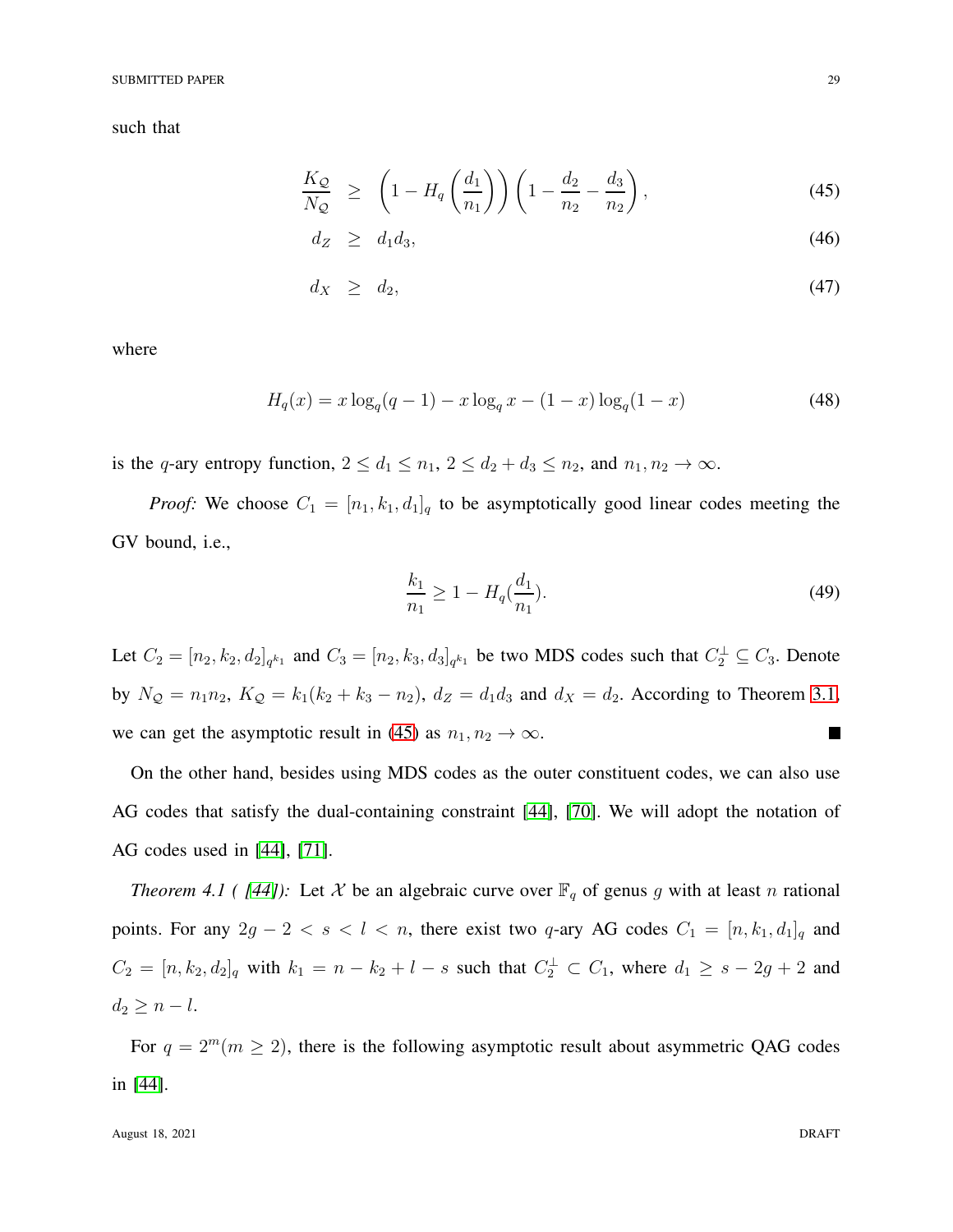*Theorem 4.2 ( [\[44\]](#page-34-7)):* Let  $q = 2^m$  and let  $0 \le \delta_x, \delta_z \le 1$  such that  $\delta_x + \delta_z \le 1 - 2/(\sqrt{2^m} - 1)$ , then there exists a family of asymptotically good asymmetric QAG codes Q satisfying

$$
R_{\mathcal{Q}}(\delta_x, \delta_z) \ge 1 - \delta_x - \delta_z - \frac{2}{\sqrt{2^m - 1}}.
$$
\n(50)

By using similar code extension methods in [\[70\]](#page-35-14) and the CSS construction of AQCs, one can obtain asymptotically good binary extensions of asymmetric QAG codes as follows.

*Corollary 4.5:* Let  $q = 2^m$  and let  $0 \le \delta_x, \delta_z \le 1$  such that  $\delta_x + \delta_z \le 1 - 2/(\sqrt{2^m} - 1)$ , then there exists a family of asymptotically good binary asymmetric QAG codes Q satisfying

<span id="page-29-0"></span>
$$
R_{\mathcal{Q}}(\delta_x, \delta_z) \ge 1 - m\delta_x - m\delta_z - \frac{2}{\sqrt{2^m - 1}}.
$$
\n(51)

*Proof:* The asymptotic bound in [\(51\)](#page-29-0) can be obtained from Ref. [\[70\]](#page-35-14) and Theorem [4.2.](#page-28-1)  $\blacksquare$ Denote by  $C_1 = [n_1, k_1, d_1]$  a binary linear code and let X be an algebraic curve over  $\mathbb{F}_{2^{k_1}}$ of genus  $g$  with at least  $n_2$  rational points. Then we have the following result for constructing AQCTPCs by using AG codes as outer codes.

*Proposition 4.1:* There exists a family of binary AQCTPCs with parameters

<span id="page-29-1"></span>
$$
\mathcal{Q} = [[N_{\mathcal{Q}}, K_{\mathcal{Q}}, d_Z \ge d_1 d_3 / d_X \ge d_2]], \tag{52}
$$

where  $N_Q = n_1 n_2$ ,  $K_Q = k_1 (l - s)$ ,  $2g - 2 < s < l < n_2$ ,  $d_2 \ge s - 2g + 2$  and  $d_3 \ge n_2 - l$ . As  $n_2$  goes to infinity, the following asymptotic bound of AQCTPCs holds

$$
R_{\mathcal{Q}} \ge \frac{k_1}{n_1} \left( 1 - \frac{n_1}{d_1} \delta_z - n_1 \delta_x - \frac{2}{\sqrt{2^{k_1}} - 1} \right),\tag{53}
$$

where  $R_Q = K_Q/N_Q$ ,  $\delta_X$  and  $\delta_Z$  are the relatively minimum distance of  $Q$ .

*Proof:* According to Theorem [4.1,](#page-28-2) we know that there exist two  $2^{k_1}$ -ary AG codes  $C_2$  =  $[n_2, k_2, d_2]_{2^{k_1}}$  and  $C_3 = [n_2, k_3, d_3]_{2^{k_1}}$  such that  $C_2^{\perp} \subseteq C_3$ , where  $k_2 = n_2 - k_3 + l - s$  and  $2g - 2 < s < l < n<sub>2</sub>$ . Then from Theorem [3.1,](#page-12-0) we can construct a family of binary AQCTPCs with parameters  $Q = [[N_Q = n_1 n_2, K_Q = k_1 (l-s), d_Z \ge d_1 d_3 / d_X \ge d_2]]$ , where  $d_2 \ge s - 2g + 2$ and  $d_3 \ge n_2 - l$ . Denote by  $\delta_X$  and  $\delta_Z$  the relatively minimum distance of  $\mathcal{Q}$ , i.e.,  $\delta_X = d_X/N_{\mathcal{Q}}$ and  $\delta_Z = d_Z/N_Q$ . The asymptotic result can be obtained by Theorem [4.2.](#page-28-1)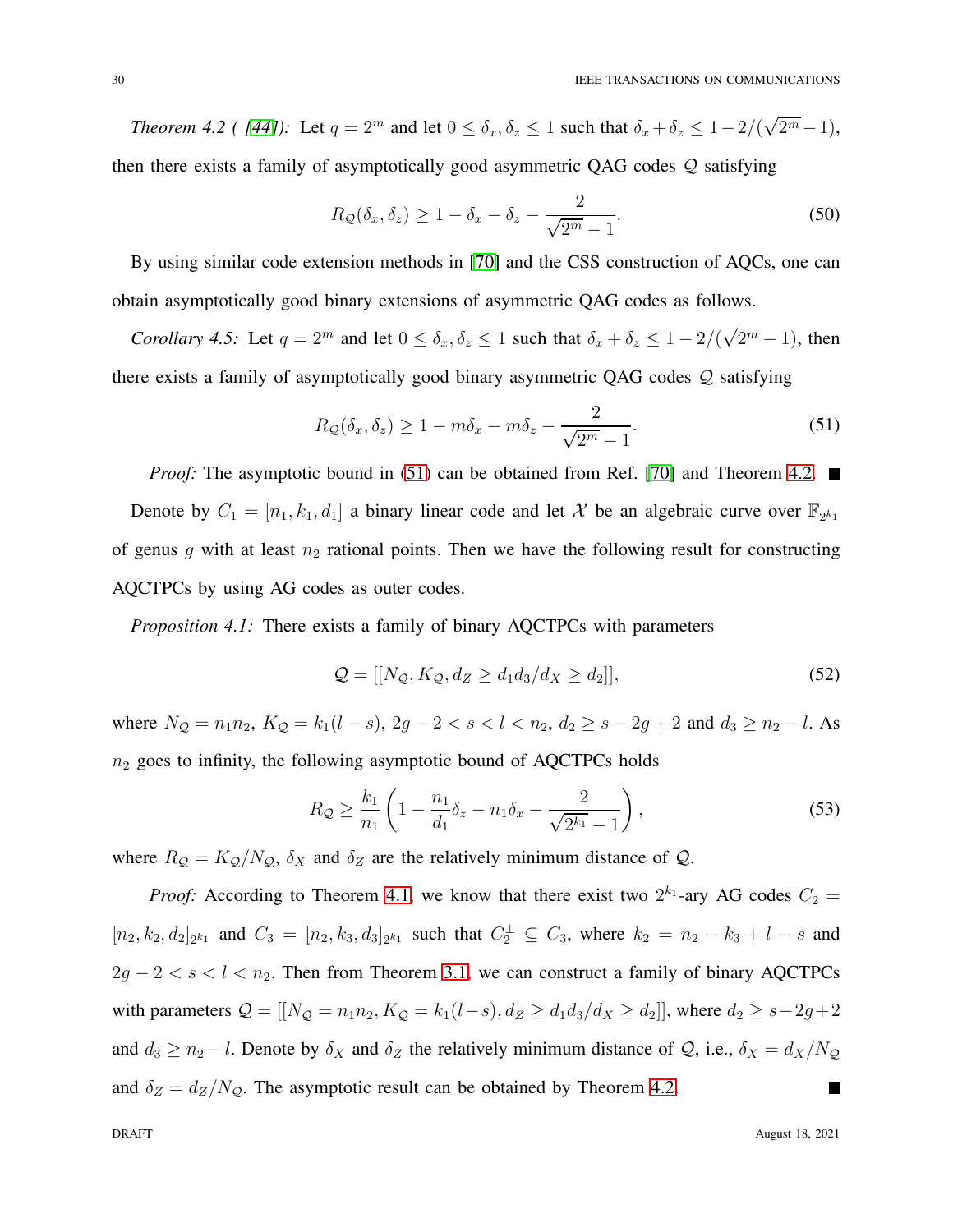

Fig. 2. The comparison among the asymptotic bound for AQCTPCs, the GV bound for CSS codes and the asymptotic bound for asymmetric QAGs. The asymmetry parameter  $\theta = d_Z/d_X$  is chosen as 1, 10, 100 in (a), (b), and (c), respectively. We use the relative minimum distance  $\delta_z = d_Z/N$  as the horizontal axis and use code rate  $R = K/N$  as the vertical axis. In order to optimize the asymptotic curves for AQCTPCs, we use different constituent code parameters in Ref. [\[47\]](#page-34-10) to generate several piecewise asymptotic curves for AQCTPCs and then we joint them together.

In Fig. 2, we compare the asymptotic bound of AQCTPCs in [\(53\)](#page-29-1) with that of asymmetric QAG codes in [\(51\)](#page-29-0). We also give the GV bound of CSS codes for comparisons. In order to get as good as possible asymptotic curves for AQCTPCs, we use different inner constituent codes to generate several piecewise asymptotic curves and then joint them together. In Fig. 2(a), we can see that the asymptotic bound of AQCTPCs is better than that for asymmetric QAG codes when the relative minimum distance  $0.02 < \delta_Z < 0.06$ . As the the asymmetry  $\theta = d_Z/d_X$  grows, it is shown in Fig. 2(b) and Fig. 2(c) that AQCTPCs perform much better than asymmetric QAG codes.

## V. CONCLUSIONS AND DISCUSSIONS

<span id="page-30-0"></span>In this paper, we proposed the construction of asymmetric quantum concatenated and tensor product codes that combine the classical CCs and TPCs. The CCs correct the Z-errors and the TPCs correct the X-errors. Compared to concatenation schemes like CQCs and QTPCs, the AQCTPC construction only requires that the outer constituent codes satisfy the dual-containing constraint; the inner constituent codes can be chosen freely. Further, AQCTPCs are highly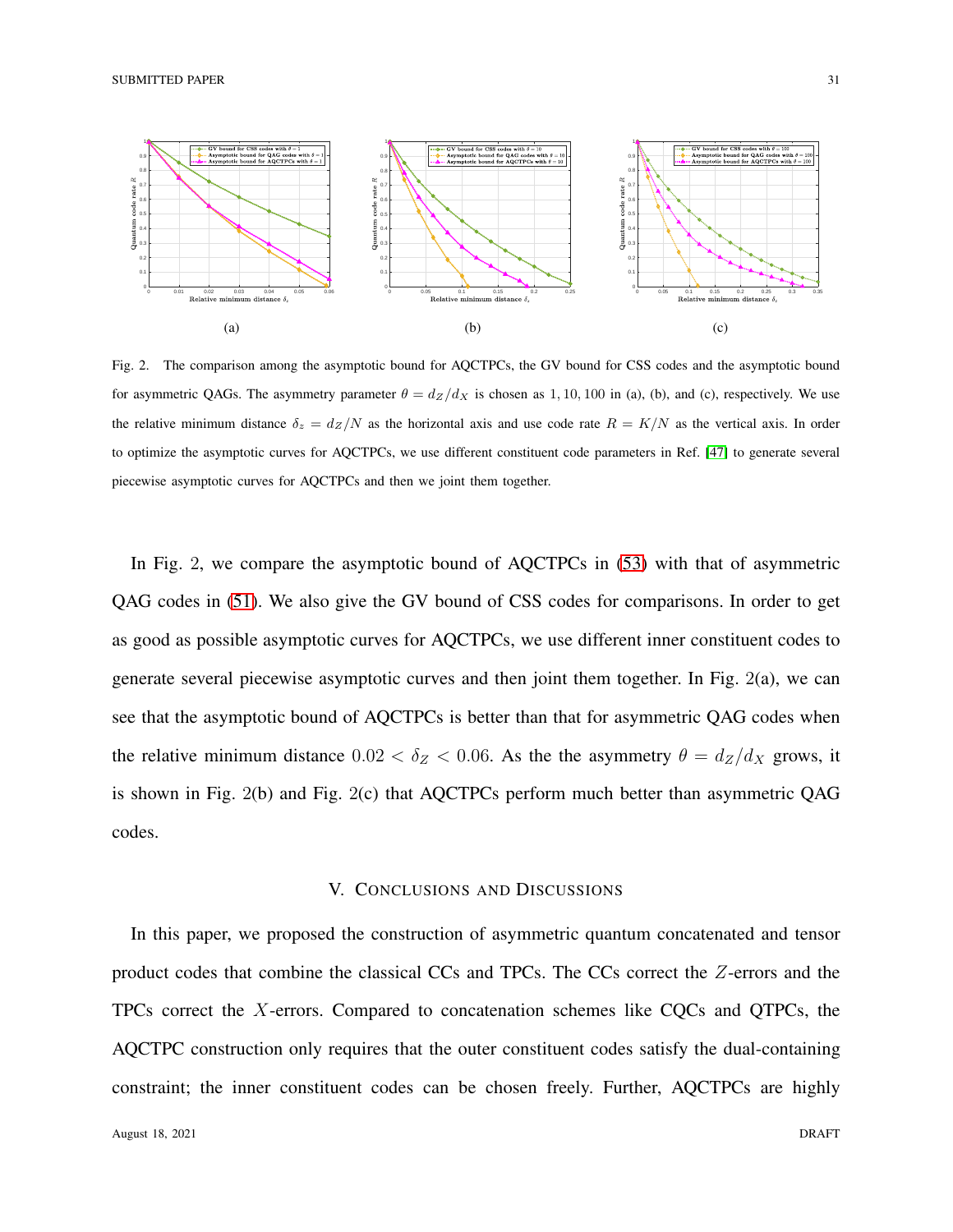degenerate codes and, as a result, they passively correct many  $X$ -errors. To avoid issues with decoding, we present efficient syndrome-based decoding algorithms and show that if the inner and outer constituent codes are efficiently decodable, then the AQCTPC is also efficiently decodable. Particularly, the inner decoding complexity of TPCs is significantly reduced to  $O(n_2)$  in general. Further, we generalized the AQCTPC concatenation scheme by using GCCs and GTPCs.

To showcase the power of the method, we constructed many state-of-the-art AQCs. Through these constructions, we demonstrate how AQCTPCs can be superior to QBCH codes or asymmetric QAG codes as the block length goes to infinity; how they can have better parameters than the binary extension of asymmetric QRS codes; and how varieties of AQCTPCs with a large Z-distance  $d_Z$  can be designed by using some best known linear codes in [\[47\]](#page-34-10). In particular, we constructed a family of AQCTPCs with a  $Z$ -distance  $d_Z$  of approximately half the block length, and meanwhile with dimension and X-distance  $d<sub>X</sub>$  that continue to increase as the block length goes to infinity. If  $d_X = 2$ , we obtain the first family of binary AQCs with the Z-distance larger than half the block length.

Our codes are practical to quantum communication channels with a large asymmetry and may be used in fault-tolerant quantum computation to deal with highly biased noise. In the next work, we may consider the construction and decoding of AQCTPCs by using some other constituent codes, e.g., the Polar codes.

#### ACKNOWLEDGMENT

The authors would like to thank the Editor and the referees for their valuable comments that are helpful to improve the presentation of their article. J. Fan thanks Prof. Yonghui Li and Prof. Martin Bossert for some earlier communications about tensor product codes.

## **REFERENCES**

<span id="page-31-0"></span><sup>[1]</sup> L. Ioffe and M. M´ezard, "Asymmetric quantum error-correcting codes," *Phys. Rev. A*, vol. 75, p. 032345, 2007.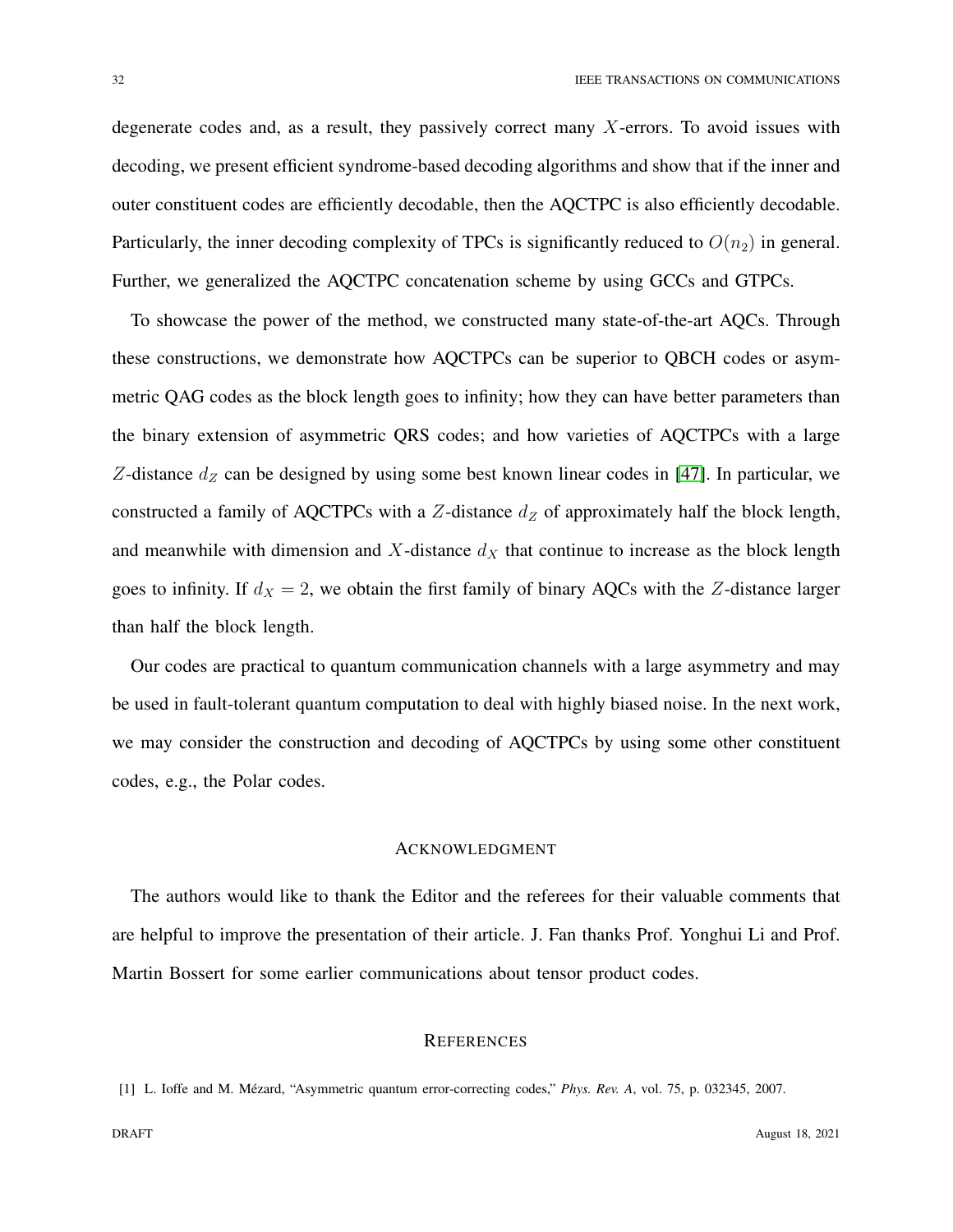- <span id="page-32-1"></span><span id="page-32-0"></span>[2] D. K. Tuckett, S. D. Bartlett, and S. T. Flammia, "Ultrahigh error threshold for surface codes with biased noise," *Phys. Rev. Lett.*, vol. 120, no. 5, p. 050505, 2018.
- <span id="page-32-2"></span>[3] H. Häffner, C. F. Roos, and R. Blatt, "Quantum computing with trapped ions," *Phys. Rep.*, vol. 469, no. 4, pp. 155–203, 2008.
- [4] H. O. H. Churchill, F. Kuemmeth, J. W. Harlow, A. J. Bestwick, E. I. Rashba, K. Flensberg, C. H. Stwertka, T. Taychatanapat, S. K. Watson, and C. M. Marcus, "Relaxation and dephasing in a two-electron  $^{13}$ C nanotube double quantum dot," *Phys. Rev. Lett.*, vol. 102, no. 16, p. 166802, 2009.
- <span id="page-32-4"></span><span id="page-32-3"></span>[5] A. M. Steane, "Simple quantum error-correcting codes," *Phys. Rev. A*, vol. 54, no. 6, p. 4741, 1996.
- <span id="page-32-9"></span>[6] P. Aliferis and J. Preskill, "Fault-tolerant quantum computation against biased noise," *Phys. Rev. A*, vol. 78, p. 052331, 2008.
- <span id="page-32-5"></span>[7] P. K. Sarvepalli, A. Klappenecker, and M. Rötteler, "Asymmetric quantum codes: constructions, bounds and performance," in *Proc. Roy. Soc. A*, vol. 465, 2009, pp. 1645–1672.
- <span id="page-32-6"></span>[8] P. Brooks and J. Preskill, "Fault-tolerant quantum computation with asymmetric Bacon-Shor codes," *Phys. Rev. A*, vol. 87, no. 3, p. 032310, 2013.
- <span id="page-32-7"></span>[9] F. J. MacWilliams and N. J. A. Sloane, *The Theory of Error-Correcting Codes*. Amsterdam: The Netherlands: North-Holland, 1981.
- [10] S. Lin and D. J. Costello, *Error Control Coding: Fundamentals and Applications*, 2nd ed. Upper Saddle River, NJ: Prentice-Hall, Inc., 2004.
- [11] M. H. Azmi, J. Li, J. Yuan, and R. Malaney, "LDPC codes for soft decode-and-forward in half-duplex relay channels," *IEEE J. Sel. Areas Commun.*, vol. 31, no. 8, pp. 1402–1413, 2013.
- [12] J. Li, W. Chen, Z. Lin, and B. Vucetic, "Design of physical layer network coded LDPC code for a multiple-access relaying system," *IEEE Commun. Lett.*, vol. 17, no. 4, pp. 749–752, 2013.
- <span id="page-32-8"></span>[13] Y. Yu, W. Chen, J. Li, X. Ma, and B. Bai, "Generalized binary representation for the nonbinary LDPC code with decoder design," *IEEE Trans. Commun.*, vol. 62, no. 9, pp. 3070–3083, 2014.
- <span id="page-32-10"></span>[14] J. Li, J. Yuan, R. Malaney, M. H. Azmi, and M. Xiao, "Network coded LDPC code design for a multi-source relaying system," *IEEE Trans. Wirel. Commun.*, vol. 10, no. 5, pp. 1538–1551, 2011.
- <span id="page-32-11"></span>[15] C. Galindo, F. Hernando, R. Matsumoto, and D. Ruano, "Asymmetric entanglement-assisted quantum error-correcting codes and BCH codes," *IEEE Access*, vol. 8, pp. 18 571–18 579, 2020.
- [16] T. Brun, I. Devetak, and M.-H. Hsieh, "Correcting quantum errors with entanglement," *Science*, vol. 314, no. 5798, pp. 436–439, 2006.
- [17] M.-H. Hsieh, W.-T. Yen, and L.-Y. Hsu, "High performance entanglement-assisted quantum LDPC codes need little entanglement," *IEEE Trans. Inf. Theory*, vol. 57, no. 3, pp. 1761–1769, 2011.
- [18] M. M. Wilde, M.-H. Hsieh, and Z. Babar, "Entanglement-assisted quantum Turbo codes," *IEEE Trans. Inf. Theory*, vol. 60, no. 2, pp. 1203–1222, 2013.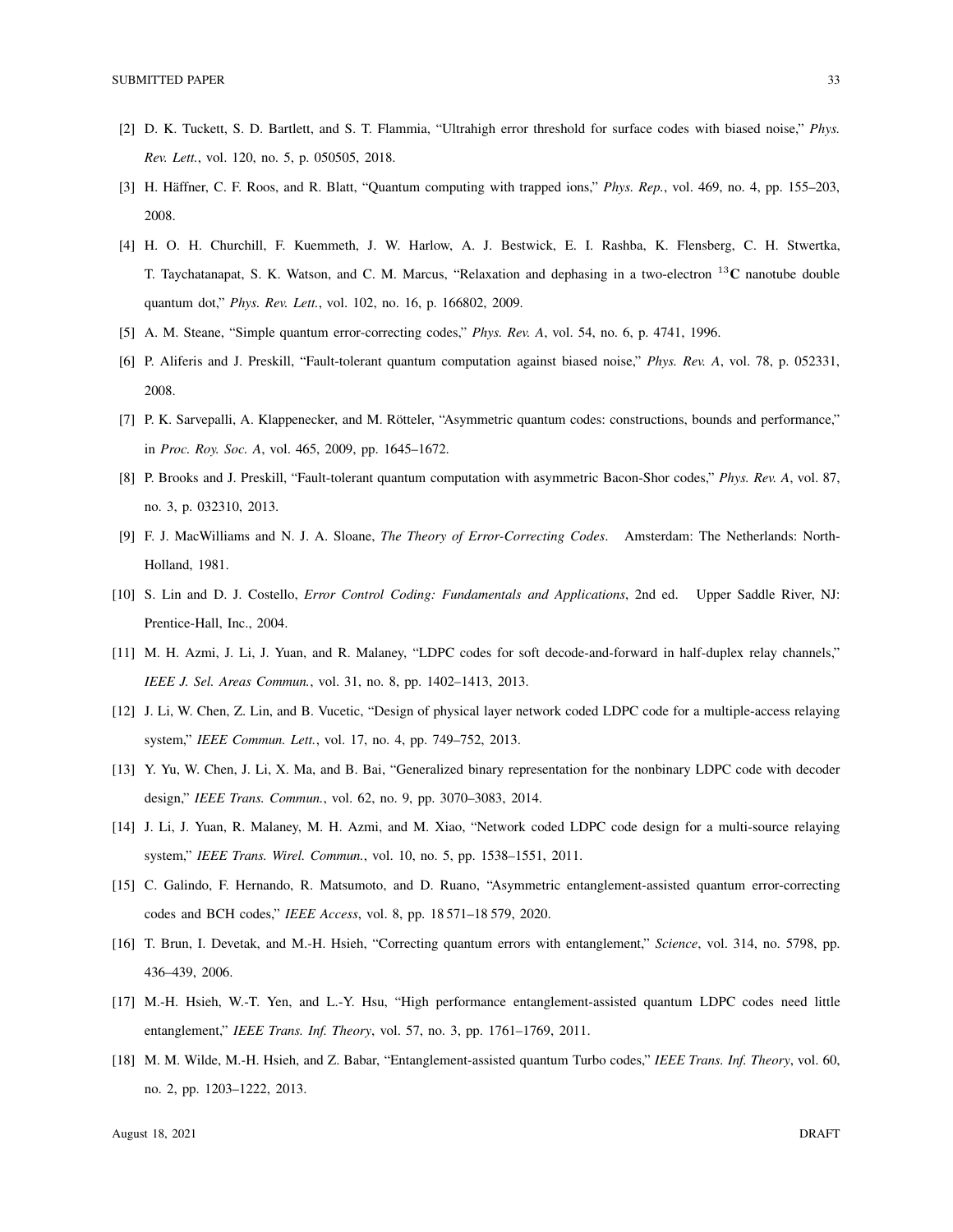- [19] M.-H. Hsieh and M. M. Wilde, "Entanglement-assisted communication of classical and quantum information," *IEEE Trans. Inf. Theory*, vol. 56, no. 9, pp. 4682–4704, 2010.
- <span id="page-33-0"></span>[20] M.-H. Hsieh, T. A. Brun, and I. Devetak, "Entanglement-assisted quantum quasicyclic low-density parity-check codes," *Phys. Rev. A*, vol. 79, no. 3, p. 032340, 2009.
- <span id="page-33-1"></span>[21] J. Fan, H. Chen, and J. Xu, "Constructions of q-ary entanglement-assisted quantum MDS codes with minimum distance greater than q+ 1," *Quantum Inf. Comput.*, vol. 16, no. 5-6, pp. 423–434, 2016.
- <span id="page-33-2"></span>[22] D. K. Tuckett, S. D. Bartlett, S. T. Flammia, and B. J. Brown, "Fault-tolerant thresholds for the surface code in excess of 5% under biased noise," *Phys. Rev. Lett.*, vol. 124, p. 130501, 2020.
- <span id="page-33-3"></span>[23] D. K. Tuckett, A. S. Darmawan, C. T. Chubb, S. Bravyi, S. D. Bartlett, and S. T. Flammia, "Tailoring surface codes for highly biased noise," *Phys. Rev. X*, vol. 9, no. 4, p. 041031, 2019.
- <span id="page-33-4"></span>[24] J. P. Bonilla-Ataides, D. K. Tuckett, S. D. Bartlett, S. T. Flammia, and B. J. Brown, "The XZZX surface code," *arXiv:2009.07851*, 2020.
- <span id="page-33-5"></span>[25] S. A. Aly, "Asymmetric quantum BCH codes," in *Proc. IEEE Int. Conf. Comput. Eng. System*, Cairo, Egypt, Nov. 2008, pp. 157–162.
- <span id="page-33-6"></span>[26] R. Li, G. Xu, and L. Guo, "On two problems of asymmetric quantum codes," *Int. J. Mod. Phys. B*, vol. 28, no. 06, p. 1450017, 2014.
- <span id="page-33-7"></span>[27] M. F. Ezerman, S. Jitman, S. Ling, and D. V. Pasechnik, "CSS-like constructions of asymmetric quantum codes," *IEEE Trans. Inf. Theory*, vol. 59, no. 10, pp. 6732–6754, 2013.
- <span id="page-33-8"></span>[28] J. Cannon, W. Bosma, C. Fieker, and A. Steel, *Handbook of Magma Functions*, Sydney, 2008. [Online]. Available: <https://magma.maths.usyd.edu.au/magma/handbook/>
- [29] G. G. La Guardia, "Asymmetric quantum Reed-Solomon and generalized Reed-Solomon codes," *Quantum Inf. Process.*, vol. 11, no. 2, pp. 591–604, 2012.
- <span id="page-33-9"></span>[30] C. Galindo, O. Geil, F. Hernando, and D. Ruano, "Improved constructions of nested code pairs," *IEEE Trans. Inf. Theory*, vol. 64, no. 4, pp. 2444–2459, 2017.
- <span id="page-33-10"></span>[31] G. G. La Guardia, "On the construction of asymmetric quantum codes," *Int. J. Theor. Phys.*, vol. 53, no. 7, pp. 2312–2322, 2014.
- <span id="page-33-11"></span>[32] G. D. Forney Jr, "Concatenated codes." Ph.D. dissertation, Massachusetts Institute of Technology, 1965.
- <span id="page-33-12"></span>[33] J. K. Wolf, "On codes derivable from the tensor product of check matrices," *IEEE Trans. Inf. Theory*, vol. 11, no. 2, pp. 281–284, 1965.
- <span id="page-33-13"></span>[34] ——, "An introduction to tensor product codes and applications to digital storage systems," in *Proc. IEEE ITW*, Chengdu, China, Oct. 2006, pp. 6–10.
- <span id="page-33-14"></span>[35] J. Maucher, V. V. Zyablov, and M. Bossert, "On the equivalence of generalized concatenated codes and generalized error location codes," *IEEE Trans. Inf. Theory*, vol. 46, no. 2, pp. 642–649, 2000.
- [36] E. Knill and R. Laflamme, "Concatenated quantum codes," *arXiv preprint quant-ph/9608012*, 1996.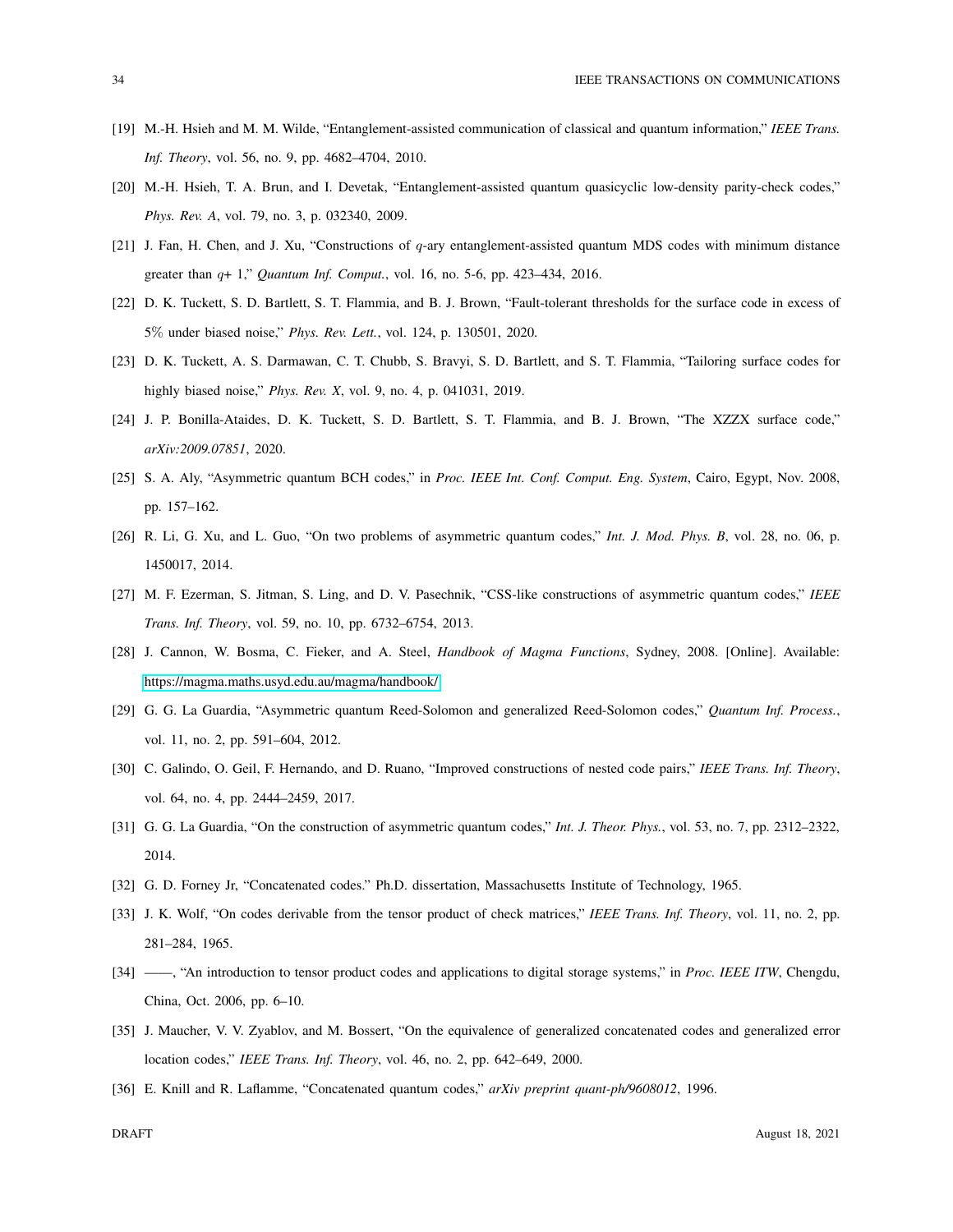- <span id="page-34-1"></span><span id="page-34-0"></span>[37] D. Gottesman, "Stabilizer codes and quantum error correction," Ph.D. dissertation, California Institute of Technology, 1997.
- <span id="page-34-2"></span>[38] M. Grassl and M. Rötteler, "Quantum block and convolutional codes from self-orthogonal product codes," in *Proc. IEEE Int. Symp. Inf. Theory*, Adelaide, SA, Australia, Sept. 2005, pp. 1018–1022.
- <span id="page-34-3"></span>[39] J. Fan, Y. Li, M.-H. Hsieh, and H. Chen, "On quantum tensor product codes," *Quantum Inf. Comput.*, vol. 17, no. 13&14, pp. 1105–1122, 2017.
- <span id="page-34-4"></span>[40] G. G. La Guardia, "Asymmetric quantum product codes," *Int. J. Quantum Inf.*, vol. 10, no. 01, p. 1250005, 2012.
- <span id="page-34-5"></span>[41] P. J. Nadkarni and S. S. Garani, "Entanglement assisted binary quantum tensor product codes," in *Proc. IEEE ITW*. Kaohsiung, Taiwan: IEEE, Nov. 2017, pp. 219–223.
- <span id="page-34-6"></span>[42] M.-H. Hsieh and F. Le Gall, "NP-hardness of decoding quantum error-correction codes," *Phys. Rev. A*, vol. 83, no. 5, p. 052331, 2011.
- <span id="page-34-7"></span>[43] A. R. Calderbank and P. W. Shor, "Good quantum error-correcting codes exist," *Phys. Rev. A*, vol. 54, no. 2, p. 1098, 1996.
- <span id="page-34-8"></span>[44] L. Wang, K. Feng, S. Ling, and C. Xing, "Asymmetric quantum codes: characterization and constructions," *IEEE Trans. Inf. Theory*, vol. 56, no. 6, pp. 2938–2945, 2010.
- <span id="page-34-9"></span>[45] J. Fan and H. Chen, "Comments on and Corrections to "On the equivalence of generalized concatenated codes and generalized error location codes"," *IEEE Trans. Inf. Theory*, vol. 63, no. 8, pp. 5437–5439, 2017.
- <span id="page-34-10"></span>[46] H. Imai and H. Fujiya, "Generalized tensor product codes," *IEEE Trans. Inf. Theory*, vol. 27, no. 2, pp. 181–187, 1981.
- <span id="page-34-11"></span>[47] M. Grassl, "Bounds on the minimum distance of linear codes and quantum codes," Online available at [http://www.codetables.de,](http://www.codetables.de) 2007.
- <span id="page-34-12"></span>[48] D. J. Costello and G. D. Forney, "Channel coding: The road to channel capacity," *Proc. IEEE*, vol. 95, no. 6, pp. 1150–1177, 2007.
- <span id="page-34-13"></span>[49] I. Zhilin, P. Rybin, and V. Zyablov, "High-rate codes for high-reliability data transmission," in *Proc. IEEE Int. Symp. Inf. Theory*. Hong Kong, China: IEEE, Jun. 2015, pp. 256–260.
- <span id="page-34-14"></span>[50] J. Spinner, J. Freudenberger, and S. Shavgulidze, "A soft input decoding algorithm for generalized concatenated codes," *IEEE Trans. Commun.*, vol. 64, no. 9, pp. 3585–3595, 2016.
- <span id="page-34-15"></span>[51] M. Rajab, S. Shavgulidze, and J. Freudenberger, "Soft-input bit-flipping decoding of generalised concatenated codes for application in non-volatile Flash memories," *IET Commun.*, vol. 13, no. 4, pp. 460–467, 2018.
- [52] H. Alhussien and J. Moon, "An iteratively decodable tensor product code with application to data storage," *IEEE J. Sel. Areas Commun.*, vol. 2, no. 28, pp. 228–240, 2010.
- [53] P. Chaichanavong and P. H. Siegel, "Tensor-product parity code for magnetic recording," *IEEE Trans. Magn.*, vol. 42, no. 2, pp. 350–352, 2006.
- [54] ——, "Tensor-product parity codes: Combination with constrained codes and application to perpendicular recording," *IEEE Trans. Magn.*, vol. 42, no. 2, pp. 214–219, 2006.